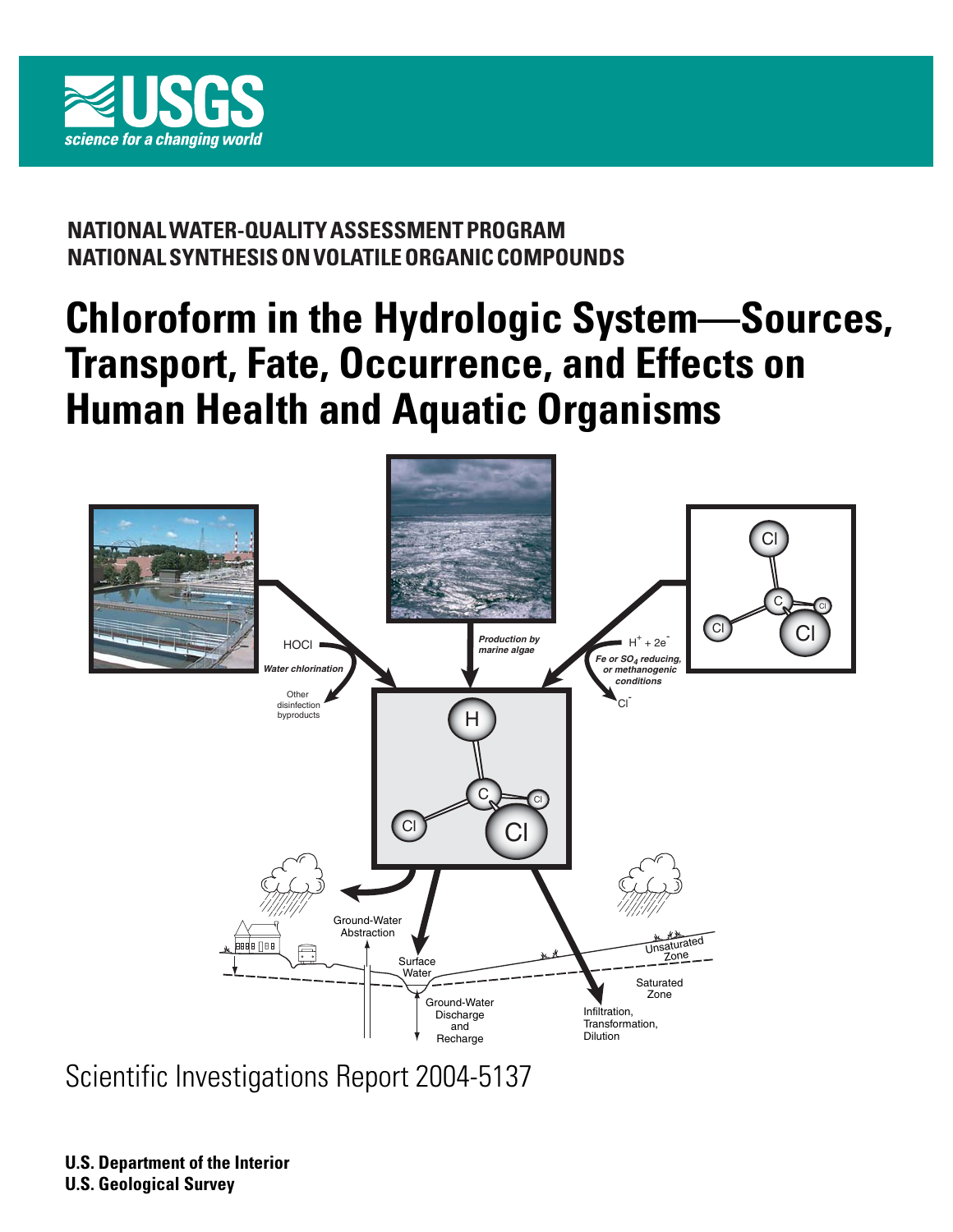Front cover photograph 1: Photo of a chlorination contact tank. Photograph courtesy of Joanne Weycker, Green Bay Metropolitan Sewer District.

Front cover photograph 2: Photo of a gathering storm on the North Atlantic Ocean. Photograph by Jack Barbash.

Molecular diagrams provided by Mark Sandstrom and Jack Barbash. Schematic at bottom modified from Cartwright and others (1991).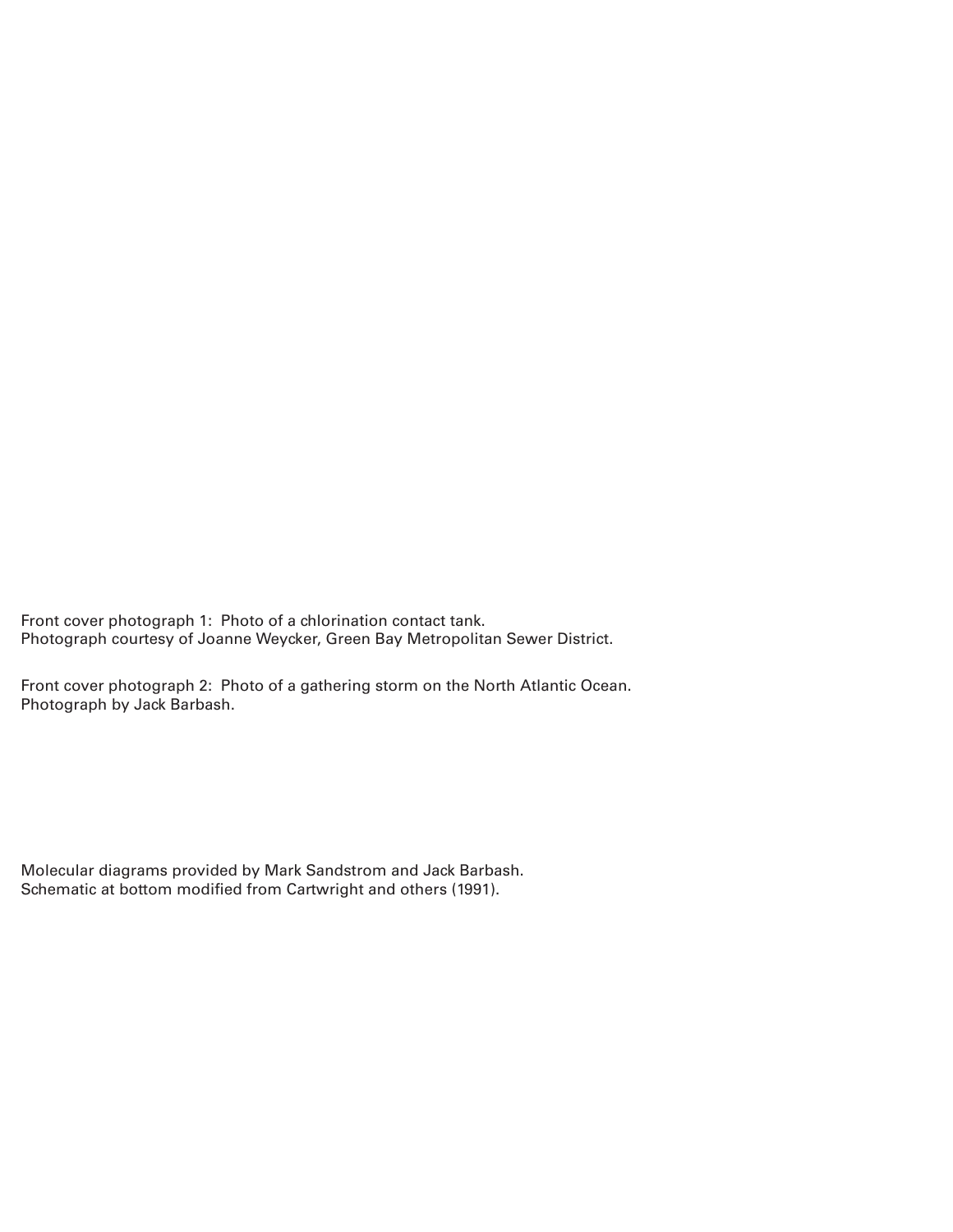# **Chloroform in the Hydrologic System—Sources, Transport, Fate, Occurrence, and Effects on Human Health and Aquatic Organisms**

By Tamara Ivahnenko and Jack E. Barbash

Scientific Investigations Report 2004-5137

**U.S. Department of the Interior U.S. Geological Survey**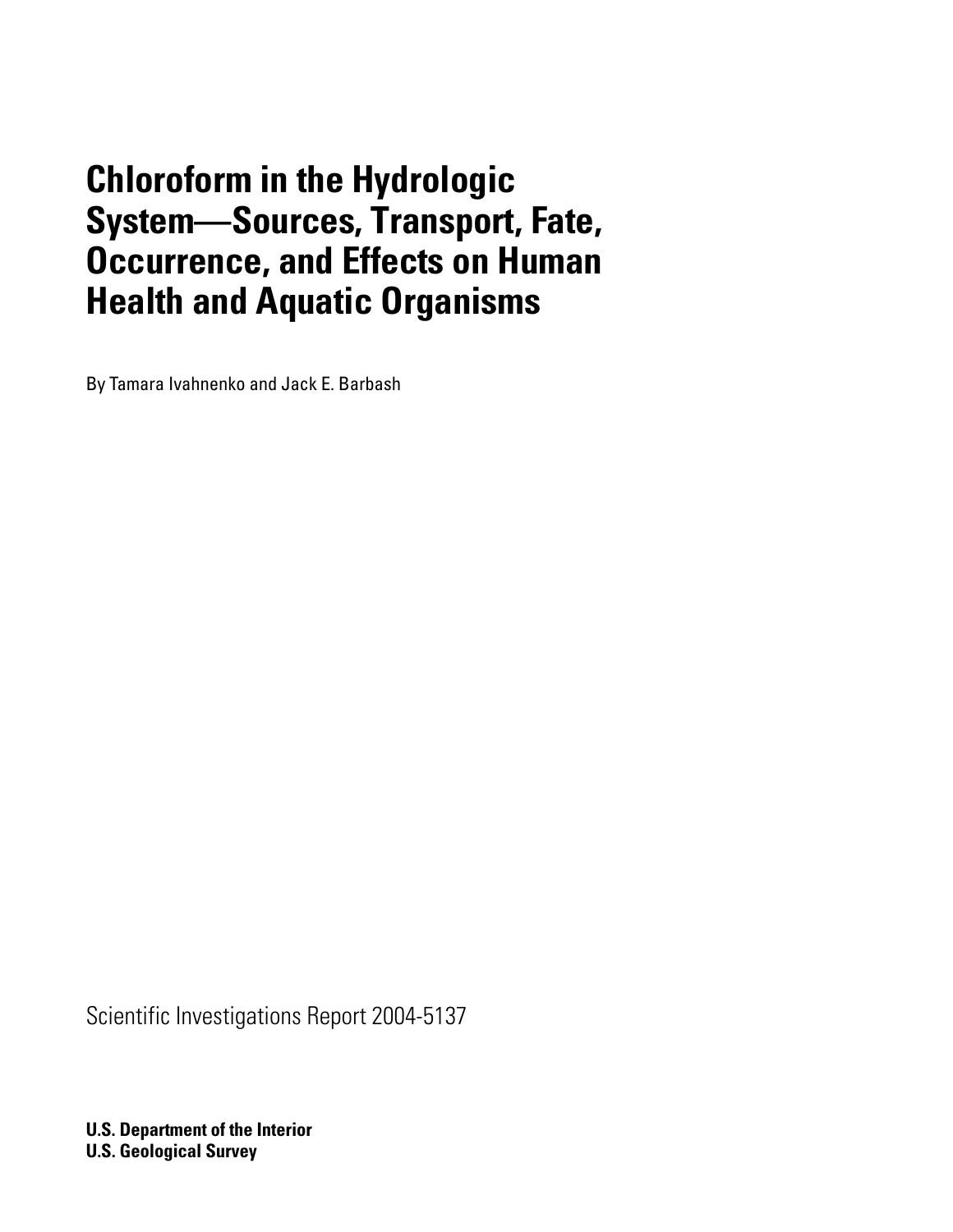### **U.S. Department of the Interior**

Gale A. Norton, Secretary

### **U.S. Geological Survey**

Charles G. Groat, Director

### U.S. Geological Survey, Reston, Virginia: 2004

For sale by U.S. Geological Survey, Information Services Box 25286, Denver Federal Center Denver, CO 80225

For more information about the USGS and its products: Telephone: 1-888-ASK-USGS World Wide Web: http://www.usgs.gov/

Any use of trade, product, or firm names in this publication is for descriptive purposes only and does not imply endorsement by the U.S. Government.

Although this report is in the public domain, permission must be secured from the individual copyright owners to reproduce any copyrighted materials contained within this report.

*Suggested citation:*

Ivahnenko, Tammy, and Barbash, J.E., 2004, Chloroform in the hydrologic system—Sources, transport, fate, occurrence, and effects on human health and aquatic organisms: U.S. Geological Survey Scientific Investigations Report 2004-5137, 34 p.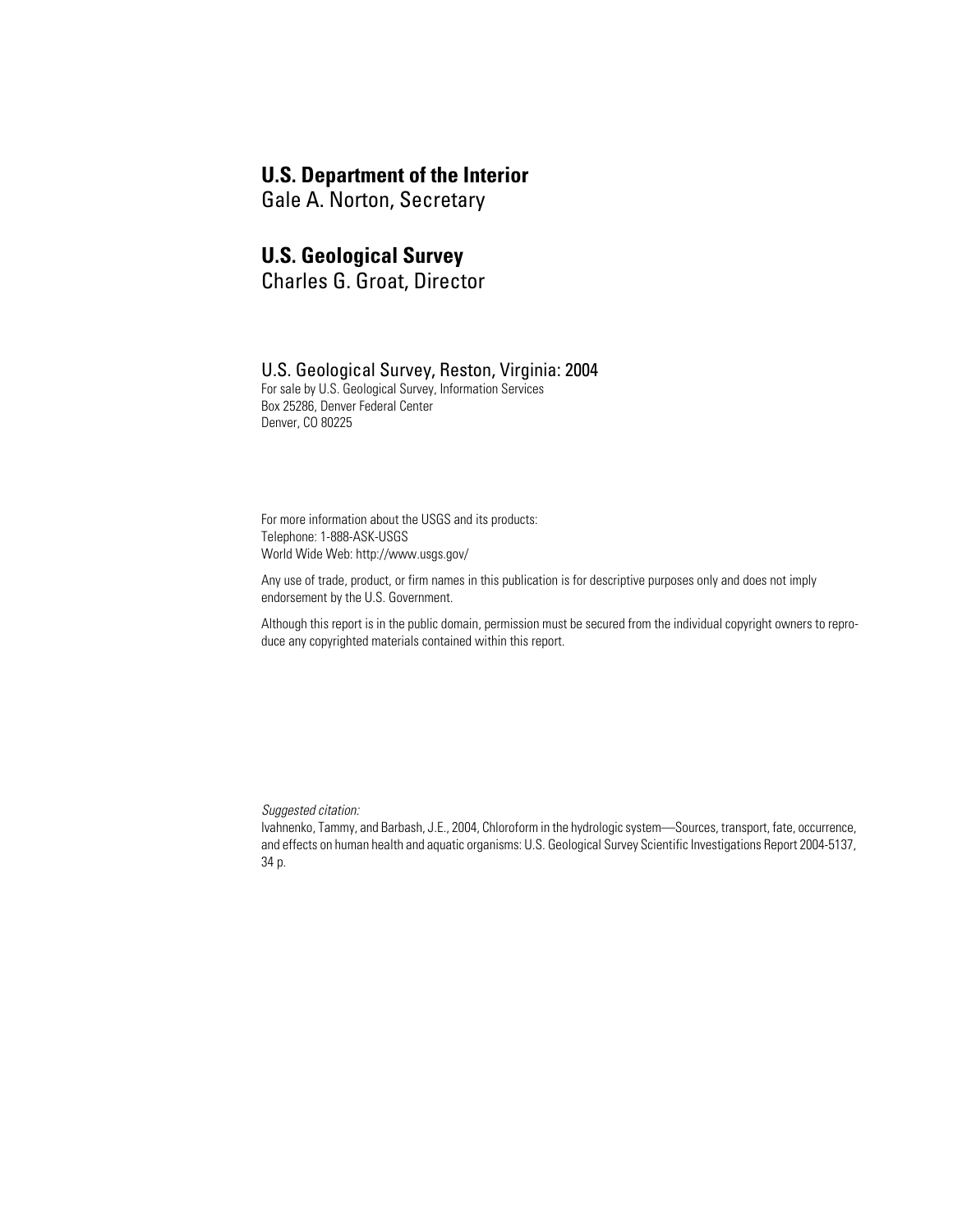### **Foreword**

The U.S. Geological Survey (USGS) is committed to serve the Nation with accurate and timely scientific information that helps enhance and protect the overall quality of life, and facilitates effective management of water, biological, energy, and mineral resources. Information on the quality of the Nation's water resources is of critical interest to the USGS because it is so integrally linked to the long-term availability of water that is clean and safe for drinking and recreation and that is suitable for industry, irrigation, and habitat for fish and wildlife. Escalating population growth and increasing demands for the multiple water uses make water availability, now measured in terms of quantity *and* quality, even more critical to the long-term sustainability of our communities and ecosystems.

The USGS implemented the National Water-Quality Assessment (NAWQA) Program to support national, regional, and local information needs and decisions related to water-quality management and policy. Shaped by and coordinated with ongoing efforts of other Federal, State, and local agencies, the NAWQA Program is designed to answer: What is the condition of our Nation's streams and ground water? How are the conditions changing over time? How do natural features and human activities affect the quality of streams and ground water, and where are those effects most pronounced? By combining information on water chemistry, physical characteristics, stream habitat, and aquatic life, the NAWQA Program aims to provide science-based insights for current and emerging water issues. NAWQA results can contribute to informed decisions that result in practical and effective water-resource management and strategies that protect and restore water quality.

Since 1991, the NAWQA Program has implemented interdisciplinary assessments in more than 50 of the Nation's most important river basins and aquifers, referred to as Study Units. Collectively, these Study Units account for more than 60 percent of the overall water use and population served by public water supply, and are representative of the Nation's major hydrologic landscapes, priority ecological resources, and agricultural, urban, and natural sources of contamination.

Each assessment is guided by a nationally consistent study design and methods of sampling and analysis. The assessments thereby build local know-ledge about water-quality issues and trends in a particular stream or aquifer while providing an understanding of how and why water quality varies regionally and nationally. The consistent, multi-scale approach helps to determine if certain types of water-quality issues are isolated or pervasive, and allows direct comparisons of how human activities and natural processes affect water quality and ecological health in the Nation's diverse geographic and environmental settings. Comprehensive assessments on pesticides, nutrients, volatile organic compounds, trace metals, and aquatic ecology are developed at the national scale through comparative analysis of the Study-Unit findings.

The USGS places high value on the communication and dissemination of credible, timely, and relevant science so that the most recent and available knowledge about water resources can be applied in management and policy decisions. We hope this NAWQA publication will provide you the needed insights and information to meet your needs, and thereby foster increased awareness and involvement in the protection and restoration of our Nation's waters.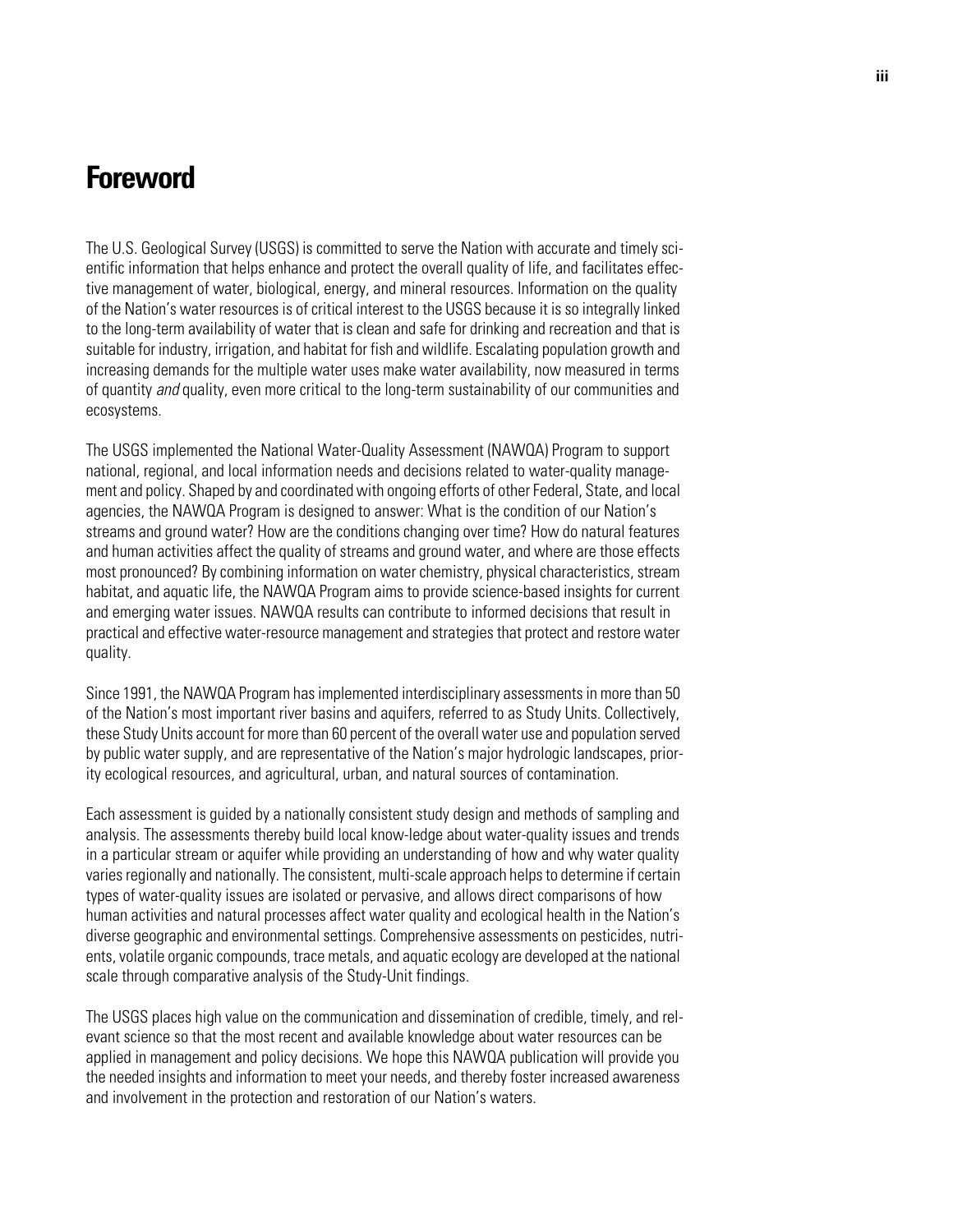The NAWQA Program recognizes that a national assessment by a single program cannot address all water-resource issues of interest. External coordination at all levels is critical for a fully integrated understanding of watersheds and for cost-effective management, regulation, and conservation of our Nation's water resources. The Program, therefore, depends extensively on the advice, cooperation, and information from other Federal, State, interstate, Tribal, and local agencies, non-government organizations, industry, academia, and other stakeholder groups. The assistance and suggestions of all are greatly appreciated.

> Robert M. Hirsch Associate Director for Water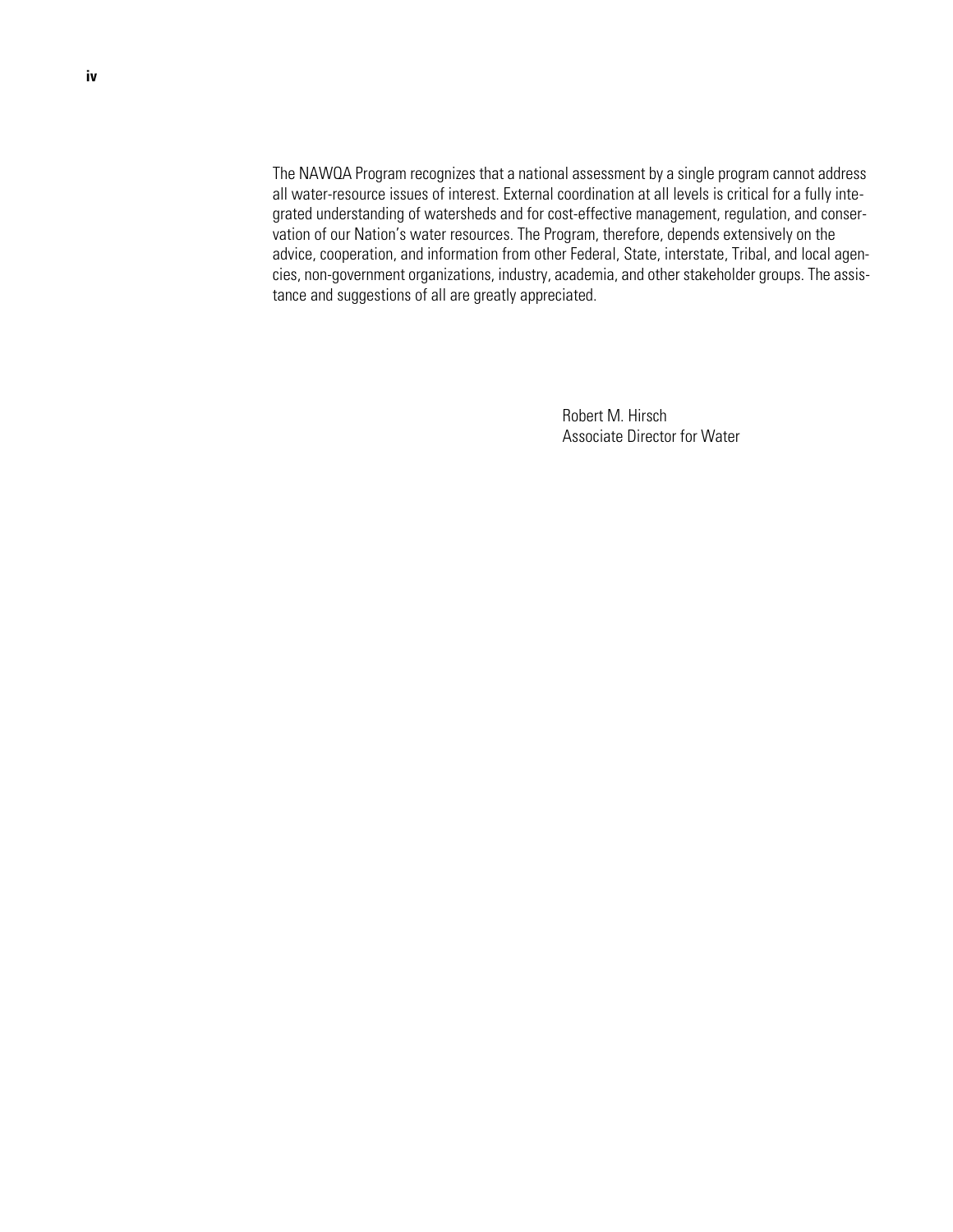# **Contents**

| Formation of Chloroform and Other Trihalomethanes as Disinfection By-Products 4      |  |
|--------------------------------------------------------------------------------------|--|
| Chlorinated Water as a Source of THMs in the Hydrologic System 10                    |  |
| Formation of Chloroform from the Dehalogenation of Tetrachloromethane  11            |  |
|                                                                                      |  |
|                                                                                      |  |
| Physical and Chemical Properties Controlling the Transport and Fate of Chloroform 13 |  |
|                                                                                      |  |
|                                                                                      |  |
|                                                                                      |  |
|                                                                                      |  |
|                                                                                      |  |
|                                                                                      |  |
|                                                                                      |  |
|                                                                                      |  |
|                                                                                      |  |
|                                                                                      |  |
|                                                                                      |  |
|                                                                                      |  |
|                                                                                      |  |

## **Figures**

| $1 - 4.$ |                | Graphs showing:                                                                                                                                        |  |
|----------|----------------|--------------------------------------------------------------------------------------------------------------------------------------------------------|--|
|          |                | Industrial production of chloroform in the United States from 1970 through 1999 3                                                                      |  |
|          | 2 <sub>1</sub> | Industrial emissions of chloroform to the air in the United States from                                                                                |  |
|          | 3.             | Industrial discharges of chloroform to surface water in the United States                                                                              |  |
|          | 4.             | Industrial discharges of chloroform by underground injection and                                                                                       |  |
| 5.       |                | Schematic showing hypothesized mechanisms by which a generic 1,3-hydroxy-<br>aromatic compound (a model for a humic or fulvic acid molecule containing |  |
|          |                |                                                                                                                                                        |  |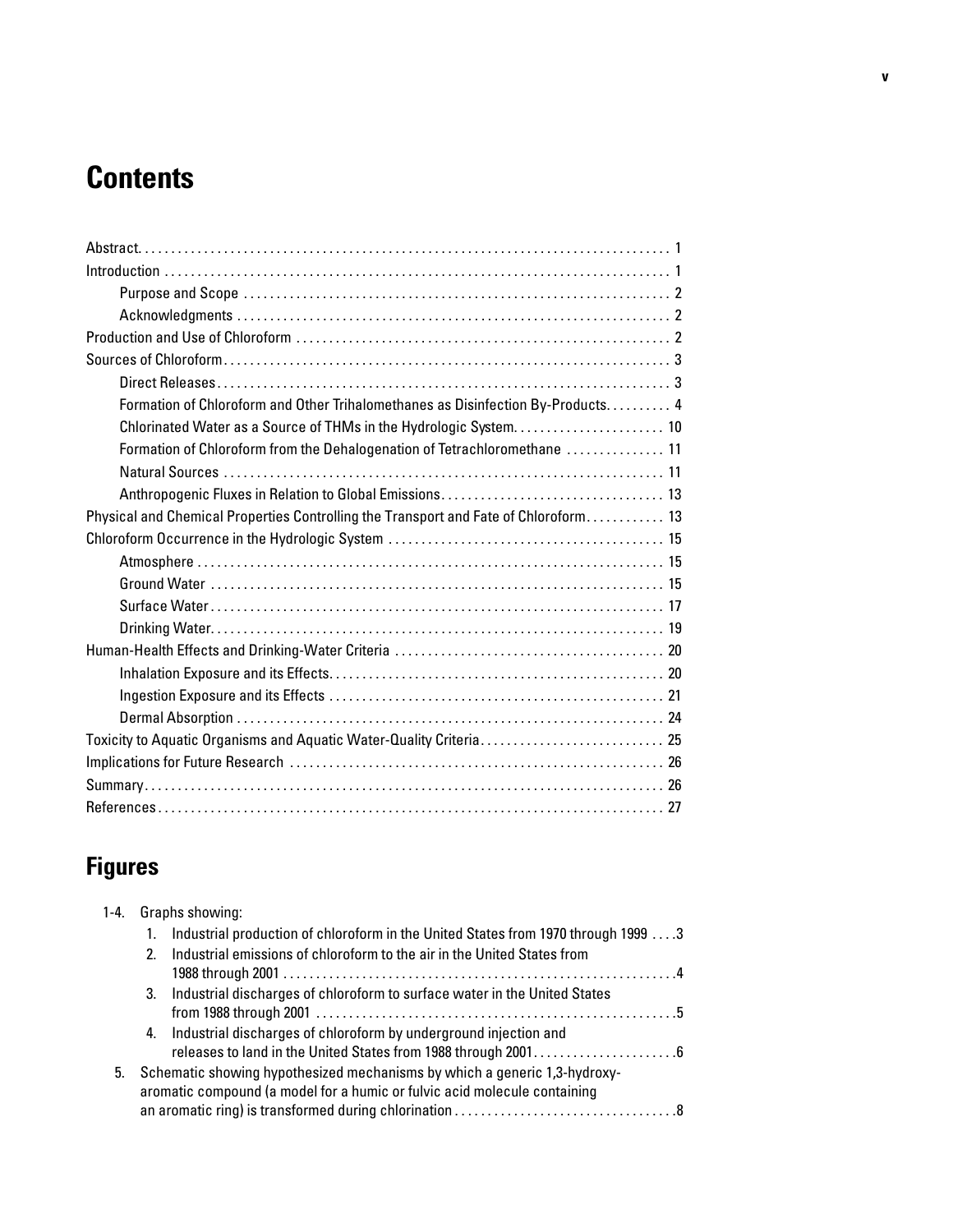| 6. | Graph showing effect of pH on the yield of chloroform from the chlorination |  |
|----|-----------------------------------------------------------------------------|--|
|    | of the substrate 1,3-dihydroxybenzene (resorcinol), based on measurements   |  |
|    | of chloroform concentrations using either direct aqueous injection or       |  |
|    |                                                                             |  |
| 7. | Schematic showing reactions that may either produce chloroform or           |  |
|    | transform it into other compounds in the hydrologic system 12               |  |
| 8. | Map showing detections of total trihalomethanes at or greater than          |  |
|    | 0.2 micrograms per liter in ground and surface waters sampled for the       |  |
|    | American Water Works Association Research Foundation national study  18     |  |

## **Tables**

|    | 1. Percentage of large and small drinking-water systems using chlorine and                                                                                                                                            |  |
|----|-----------------------------------------------------------------------------------------------------------------------------------------------------------------------------------------------------------------------|--|
|    | 2. Chemical and physical properties that influence the transport and fate of                                                                                                                                          |  |
| 3. | Studies of chloroform and other trihalomethane occurrence in ground                                                                                                                                                   |  |
| 4. | Studies of chloroform occurrence in surface waters in the United States 19                                                                                                                                            |  |
| 5. | Summary of chloroform and other trihalomethane detections in drinking<br>water in eleven States of the Northeastern and Mid-Atlantic regions                                                                          |  |
| 6. | Concentrations of chloroform in air (either measured directly or predicted<br>from models) in shower stalls, near washing machines and dishwashers,<br>above kitchen sinks, and in indoor swimming pool facilities 21 |  |
| 7. | Summary of the effects of chloroform and total trihalomethanes on pregnancy                                                                                                                                           |  |
| 8. | Selected studies of the non-lethal effects of chloroform exposure on                                                                                                                                                  |  |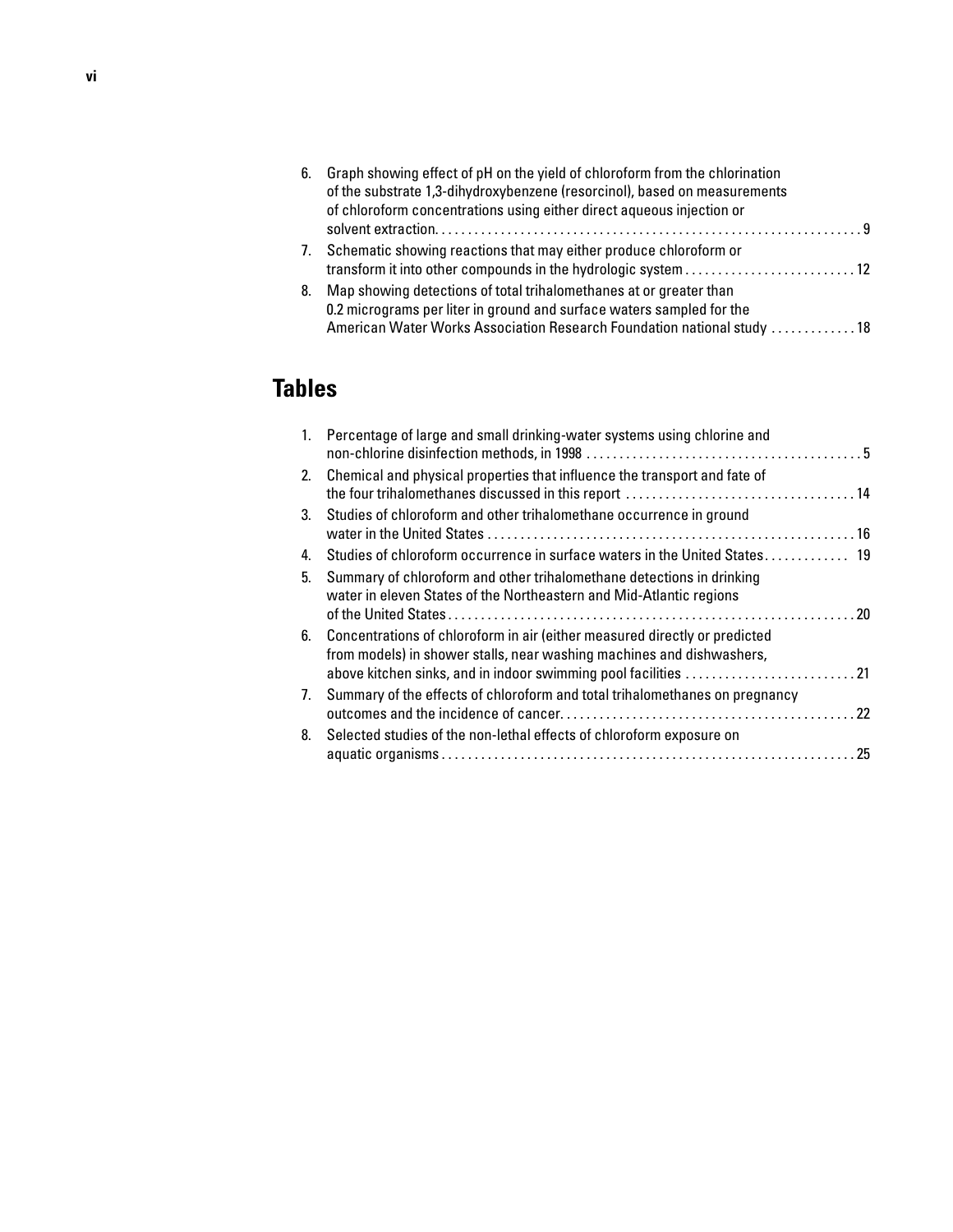# **Acronyms and Abbreviations Used in This Report**

| <b>AQUIRE</b>                   | <b>AQUatic Information REtrieval system</b>                          |
|---------------------------------|----------------------------------------------------------------------|
| <b>BCF</b>                      | <b>Bioconcentration factor</b>                                       |
| CAS                             | <b>Chemical Abstract Service</b>                                     |
| CCI <sub>2</sub> F <sub>2</sub> | Dichlorodifluoromethane                                              |
| CCI <sub>3</sub> COOH           | Trichloroacetic acid                                                 |
| CCI <sub>4</sub>                | Tetrachloromethane                                                   |
| CERCLA                          | Comprehensive Environmental Response, Compensation and Liability Act |
| <b>CFCs</b>                     | Chlorofluorocarbons                                                  |
| CHBr <sub>2</sub> CI            | Dibromochloromethane                                                 |
| CHBr <sub>3</sub>               | Tribromomethane (bromoform)                                          |
| CHBrCl <sub>2</sub>             | Bromodichloromethane                                                 |
| CHCl <sub>2</sub> Br            | Dichlorobromomethane                                                 |
| CHCl <sub>3</sub>               | Trichloromethane (chloroform)                                        |
| CHCIBr <sub>2</sub>             | Chlorodibromomethane                                                 |
| CHCIF <sub>2</sub>              | Chlorodifluoromethane                                                |
| CI                              | Confidence interval                                                  |
| <b>CI</b>                       | Chloride                                                             |
| Cl <sub>2</sub>                 | Chlorine gas                                                         |
| CP <sub>0</sub>                 | Chloroperoxidase enzyme                                              |
| <b>DBPs</b>                     | <b>Disinfection by-products</b>                                      |
| D <sub>O</sub> C                | Dissolved organic carbon                                             |
| D <sub>0</sub> M                | Dissolved organic matter                                             |
| $f_{oc}$                        | Fraction of organic carbon                                           |
| <b>HCFCs</b>                    | Hydrochlorofluorocarbons                                             |
| HCI                             | Hydrochloric acid                                                    |
| <b>HOCI</b>                     | Hypochlorous acid                                                    |
| <b>IGR</b>                      | intrauterine growth retardation                                      |
| $K_H$                           | Henry's Law constant                                                 |
| $K_{oc}$                        | Organic-water sorption partition coefficient                         |
| $K_{ow}$                        | Octanol-water partition coefficient                                  |
| <b>LOELs</b>                    | Lowest-observed-effect-levels                                        |
| MCL                             | <b>Maximum Contaminant Level</b>                                     |
| MCLG                            | <b>Maximum Contaminant Level Goal</b>                                |
| NAWQA                           | National Water-Quality Assessment Program                            |
| NIOSH                           | National Institute for Occupational Safety and Health                |
| N <sub>0</sub> M                | Natural organic matter                                               |
| 0CI                             | Hypochlorite ion                                                     |
| <b>OSHA</b>                     | <b>Occupational Safety and Health Administration</b>                 |
| <b>RCRA</b>                     | <b>Resource Conservation and Recovery Act</b>                        |
| SUVA                            | Specific ultraviolet absorbance                                      |
| <b>THMs</b>                     | <b>Trihalomethanes</b>                                               |
| <b>TRI</b>                      | <b>Toxic Release Inventory</b>                                       |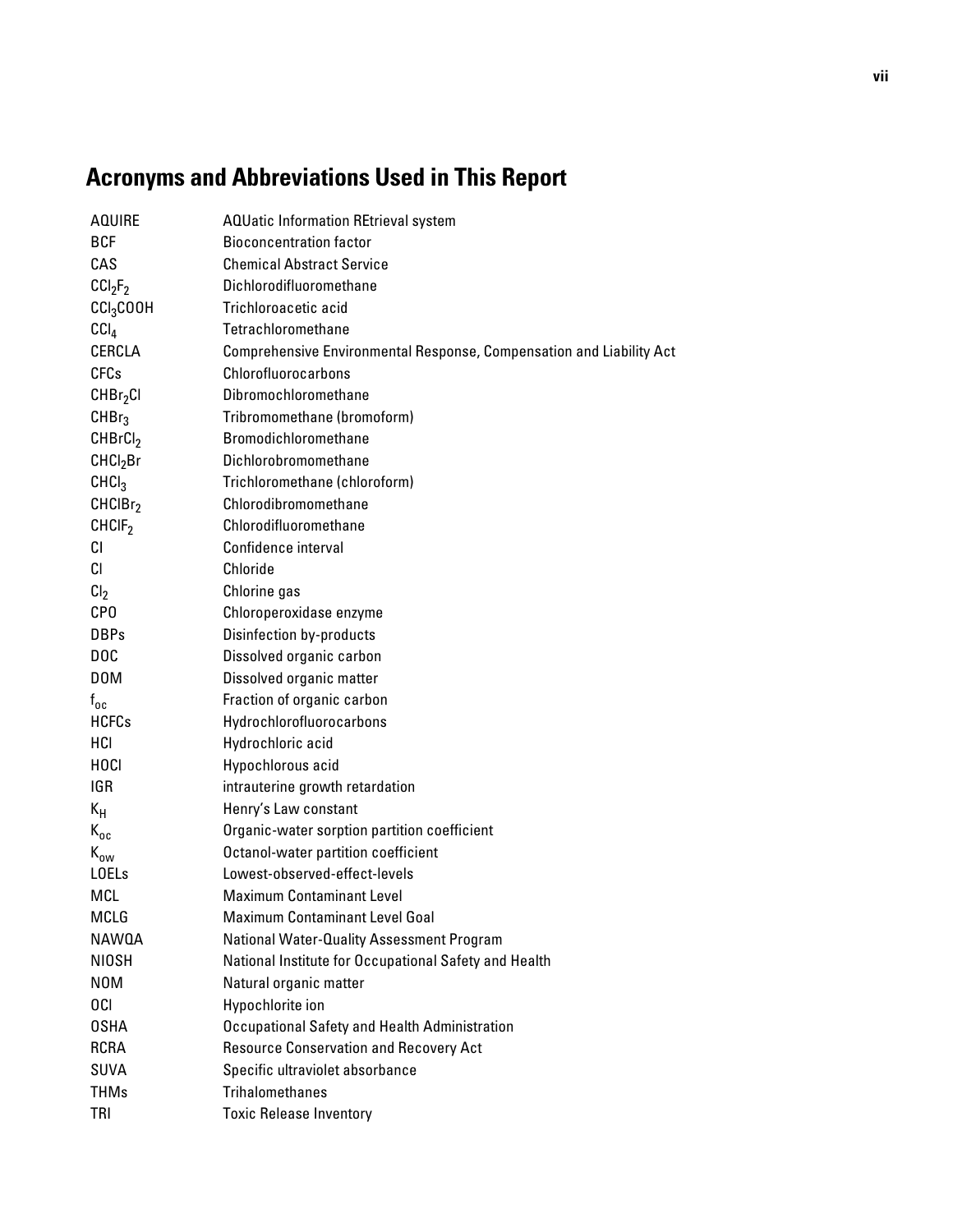| <b>TTHMs</b> | <b>Total trihalomethanes</b>         |
|--------------|--------------------------------------|
| <b>USEPA</b> | U.S. Environmental Protection Agency |
| USGS.        | U.S. Geological Survey               |
| VOCs         | Volatile organic compounds           |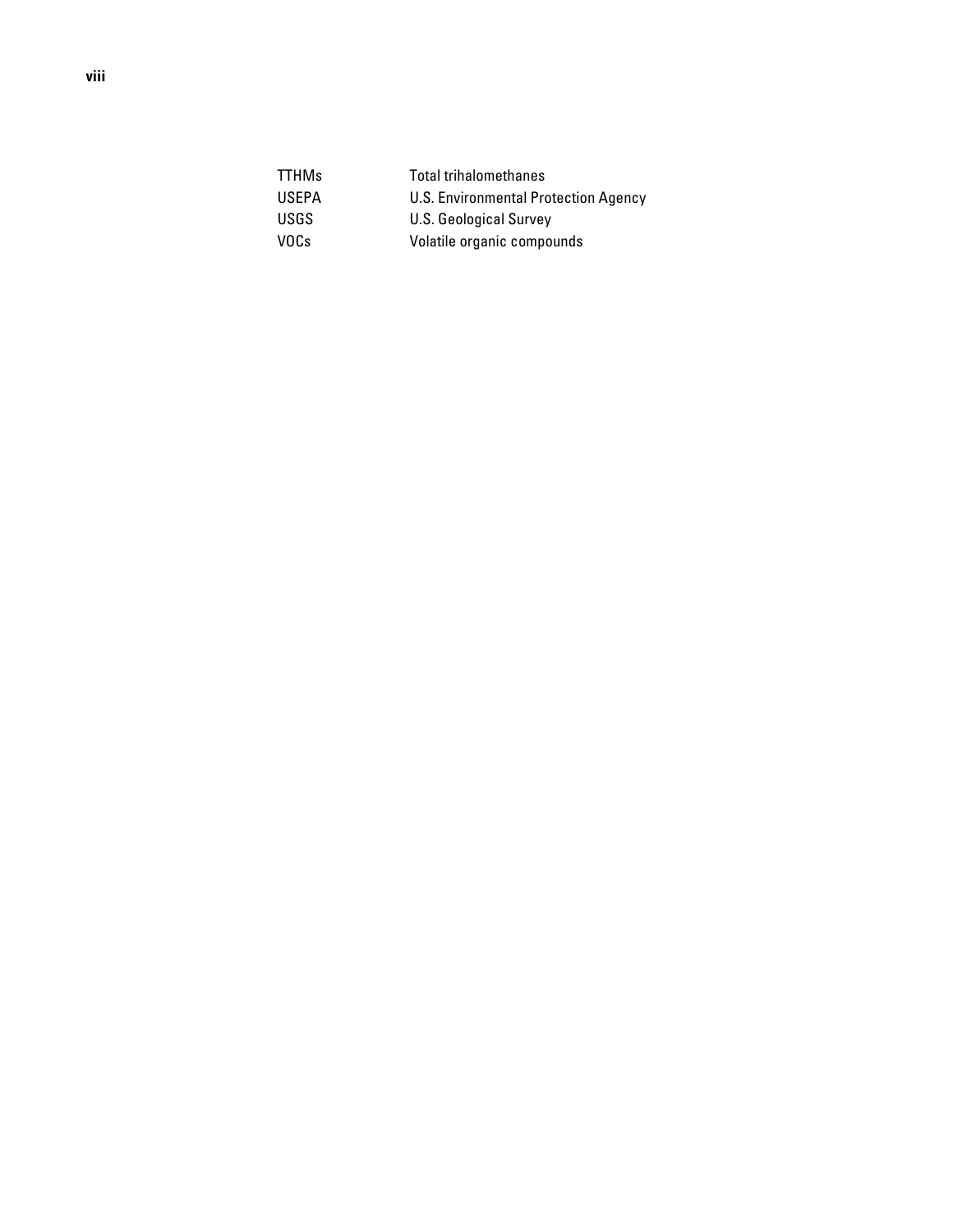# **Chloroform in the Hydrologic System—Sources, Transport, Fate, Occurrence, and Effects on Human Health and Aquatic Organisms**

By Tamara Ivahnenko and Jack E. Barbash

### <span id="page-10-0"></span>**Abstract**

Chloroform is one of the volatile organic compounds (VOCs) detected most frequently in both ground and surface water. Because it is also one of the four trihalomethanes (THMs) produced in the highest concentrations during the chlorination of drinking water and wastewater, the frequent detection of this compound in ground and surface water of the United States is presumed to be caused primarily by the input of chlorinated water to the hydrologic system. Although anthropogenic sources of the compound are substantial, they are currently estimated to constitute only 10 percent of the total global input to the hydrologic system. Natural sources of the compound include volcanic gases, biomass burning, marine algae, and soil microorganisms. Under most conditions (except in the presence of unusually high bromide concentrations), chloroform is the THM produced in the highest concentrations during chlorination. Furthermore, in most cases where more than one THM is produced from chlorination, the relative concentrations among the different compounds usually decrease with increasing bromination (chloroform  $>$  dichlorobromomethane  $\geq$  chlorodibromomethane  $\geq$  bromoform). This phenomenon is presumed to be responsible for the common observation that when more than one THM is detected during investigations of the occurrence of these compounds in the hydrologic system, this same trend is typically observed among their relative concentrations or, for a uniform reporting limit, their relative frequencies of detection. This pattern could provide a valuable means for distinguishing between chlorinated water and other potential sources of chloroform in the environment.

Chloroform has been widely detected in national, regional, and local studies of VOCs in ground, surface, source, and drinking waters. Total THM (TTHM) concentrations of the compound, however, were typically less than the Maximum Contaminant Level (MCL) of 80 µg/L (micrograms per liter) established by the U.S. Environmental Protection Agency (USEPA) for TTHMs. In the studies that compared land-use settings, frequencies of detection of chloroform were higher beneath urban and residential areas than beneath agricultural or undeveloped areas. Because chloroform is a suspected human carcinogen, its presence in drinking water is a potential human health concern. Liver damage, however, is known to occur at chloroform exposures lower than those required to cause cancer, an observation that has been considered by the USEPA as the basis for setting a new, non-zero Maximum Contaminant Level Goal of 70  $\mu$ g/L for the compound.

As part of its National Water-Quality Assessment Program, the U.S. Geological Survey has been assembling and analyzing data on the occurrence of VOCs (including chloroform) in ground and surface water on a national scale from studies conducted between 1991 and the present. This report presents a summary of current (2004) information on the uses, sources, formation, transport, fate, and occurrence of chloroform, as well as its effects on human health and aquatic organisms.

### <span id="page-10-1"></span>**Introduction**

Chloroform—known more formally as trichloromethane  $(CHCl<sub>3</sub>)$ —has been one of the volatile organic compounds (VOCs) detected most frequently in the Nation's ground water by the U.S. Geological Survey's National Water-Quality Assessment (NAWQA) Program (Squillace, Moran, and others, 1999). Grady (2003) also reported chloroform to be the most frequently detected VOC in a national study of both groundand surface-water sources of drinking water.

Most of these detections are presumed to have been a consequence of contamination by chlorinated water and wastewater because chloroform and the three other most frequently detected trihalomethanes (THMs)—bromodichloromethane  $(CHBrCl<sub>2</sub>)$ , dibromochloromethane (CHBr<sub>2</sub>Cl), and bromoform  $(CHBr<sub>3</sub>)$ —are commonly produced during the chlorination of water and wastewater. Although the word trihalomethanes applies to trihalogenated methanes containing any of the halogen atoms (chlorine, bromine, iodine, or fluorine), this term will be used in this report to refer only to those containing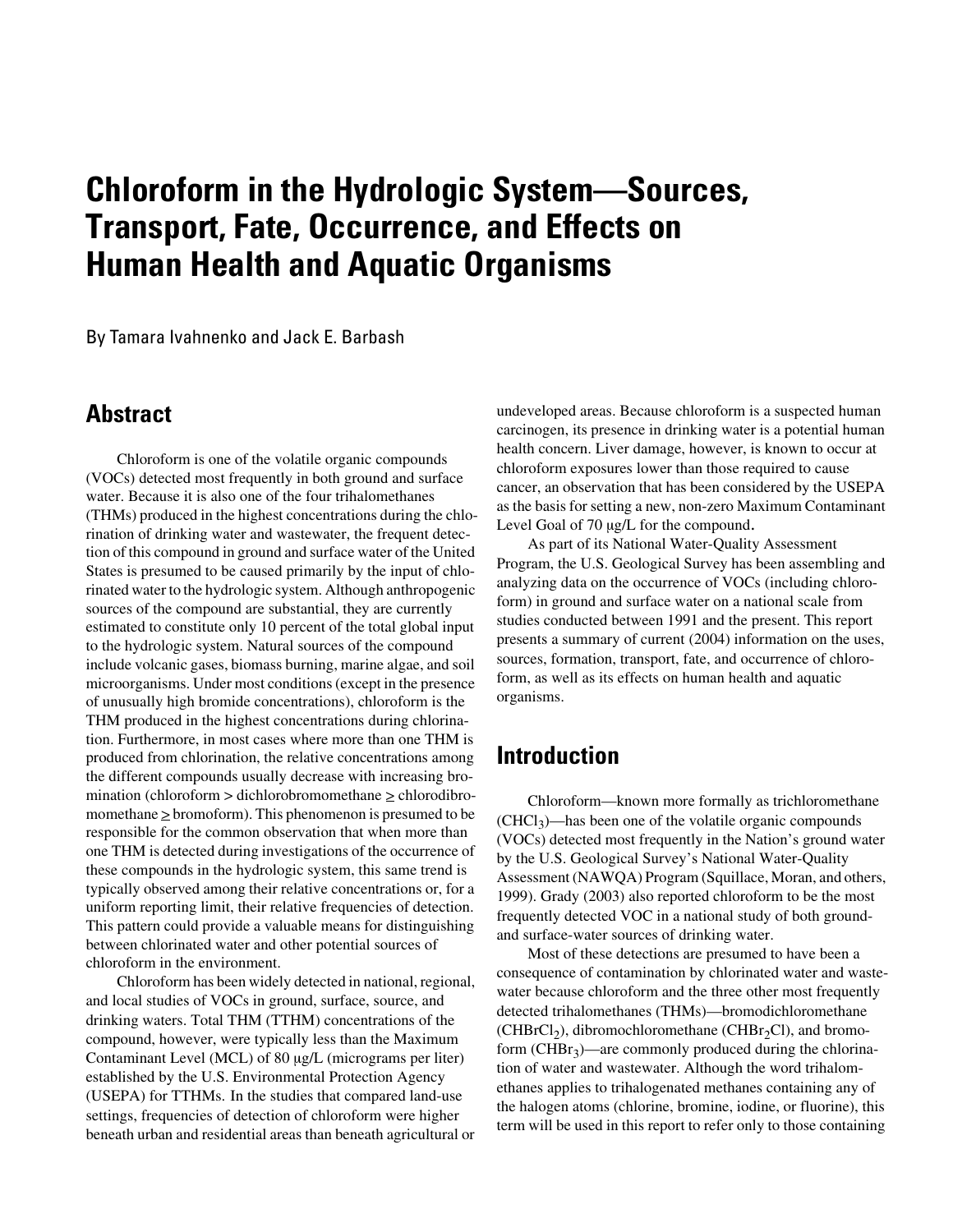either chlorine or bromine because these are the ones most commonly detected, or analyzed for, in chlorinated water.

The presence of chloroform in drinking water is a potential human-health concern. In 1986, the U.S. Environmental Protection Agency (USEPA) classified chloroform as a probable human carcinogen ("Group B2" carcinogen), based on evidence of its carcinogenicity in animals (U.S. Environmental Protection Agency, 2000a). In 1998, the USEPA revised the carcinogenicity risk assessment for chloroform, stating that the compound is likely to be carcinogenic to humans by all routes of exposure at concentrations high enough to cause cytotoxicity or the formation of regenerative nodules in susceptible tissues (U.S. Environmental Protection Agency, 2002a). More recently, the USEPA revised the Maximum Contaminant Level Goal (MCLG) for chloroform to 70 µg/L (micrograms per liter) based on non-cancer effects (U.S. Environmental Protection Agency, 2004a). Other Federal legislation that has listed chloroform as a potential health concern includes the Occupational and Safety Health Act, the Comprehensive Environmental Response, Compensation and Liability Act (CERCLA or "Superfund"), the Clean Air Act, the Resource Conservation and Recovery Act (RCRA), the Safe Drinking Water Act, Clean Water Act, the Toxic Release Inventory (TRI), and the Chemical, Food, Drug and Cosmetic Act (Environmental Defense Fund, 1999).

### <span id="page-11-0"></span>**Purpose and Scope**

Information on chloroform in the hydrologic system was compiled by the VOC National Synthesis team of the U.S. Geological Survey (USGS) NAWQA Program. A major component of the NAWQA Program, the National Synthesis Investigations use NAWQA and other water-quality data to examine and describe the sources, transport, distribution, and fate of specific contaminant groups on a national scale. This report provides a summary of current knowledge regarding the uses, nonpoint sources, formation, transport and fate of chloroform in the hydrologic system; its occurrence in ground water, surface water, and drinking water; and its effects on human-health and aquatic organisms. As such, it is intended to provide a current (2004) information resource for the managers of water systems where elevated chloroform concentrations may be a source of concern. This summary includes data collected by the NAWQA program from 1991 to 2002. Because the focus of the discussion is on ambient ground and surface waters, rather than on specific contamination incidents, data on the occurrence of chloroform in water affected by known point sources are not included. The report also focuses primarily on chloroform—rather than on all four of the THMs produced in the highest concentrations during chlorination—both because chloroform is the most frequently detected THM, and because far less information is currently available on the sources, transport, fate, and biological effects of the other three compounds.

### <span id="page-11-1"></span>**Acknowledgments**

The authors thank the following individuals for their contributions to this report: Professor Edward Bouwer, John Hopkins University, for his help in sorting out the details of chlorination chemistry; Steve Grady (USGS), for help with the trihalomethane data from the 12-State Northeast and Mid-Atlantic VOC study; and Mark Sandstrom (USGS), for help with drawing the chemical structures for the cover. The authors also are grateful to Joanne Weycker, Green Bay Metropolitan Sewer District, for permission to publish their photo of the water-treatment process; Farla Kaufman (California Environmental Protection Agency, Office of Environmental Health Hazard Assessment), for reviewing the section on "Human Health-Effects and Drinking-Water Criteria;" and Patty Toccalino (Oregon Graduate Institute), John Zogorski, Jessica Hopple, and Colleen Rostad (USGS), for their valuable technical comments and suggestions. Finally, the authors would like to thank Janet Carter, Ella Decker, and Connie Ross (USGS), for their editorial comments, preparation of the report for publication, and help with the illustrations and cover art.

### <span id="page-11-2"></span>**Production and Use of Chloroform**

The major industrial use of chloroform is for the production of hydrochlorofluorocarbon-22 or HCFC-22 (known more formally as chlorodifluoromethane  $(CHCIF<sub>2</sub>)$ ). A refrigerant in home air conditioners and large commercial freezers, HCFC-22 also has been proposed as a potential replacement for chlorofluorocarbons (CFCs), which are known to deplete stratospheric ozone. In 1987, concerns over the potential damage to the Earth's ozone layer caused by CFCs led to the "Montreal Protocol on Substances that Deplete the Ozone Layer," which called for restrictions on the production of CFCs (Alternative Fluorocarbon Environmental Acceptability Study, 2002). While CFCs are fully halogenated compounds, in HCFCs, one or more of the halogens are replaced by hydrogen atoms, resulting in a reduced potential to react with ozone. HCFC-22 was therefore proposed as a substitute for the highly ozonedepleting CFC-12 (dichlorodifluoromethane  $(CCl_2F_2)$ ) (Mannsville Chemical Products Corporation, 1999).

To accommodate the higher demand for HCFC-22 resulting from its use as a substitute for CFC-12, an estimated 98 percent of the total chloroform production in the United States has been used in the manufacture of HCFC-22 since 1990 (Mannsville Chemical Products Corporation, 1999). HCFC-22 itself, however, is expected to be phased out of production in the United States by the year 2020 (U.S. Environmental Protection Agency, 2002b). The remaining 2 percent of chloroform manufactured in the United States since 1990 has been used for a variety of commercial purposes, including its use as a reagent and extraction solvent for fats, oils, grease, resins, lacquers, rubber, alkaloids, gums, and waxes (Budavari,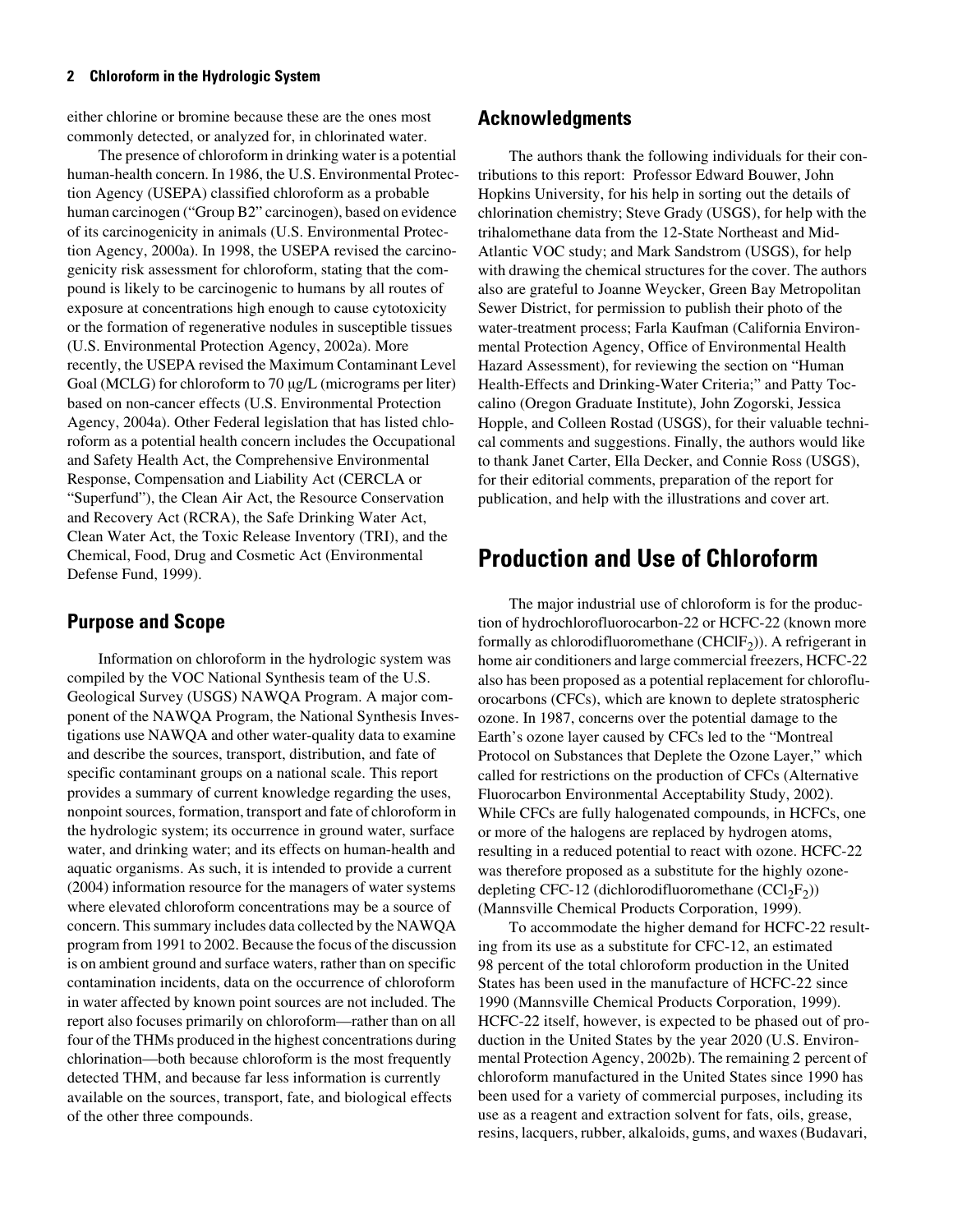1989; Mannsville Chemical Products Corporation, 1999). Chloroform also has been used as a fumigant, as an insecticide, as a fire extinguishing agent, as a precursor for dyes and pesticides, and for the manufacture and processing of pharmaceuticals (Lucius and others, 1992; Agency for Toxic Substances and Disease Registry, 1997).

Figure 1 displays the history of the industrial production of chloroform in the United States from 1970 to 1999. Although the importation of chloroform peaked at 33 million pounds in 1985, no chloroform was imported to the United States from 1996 to 1998. Exports, however, increased from 48 to 240 million pounds per year between 1990 and 1997 (Mannsville Chemical Products Corporation, 1999).

### <span id="page-12-0"></span>**Sources of Chloroform**

Chloroform may enter the hydrologic system from direct releases, intentional or inadvertent inputs of chlorinated water, dehalogenation of tetrachloromethane, and a variety of natural sources. All of these sources are examined in greater detail

below, with a discussion of anthropogenic fluxes of the compound in relation to global emissions.

### <span id="page-12-1"></span>**Direct Releases**

The USEPA's TRI documents industrial releases of a broad range of anthropogenic compounds to the environment on a nationwide basis. In the United States, these releases are reported annually and include air emissions (fig. 2), discharges to surface water (fig. 3), underground injections, and releases to land (fig. 4). According to the TRI, a total of approximately 1.6 million pounds of chloroform was released by these routes across the Nation in 2001 (U.S. Environmental Protection Agency, 2003a). The TRI, however, excludes data on direct releases of chloroform to the atmosphere from hazardous waste-disposal sites and sanitary landfills, as well as from municipal and hazardous waste incinerators that either burn waste containing chloroform or produce chloroform during combustion (Travis and others, 1986; Green and Wagner, 1993).



**Figure 1**. Industrial production of chloroform in the United States from 1970 through 1999. (Data for years 1970, 1975, 1980, 1985, 1990, and 1994-98 were obtained from Mannsville Chemical Products Corporation (2002); those for 1987-89 and 1991-93 were obtained from the Chemical Manufacturers Association (1998).)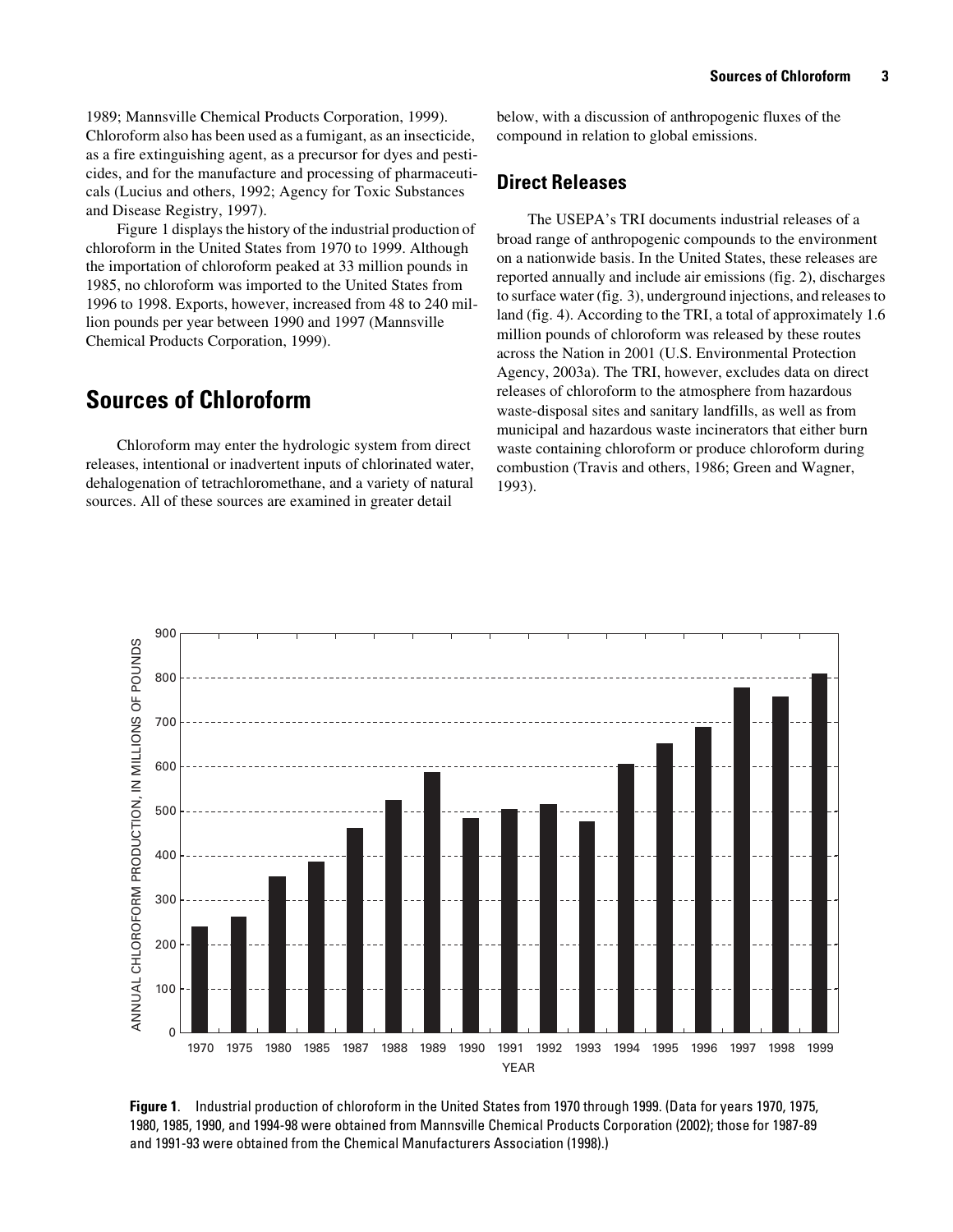Emissions of anthropogenic chloroform to the atmosphere, as reported by the TRI (fig. 2), have decreased steadily since 1989, perhaps as a consequence of improved air pollution control measures. In 2001, air emissions represented about 89 percent of the total releases of chloroform to the hydrologic system from reporting industries. The largest air emissions of chloroform that year were from the paper (56 percent), chemical (18.8 percent), and food (5.1 percent) industries.

Unintentional releases of chloroform to the atmosphere may occur during the manufacture of HCFC-22, fluoropolymers, pharmaceuticals, dyes, or fumigants (Hazardous Substances Databank, 1996). Other unintentional chloroform releases to the atmosphere result from its formation in, and subsequent volatilization from, chlorinated water. Chloroform stripping efficiencies from water to air, based on computer simulations, were estimated by Moya and others (1999) to be as high as 55 percent and by Corsi and others (1992) to be as high as 65 percent. These predictions indicate that airborne chloroform concentrations could be significant in a confined space, such as a shower stall. Other local sources of airborne chloroform from chlorinated waters include washing machines, dishwashers, and sinks, where heat and aeration can be expected to increase volatilization rates (Shah and Singh, 1988; Corsi and

others, 1992; Howard and Corsi, 1996; Agency for Toxic Substances and Disease Registry, 1997; Howard and Corsi, 1998; Howard-Reed and others, 1999; Levesque and others, 2002).

Discharges and releases of chloroform to surface water and land, as reported by the TRI, decreased from 1988 to 2001 (figs. 3 and 4, respectively). Releases to land, as defined by the USEPA, include disposal or burial of chemicals in landfills, application farming (in which the chemical is incorporated into the soil, a practice also known as land treatment), spills, leaks, and leaching from surface impoundments and waste piles (U.S. Environmental Protection Agency, 1999). In 2001, the paper industry contributed about 34 percent of the anthropogenic chloroform releases to surface water and 92 percent of the releases to land. Releases of chloroform through industrial practices to surface water and land, however, represent approximately 1.2 and 0.5 percent, respectively, of the total releases of anthropogenic chloroform to the environment; as noted earlier, most of the chloroform released to the hydrologic system by human activities is through air emissions. According to the RCRA solvent recovery program (Standard Industrial Classification Code 4953—Refuse Systems), which is responsible for 75 percent of the chloroform injected into the subsurface (that is, the vadose and/or saturated zones), underground injections



**Figure 2**. Industrial emissions of chloroform to the air in the United States from 1988 through 2001. (Data from U.S. Environmental Protection Agency, 2003a).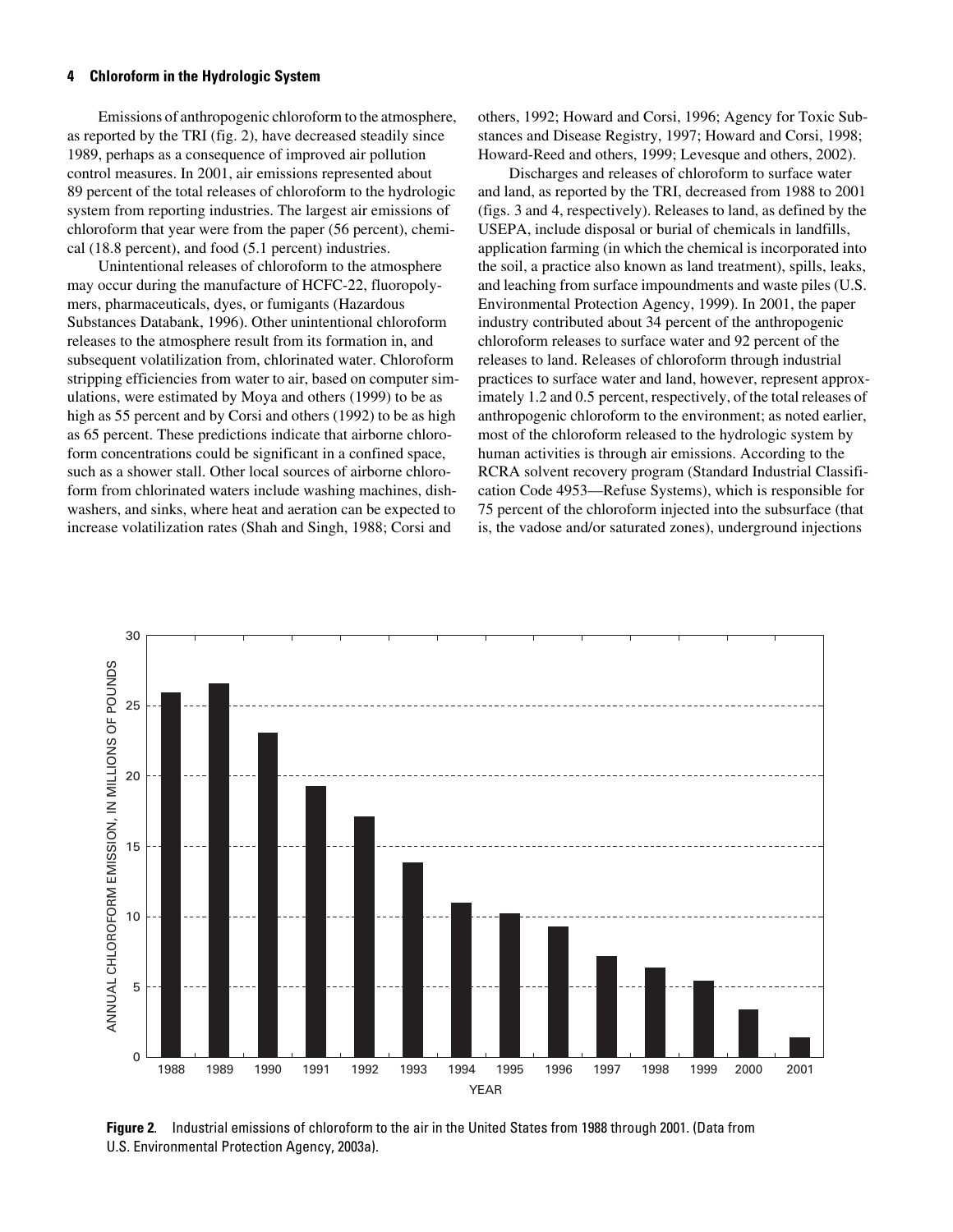of chloroform increased from 25,000 to 227,000 pounds between 1997 and 2000 (fig. 4) and decreased to 147,000 pounds in 2001 (U.S. Environmental Protection Agency, 2003a).

### <span id="page-14-0"></span>**Formation of Chloroform and Other Trihalomethanes as Disinfection By-Products**

In 1902, Belgium was the first country to implement the continuous use of chlorine to disinfect drinking water (Drinking Water and Wastewater, 2002). Chlorination of public water supplies in the United States first began in 1908, when the community of Jersey City, New Jersey, began adding hypochlorite to water drawn from the Boonton Reservoir. This led to a celebrated court case in which the right of the city to chlorinate the water supply was upheld in the best interest of public health (Sawyer and McCarty, 1978). As a result, the practice of chlorinating public water supplies soon became a nearly routine method of water treatment in the United States. The disinfection of drinking water in the United States by chlorination, which includes the use of chlorine gas, sodium hypochlorite, calcium hypochlorite, and/or chloramines (collectively referred to as reactive chlorine), is now a common practice (table 1).

<span id="page-14-1"></span>**Table 1**. Percentage of large and small drinking-water systems using chlorine and non-chlorine disinfection methods, in 1998.

[Source: Chlorine Chemistry Council, 2002; <, less than; --, not used]

|                            | Proportion of systems employing method,<br>in percent     |                                                             |  |  |  |
|----------------------------|-----------------------------------------------------------|-------------------------------------------------------------|--|--|--|
| <b>Disinfection method</b> | Large systems<br>(serving more than<br>10,000 people) $a$ | <b>Small systems</b><br>(serving 10,000 or<br>fewer people) |  |  |  |
| Chlorine gas               | 84                                                        | 61                                                          |  |  |  |
| Sodium hypochlorite        | 20                                                        | 34                                                          |  |  |  |
| Calcium hypochlorite       | ا>                                                        | 5                                                           |  |  |  |
| Chloramines                | 29                                                        |                                                             |  |  |  |
| Ozone                      | 6                                                         |                                                             |  |  |  |
| Ultraviolet                |                                                           |                                                             |  |  |  |
| Chlorine dioxide           | 8                                                         |                                                             |  |  |  |

<sup>a</sup>Column does not sum to 100 percent because many larger systems employ more than one disinfection method, whereas some employ no disinfection at all.



**Figure 3**. Industrial discharges of chloroform to surface water in the United States from 1988 through 2001. (Data from U.S. Environmental Protection Agency, 2003a.)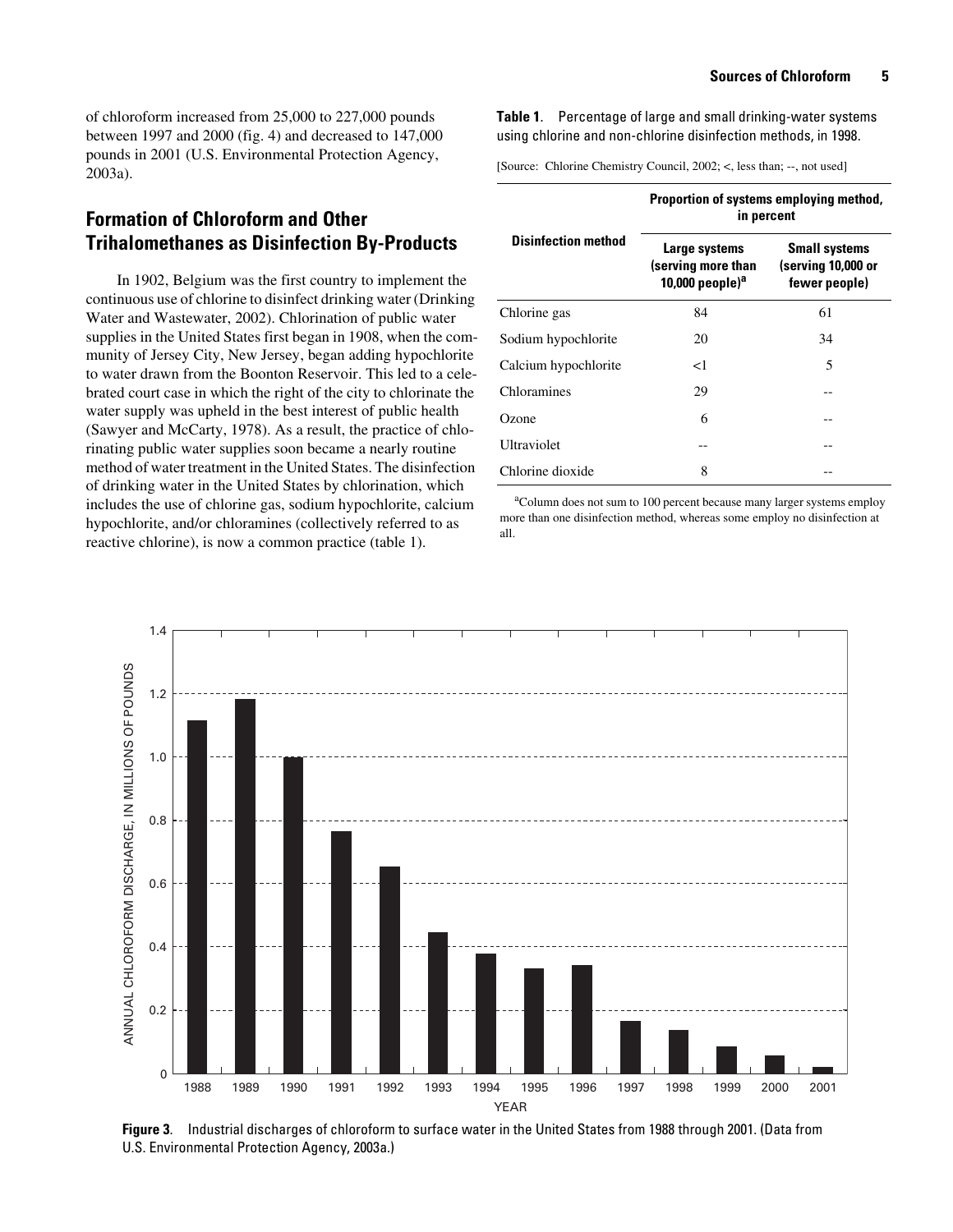

**Figure 4**. Industrial discharges of chloroform by underground injection and releases to land in the United States from 1988 through 2001. (Data from U.S. Environmental Protection Agency, 2003a.)

One of the principal advantages of chlorination over other disinfection methods is that, in addition to the destruction of microorganisms that takes place on initial contact (as discussed below), the maintenance of a minimum concentration of reactive chlorine in the treated water (commonly referred to as a chlorine residual) provides ongoing disinfection within the distribution system (Weber, 1972). Some systems use ozone, ultraviolet light, or potassium permanganate rather than chlorination for initial disinfection, but none of these other methods provide residual protection within the distribution system. Because of the use of these other initial methods of drinking water disinfection, the USEPA now requires (through the Stage 1 Disinfectants and Disinfection By-Products Rule) that each community water system maintain an adequate chlorine residual to control microorganisms in the distribution system, regardless of the initial disinfection method used (U.S. Environmental Protection Agency, 2002c).

The initial step in the chlorination of water or wastewater commonly involves the dissolution of chlorine gas  $(Cl<sub>2</sub>)$  in the medium of interest. When dissolved in water, the  $Cl<sub>2</sub>$ molecule—in which both atoms possess an oxidation state of

zero—readily undergoes a disproportionation reaction, in which one of the chlorine atoms is reduced to chloride  $(C<sup>T</sup>)$ , and the other is oxidized to  $Cl<sup>+</sup>$ , a highly reactive species that rapidly displaces a proton from water to form hypochlorous acid (HOCl). The overall result is the hydrolysis of the  $Cl<sub>2</sub>$ molecule according to the following equilibrium:

$$
Cl2 + 2H2O \leftrightarrow H3O+ + Cl- + HOCl
$$
 (1)

Hypochlorous acid dissociates at alkaline pH to form hypochlorite ion (OCl<sup>-</sup>) according to the following equilibrium:

$$
HOC1 + H_2O \leftrightarrow H_3O^+ + OCI
$$
 (2)

At  $20^{\circ}$ C, the pK<sub>a</sub> (dissociation constant) value for equilibrium (eq. 2) is 7.6, indicating that the concentration of OCl- will be higher than that of HOCl at pH values greater than 7.6, while the opposite will occur at pH values less than 7.6. Disinfection occurs primarily through the oxidation of biological tissues by HOCl and OCl<sup>-</sup>, as well as by other reactants containing chlorine (or other halogens) with an oxidation state higher than that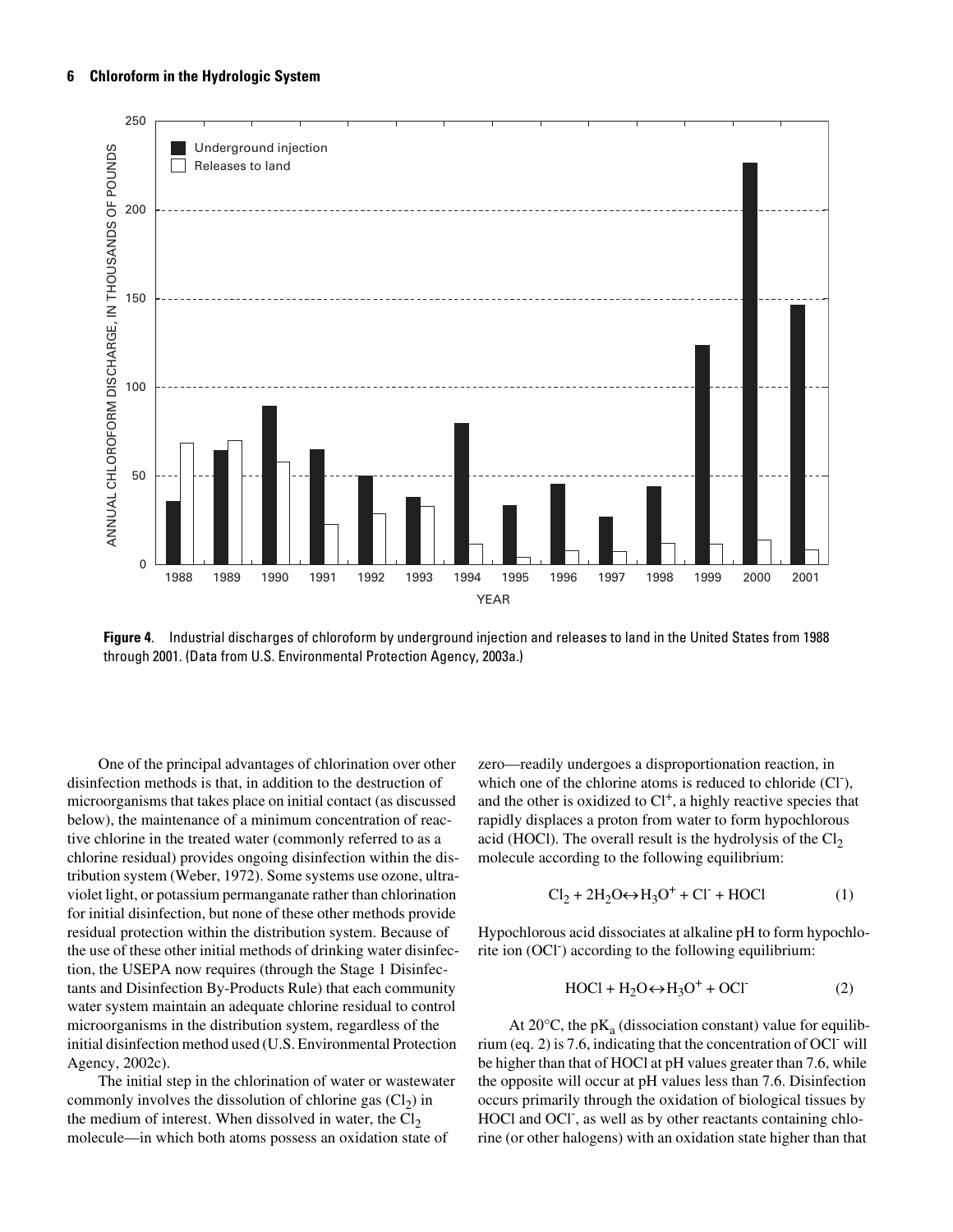of Cl<sup>-</sup>. The term "free available chlorine" (or, for the purposes of this report, simply free chlorine) refers collectively to the reactants HOCl, OCl<sup>-</sup>, and Cl<sub>2</sub>. While the term "combined" available chlorine" refers to reactive chlorine species such as chloramines that include elements other than oxygen or hydrogen. Because HOCl is a much stronger disinfectant than OCl<sup>-</sup>, the effectiveness of disinfection by chlorinated water increases with decreasing pH (Weber, 1972). The bromide ion, if present, is rapidly oxidized by the free chlorine to form a variety of reactive bromine species such as HOBr, OBr<sup>-</sup>, Br<sub>2</sub> and BrCl (Trussell and Umphres, 1978). The oxidation of bromide by HOCl, for example, can produce hypobromous acid (HOBr) which, like HOCl, is a powerful disinfectant (Boyce and Hornig, 1983):

$$
HOCl + Br^- \rightarrow HOBr + Cl^-
$$
 (3)

The presence of THMs and other halogenated compounds in water disinfected through chlorination was first reported in the mid 1970s by Rook (1974) who, in a subsequent publication (Rook, 1975), attributed this association to the reaction of free chlorine with dissolved organic matter (DOM). (DOM is commonly defined as the fraction of natural organic matter (NOM) that passes through a 0.45-micron filter (Thurman, 1985).) The reactions of free chlorine with DOM and other precursor compounds in chlorinated waters generate chloroform and a variety of "disinfection by-products" or DBPs (Weinberg and others, 2002), as a result of the haloform reaction. If bromide is present, products from the haloform reaction usually include brominated compounds, including one or more of the three brominated THMs. Similarly, iodinated THMs form if iodide is present.

Because ammonia, ferrous iron, and sulfide are all reduced species, if any of them are present, they will provide an additional inorganic demand for the chlorine immediately following chlorination, competing with the DOM for reaction with the free chlorine. As a result, in the presence of sufficiently high concentrations of one or more of these reduced species, only traces of THMs will form during the initial stages of the reaction. Once most of the inorganic demand is satisfied, reaction of the remaining free chlorine with DOM produces higher yields of THMs (Trussell and Umphres, 1978).

A variety of mechanisms have been proposed for the haloform reaction. For aromatic substrates (including humic and fulvic acids that contain an aromatic ring), this reaction (shown in fig. 5, using a generic 1,3-hydroxyaromatic compound as model substrate) is presumed to take place through an initial, rapid halogenation by HOCl (although, as noted above, in the presence of dissolved bromide or iodide, the attacking species also might be HOBr or HOI) of one or more aromatic carbon atoms activated by ortho hydroxyl (-OH) or (at pH values above the  $pK_a$  of the phenol), phenoxy (-O<sup>-</sup>) substituents (reaction 1 in fig. 5). The initial halogenation is then presumed to be followed by the hydrolytic cleavage of the ring at a site adjacent to a halogenated carbon (reaction 2); further halogenation of the aliphatic products of ring scission (reaction 3); and release of the THM following alkaline hydrolysis (reaction 4)

(Rook, 1977; Boyce and Hornig, 1983). The reactions shown in figure 5 also include separate pathways that account for the frequent detection of dichloromethane (methylene chloride) (reaction 5) and polyhaloacetic acids (reactions 6 and 7) in chlorinated water.

An extensive amount of research has helped to elucidate the factors that affect the production rates and yields of chloroform and other DBPs during chlorination. Of principal importance among these factors are the structure and concentrations of the DOM and other precursor compounds that may be present, the concentration (or dose) of free chlorine, pH, bromide ion concentration, and temperature.

Several studies have shown that the rate of DBP formation is directly related to DOM concentration and to chlorine dose. Alawi and others (1994) observed the rate of chloroform appearance to be linearly related to the concentrations of both free chlorine and DOM. Trussell and Umphres (1978) reported similar results, but observed this relation only after the inorganic demand was satisfied. Fujii and others (1998) observed a linear correlation between the dissolved organic carbon (DOC) concentrations in agricultural drainage waters from the Sacramento-San Joaquin Delta, California, and the THM formation potential (that is, the total yield of THMs over a fixed reaction time under standardized conditions) in samples of these waters. The reaction of chlorine with DOM, however, is relatively slow. Under conditions typical of water treatment, significant rates of formation of chloroform and other THMs may still be observed after 24 hours (Babcock and Singer, 1979).

Many different characteristics of NOM have been examined as potential predictors of the yields of THMs and other DBPs during chlorination. The precursors that have been found to produce DBPs in highest yields include several aliphatic ketones, such as 2-butanone (methyl ethyl ketone) and acetone (Reckhow and others, 1990). In most cases, however, DBP precursors possess aromatic structures, usually with a variety of different functional groups, including hydroxyl, aldehyde, ketone, carboxyl, and methoxyl moieties. Evidence that most of these precursors possess some aromatic character is provided by the observation that the DBP formation potential of NOM has been found to be correlated with its specific ultraviolet absorbance (SUVA), a property that provides an indirect measure of aromatic content. The SUVA is defined as the absorbance of ultraviolet light at 254 nanometers by the material of interest, in aqueous solution, normalized by the concentration of DOC (Fujii and others, 1998; Liang and Singer, 2003).

DOM is often classified operationally into two types of compounds—humic and fulvic acids—based on their solubility at low pH. Humic acids precipitate from aqueous solutions at pH values less than 1, whereas fulvic acids do not (Thurman, 1985). Although the relative proportions of the two fractions vary considerably among different source materials, climates, ecosystems, and locations, fulvic acids generally constitute approximately 90 percent of DOM by weight, whereas humic acids constitute about 2 to 3 percent (Babcock and Singer, 1979).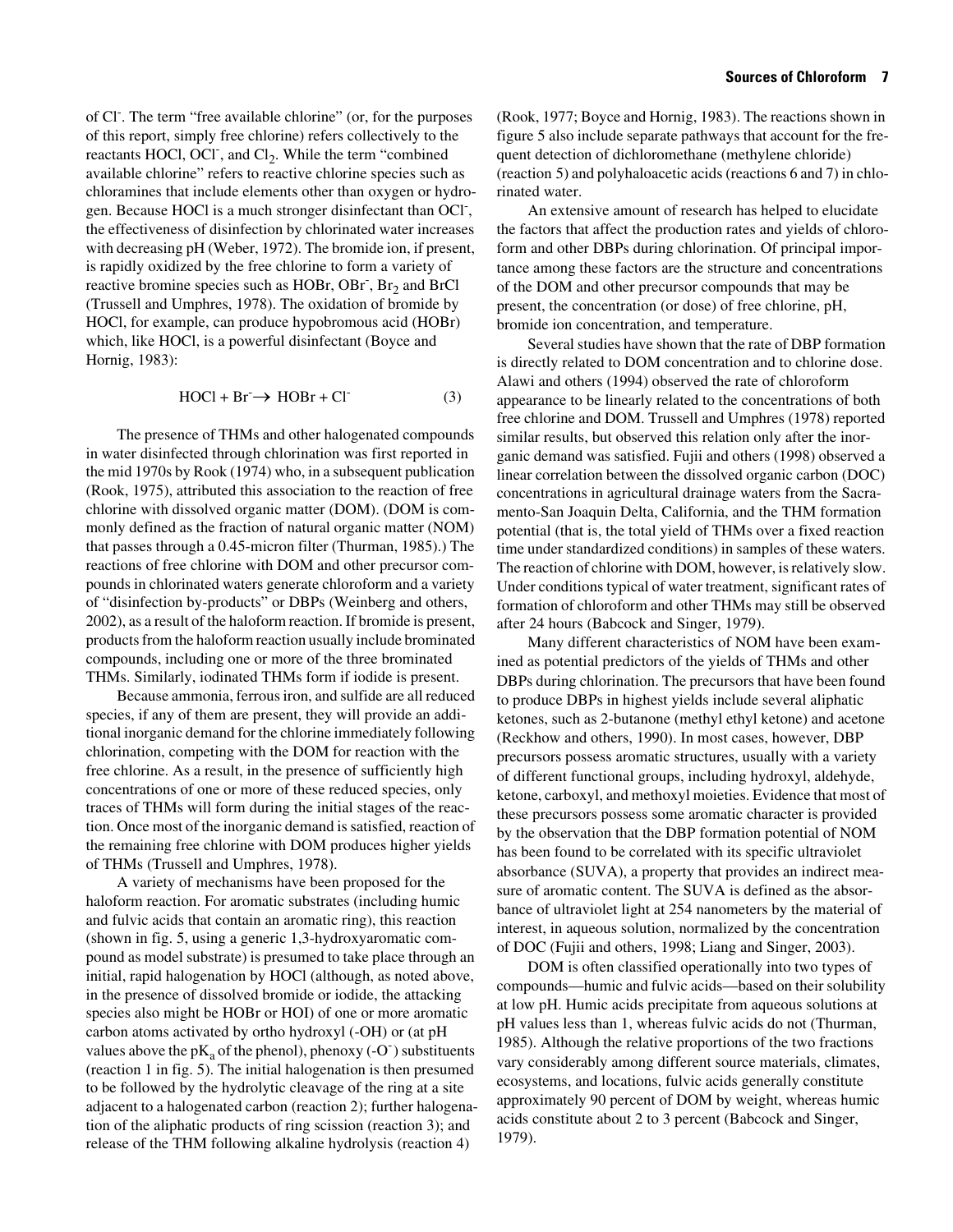

**Figure 5**. Hypothesized mechanisms by which a generic 1,3-hydroxyaromatic compound (a model for a humic or fulvic acid molecule containing an aromatic ring) is transformed during chlorination. (Cl<sup>+</sup>, Br<sup>+</sup>, and I<sup>+</sup> represent any halogenating electrophiles of the form XOH<sub>2</sub>+, X<sub>2,</sub> HOX, X<sub>2</sub>O, etc., where  $X$  = Cl, Br or I.) Numbers in circles refer to reaction steps listed in text. Bonds broken during reactions a-f are indicated by dashed lines, and resulting compounds are labeled a-f, respectively. Curved arrows denote movement of electron pairs. Adapted and redrawn from Rook (1977).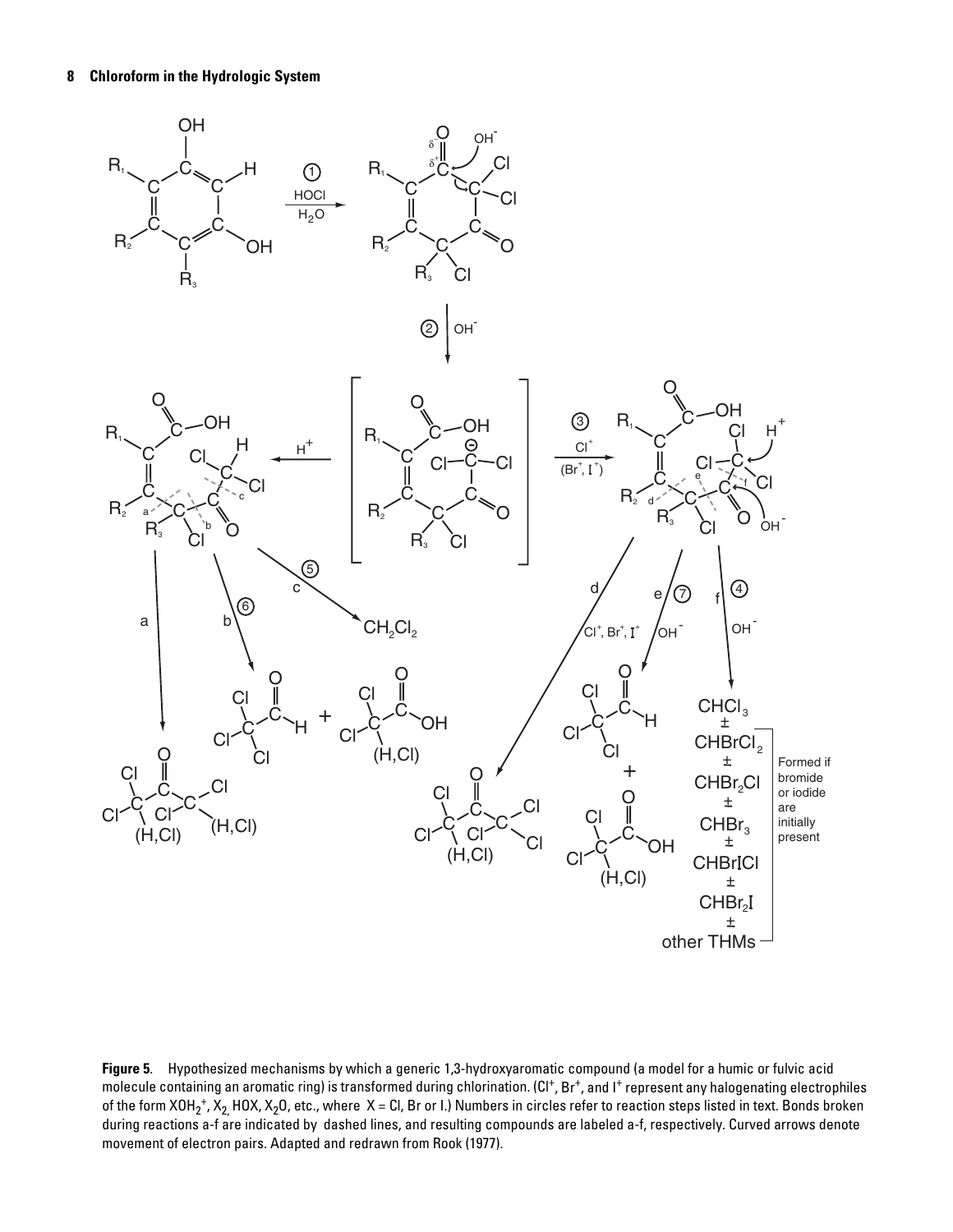Both humic and fulvic acids may react during chlorination to form chloroform and other THMs (Trussell and Umphres, 1978; Reckhow and others, 1990; Adin and others, 1991; Alawi and others, 1994). Although humic acids usually constitute a small percentage of the total DOM, Babcock and Singer (1979) observed them to react with free chlorine more readily than fulvic acids, producing more than three times as much chloroform per gram of DOC as that produced by fulvic acids, and consuming 75 percent of the free chlorine under the conditions examined. Given the fact that humic acids generally are more hydrophobic than fulvic acids (Thurman, 1985), the results reported by Babcock and Singer (1979) were corroborated during a more recent study by Liang and Singer (2003), who observed that the hydrophobic fractions of DOC taken from a variety of different sources usually generated higher THM yields than did the hydrophilic fractions (at both pH 6 and 8).

The rates of production of chloroform and other THMs during the haloform reaction have a complex dependence on pH that may vary among different precursor compounds. For a

series of chlorination experiments conducted between pH 2 and 12, Boyce and Hornig (1983) observed that a variety of 1,3 dihydroxyaromatic precursors had similar patterns of chloroform yield as a function of pH—provided the aromatic carbon atom between the two hydroxyl groups was either unsubstituted or possessed a carboxyl group—with maximum yields occurring between pH 8 and 10 (fig. 6). The authors suggested that the lower rate of chloroform production at pH values greater than 10 is most likely a result of the diminished rate at which OCl<sup>-</sup> engages in the haloform reaction, relative to HOCl (eqs. 1 and 2). Results from more recent experiments involving the chlorination of water from a Florida reservoir also showed higher rates of THM formation at pH 8 than at pH 6 (Liang and Singer, 2003), consistent with the pattern observed for 1,3-dihydroxybenzene within this pH range (fig. 6).

The substantial rates at which the 1,3-dihydroxyaromatic compounds undergo the haloform reaction appear to result from the presence of an unsubstituted carbon atom at the ortho position shared by the two hydroxyl-bound carbons in these



**Figure 6**. Effect of pH on the yield of chloroform from the chlorination of the substrate 1,3-dihydroxybenzene (resorcinol), based on measurements of chloroform concentrations using either direct aqueous injection or solvent extraction. (Modified from Boyce and Hornig, 1983.)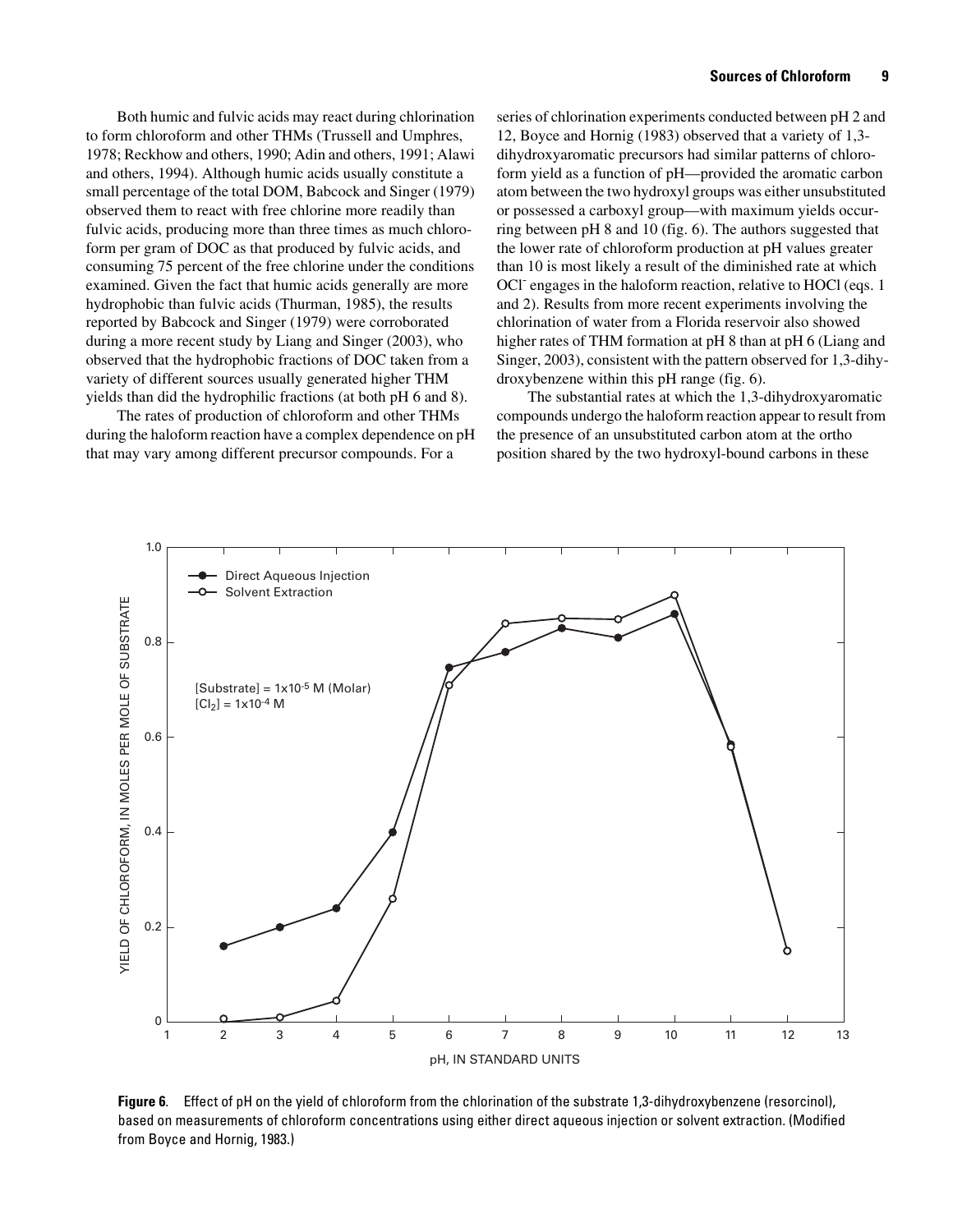molecules (Boyce and Hornig, 1983), since hydroxyl groups, like alkoxy groups, are known to be ortho and para directing with respect to electrophilic aromatic substitution (Rook, 1977). (According to Boyce and Hornig (1983), the elevated reactivity of 2,6-dihydroxybenzoic acid appears to be facilitated by the decarboxylation of the molecule. While the authors do not state this explicitly, structural constraints appear to require that the halogenation of the molecule be preceded, rather than followed by, the decarboxylation step.) Other studies also have reported high yields of chloroform (greater than 85 percent) from the chlorination of 1,3-dihydroxybenzenes at pH 7, 10, and 11 (Rook, 1977; Johnson and Jensen, 1986). In contrast, 1,2- and 1,4-dihydroxybenzenes produce chloroform yields greater than 10 percent at pH 10, but not at pH 7 (Stevens and others, 1976; Boyce and Hornig, 1983).

As noted previously, when bromide ion is present during chlorination, the haloform reaction commonly produces one or more of the brominated THMs, in addition to chloroform (for example, Boyce and Hornig, 1983). This occurs even if bromide concentrations are several orders of magnitude lower than chlorine concentrations on a molar basis (Luong and others, 1982). Formation of brominated THMs occurs under such conditions because (1) free chlorine oxidizes bromide to free bromine (reaction 3) much more rapidly than it reacts with DOM (Luong and others, 1982), and (2) free bromine is a more powerful halogenating agent than free chlorine (Rook, 1974).

At low molar ratios of bromide ion to free chlorine (that is, 0.03 or less), the yields of the four principal THMs, generated during chlorination, decrease with increasing bromination of the product, that is, in the following order:  $CHCl<sub>3</sub> > CHBrCl<sub>2</sub>$  $\geq$  CHBr<sub>2</sub>Cl  $\geq$  CHBr<sub>3</sub> (Luong and others, 1982; Summers and others, 1993). This trend also was evident among the concentrations of the THMs formed during the study by Fujii and others (1998) of the THM formation potential of agricultural drainage waters from the Sacramento-San Joaquin Delta, California. Results from studies where more than one THM has been detected in the hydrologic system commonly indicate the same trend among the detection frequencies for these compounds (Rook, 1974; Westrick and others, 1984; Voelker, 1989; Kolpin and Thurman, 1995; Stackelberg and others, 1997; Reiser and O'Brien, 1998; Lundgren and Lopes, 1999; Squillace, Moran, and others, 1999; Inkpen and others, 2000; Thiros, 2000; Grady and Casey, 2001; Moran and others, 2002). Such observations indicate that the presence of brominated THMs might be used as a valuable criterion for distinguishing chlorinated waters from other potential sources of chloroform in the hydrologic system—especially if the concentrations among the four principal THMs (or detection frequencies, if based on the same detection limit for all four compounds) have the trend noted above.

In water chlorinated in the presence of sufficiently high concentrations of bromide, bromoform may be the predominant THM formed. The bromide concentration threshold above which this occurs has been found to range between 0.1 and 2 mg/L (milligrams per liter) and depends upon several factors, including DOM concentration and chlorine dose. For a given chlorine dose, the presence of bromide has been found to

increase both the total yield of THMs and the rate of THM formation (Trussell and Umphres, 1978; Luong and others, 1982).

As is the case for other thermal (that is, non-photochemical) reactions, rates of THM formation increase with temperature according to the Arrhenius relation (see Moore and Pearson (1981) for a description of this equation). Estimated activation energies, however, show considerable variation among studies. While Urano and others (1983) reported an activation energy of 37 kJ (kilojoules) per mole for the haloform reaction, the value estimated by Kavanaugh and others (1980) was 9.6 kJ per mole.

The effect of temperature on the rate of the haloform reaction is probably responsible for the common observation of higher chloroform concentrations in chlorinated water during the summer, relative to winter. Stevens and others (1976), for example, suggested that seasonal variations in water temperature could account for the differences observed in the concentrations of chloroform in finished Cincinnati tap water between winter (30  $\mu$ g/L or less) and summer (as much as 200  $\mu$ g/L). Similarly, in a year-long comparison of raw and treated water from three drinking-water treatment plants in Canada, LeBel and others (1997) reported lower chloroform concentrations during the period from December to April (raw water temperatures less than 5°C) than during the period from June to September (raw water temperatures between 15 and 23°C). For all three treatment plants, mean chloroform concentrations were significantly higher ( $p \le 0.02$ ) in the summer than in the winter. (A significance level [alpha] of 0.05 will be used for all statistical tests described in this report.) These observations also indicate that as temperatures increase, the effects of higher haloform reaction rates on THM concentrations are generally large enough to overwhelm the effect of the enhanced volatilization of these compounds that also is likely to occur as a result of the increase in their Henry's Law constants (Nicholson and others, 1984).

### <span id="page-19-0"></span>**Chlorinated Water as a Source of THMs in the Hydrologic System**

A major source of anthropogenic chloroform detected in ground and surface water appears to be chlorinated drinking water and wastewater that is discharged intentionally into the hydrologic system. This includes wastewater from the bleaching processes in pulp and paper mills, wastewater generated from the manufacturing and processing of chloroform-containing chemicals and materials, effluent from hazardous wastedisposal sites, and rinse water from domestic and industrial cleaning and laundry operations. Other such sources include regulated discharges of chlorinated water from wastewater treatment plants, cooling tower blowdown from electric power generating plants, and combined sewer overflows (California Department of Health, 1990; Agency for Toxic Substances and Disease Registry, 1997). These intentional discharges, however, are expected to represent only minor contributions to the total chloroform releases of anthropogenic chloroform to the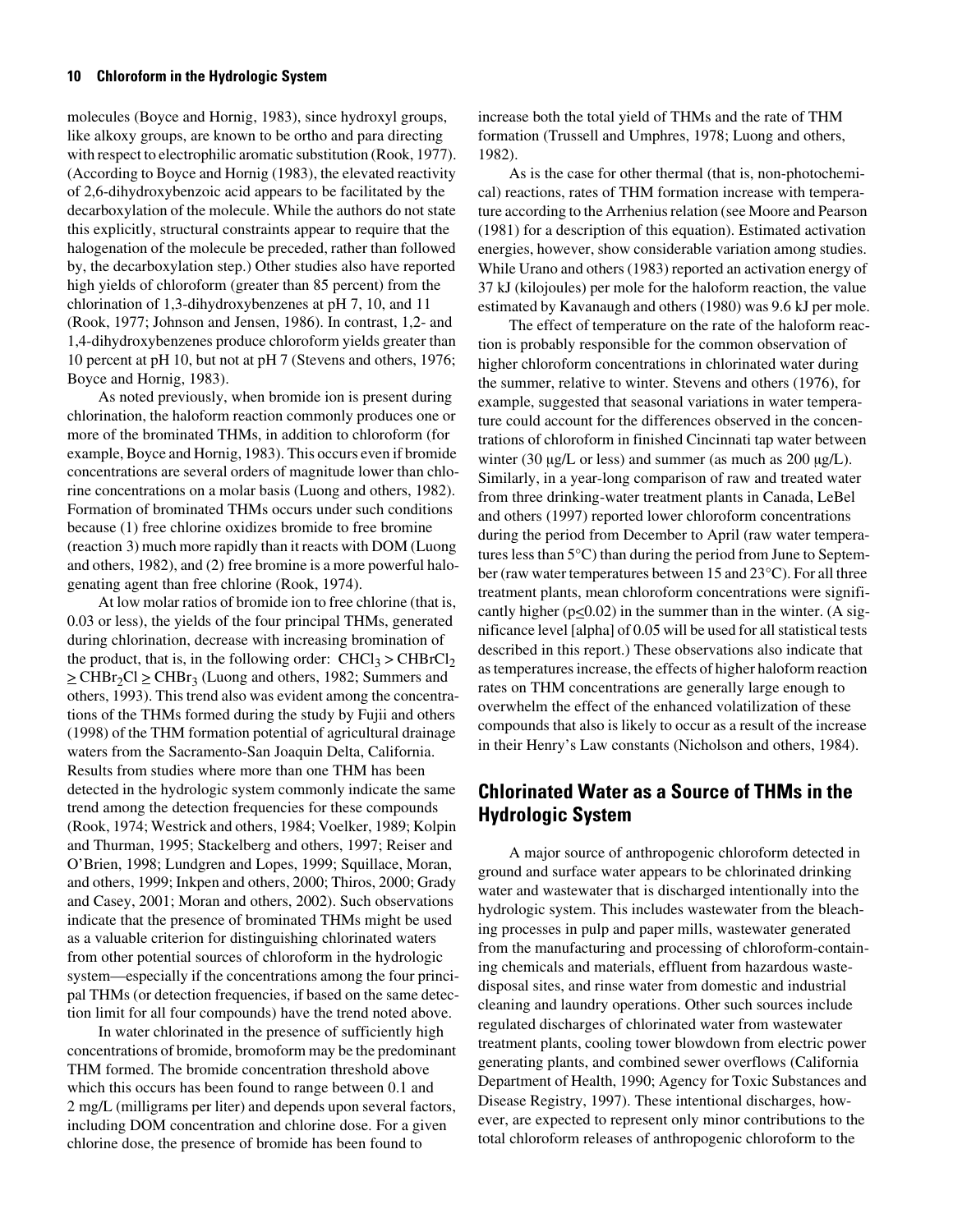hydrologic system, relative to the amount of the compound contributed by inadvertent releases of chlorinated drinking water and wastewater (Agency for Toxic Substances and Disease Registry, 1997). Chlorinated drinking water from public water-supply systems may enter ground and surface water through the irrigation of lawns, gardens, golf courses, athletic fields, and parks, as well as leaking swimming pools, spas, or distribution lines for treated wastewater. In addition, because the maintenance of a chlorine residual is now required in community water supplies and distribution systems, this measure increases the likelihood that leakage from these systems also will discharge chloroform and other DBPs to ground and surface water. Solley and others (1998) have estimated that the loss of treated drinking water through leaking distribution pipes and other unknown routes may be as high as 15 percent in some systems. Overall, McCulloch (2003) reported that an estimated 2 gigagrams (Gg, where  $1 \text{ Gg} = 1 \times 10^9 \text{ g}$ ), or 4.41 million pounds of chloroform are generated per year through the chlorination of drinking water in the United States.

Chloroform has been detected in rainwater (Kawamura and Kaplan, 1983; Adachi and Kobayashi, 1994). Precipitation therefore represents a potential source of the compound to the hydrologic system. However, in studies of chloroform contamination of the shallow ground water in Indianapolis, Indiana (Fenelon and Moore, 1996), and Glassboro, New Jersey (Baehr and others, 1999), the maximum concentrations of chloroform estimated (through equilibrium partitioning calculations) to be present in rainwater at the two locations (0.1 and 0.0025 µg/L, respectively) were lower than those measured in the ground water at those locations. This indicates that precipitation was unlikely to have been the sole source of the compound detected at either study site. Fenelon and Moore (1996) suggested that the chloroform detected in ground water during their study may have been derived from chlorinated water from irrigation of turfgrass, septic systems or industrial settling ponds, or leakage of treated water and wastewater from distribution lines.

Baehr and others (1999) hypothesized that the chloroform detected in ground water at the study site in Glassboro, New Jersey, was likely to have emanated from a nearby point source. However, the fact that CHCl<sub>3</sub>, CHBrCl<sub>2</sub>, CHBr<sub>2</sub>Cl, and CHBr<sub>3</sub> were all detected in ground water within the study area—and in the order of decreasing detection frequency above (Stackelberg and others, 1997; Baehr and others, 1999)—indicates that the ultimate source of the chloroform detected during this investigation may have been chlorinated water, regardless of its spatial configuration (that is, point or nonpoint).

Concentrated hydrochloric acid (HCl) is commonly added as a preservative to inhibit biological activity (by lowering the pH) in water samples collected for VOC analysis. Because concentrated HCl may contain trace levels of free chlorine, it is possible that residual free chlorine in the HCl may react with DOM to produce chloroform in such samples. An investigation by Squillace, Pankow, and others (1999), however, indicated that the preservation of ground-water samples by the addition of HCl did not form significant concentrations of THMs when samples were stored at 4°C and analyzed within 14 days.

### <span id="page-20-0"></span>**Formation of Chloroform from the Dehalogenation of Tetrachloromethane**

Tetrachloromethane  $(CCl<sub>4</sub>, also known as carbon tetra-<sub>4</sub>)$ chloride) has been widely used for several decades as an industrial solvent, degreaser, and grain fumigant. This compound also is one of the most common contaminants present in the chlorine gas used for chlorination (Christman, 1980), perhaps because it is frequently used to rinse out the cylinders in which chlorine gas is supplied (Krasner and others, 2001). Several studies have demonstrated that chloroform may be produced from the transformation of tetrachloromethane by microorganisms under iron- or sulfate-reducing conditions (Criddle and others, 1990; Assaf-Anid and others, 1994; Curtis and Reinhard, 1994; Matheson and Tratnyek, 1994). The replacement of a chlorine atom with hydrogen in this manner is an example of a type of reaction known as hydrogenolysis (fig. 7), and occurs in this example by way of a trichloromethyl radical intermediate  $\rm \left( \bullet CCl_3 \right)$ . Although this transformation, which is an example of a broader class of reactions known as reductive dechlorination, has been shown to occur abiotically in the laboratory (Klečka and Gonsior, 1984), it is unlikely to occur to any appreciable extent in the hydrologic system without either direct or indirect microbial assistance.

### <span id="page-20-1"></span>**Natural Sources**

Chloroform and other chlorinated compounds are often considered to be of solely anthropogenic origin. However, many studies have indicated that some of these compounds, including chloroform, also may be produced by natural processes (fig. 7). For chloroform, marine and terrestrial sources appear to contribute in roughly equal amounts to natural global production (Laturnus and others, 2002). A source that is common to both marine and terrestrial settings is volcanic gas, especially that derived from solfataric volcanoes, which produce high concentrations of sulfur compounds (Isidorov and others, 1990).

Khalil and others (1983) indicated that the tropical oceans may be a major source of chloroform, with an estimated production rate of approximately 350 Gg of chloroform per year. Marine micro and macroalgae have been found to be a significant source of chloroform in the oceans, contributing about 7 percent of the total annual emission of the compound from marine sources (Laturnus and others, 2002). Gribble (1994) has suggested that marine algae produce chloroform as a defense against predation. Other possible, but undocumented marine sources include other organisms, cold vents, marine volcanoes, and other geologic phenomena associated with tectonic activity (Laturnus and others, 2002).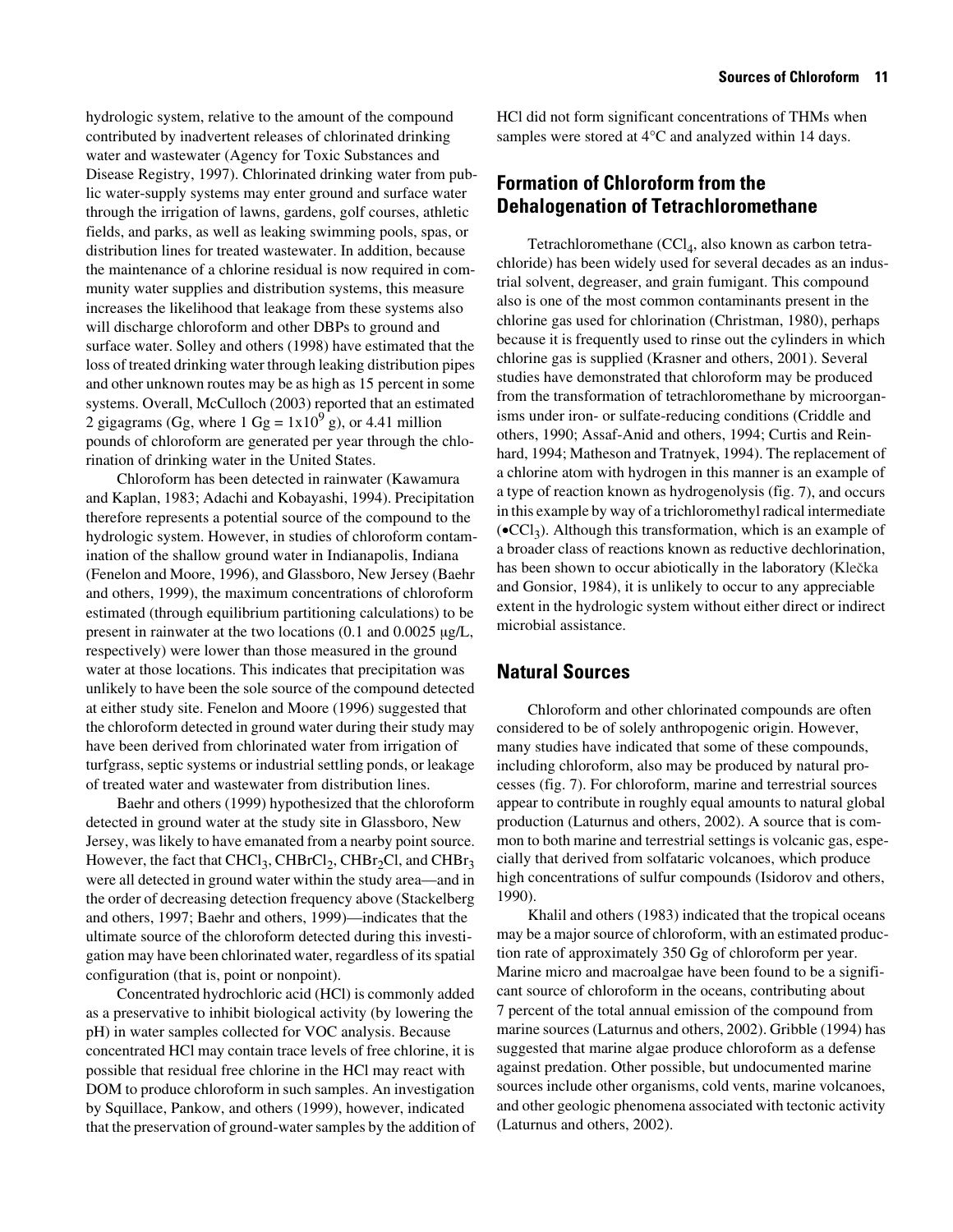

 $[$ <sup>1</sup>McCulloch, 2003; <sup>2</sup>Klečka and Gonsior, 1984; <sup>3</sup>Egli and others, 1988; <sup>4</sup> Gälli and McCarty, 1989; <sup>5</sup>Picardal and others, 1995; <sup>6</sup>Howard, 1991; <sup>7</sup>Fells and Moelwyn-Hughes, 1959; <sup>8</sup>Bouwer and McCarty, 1983]

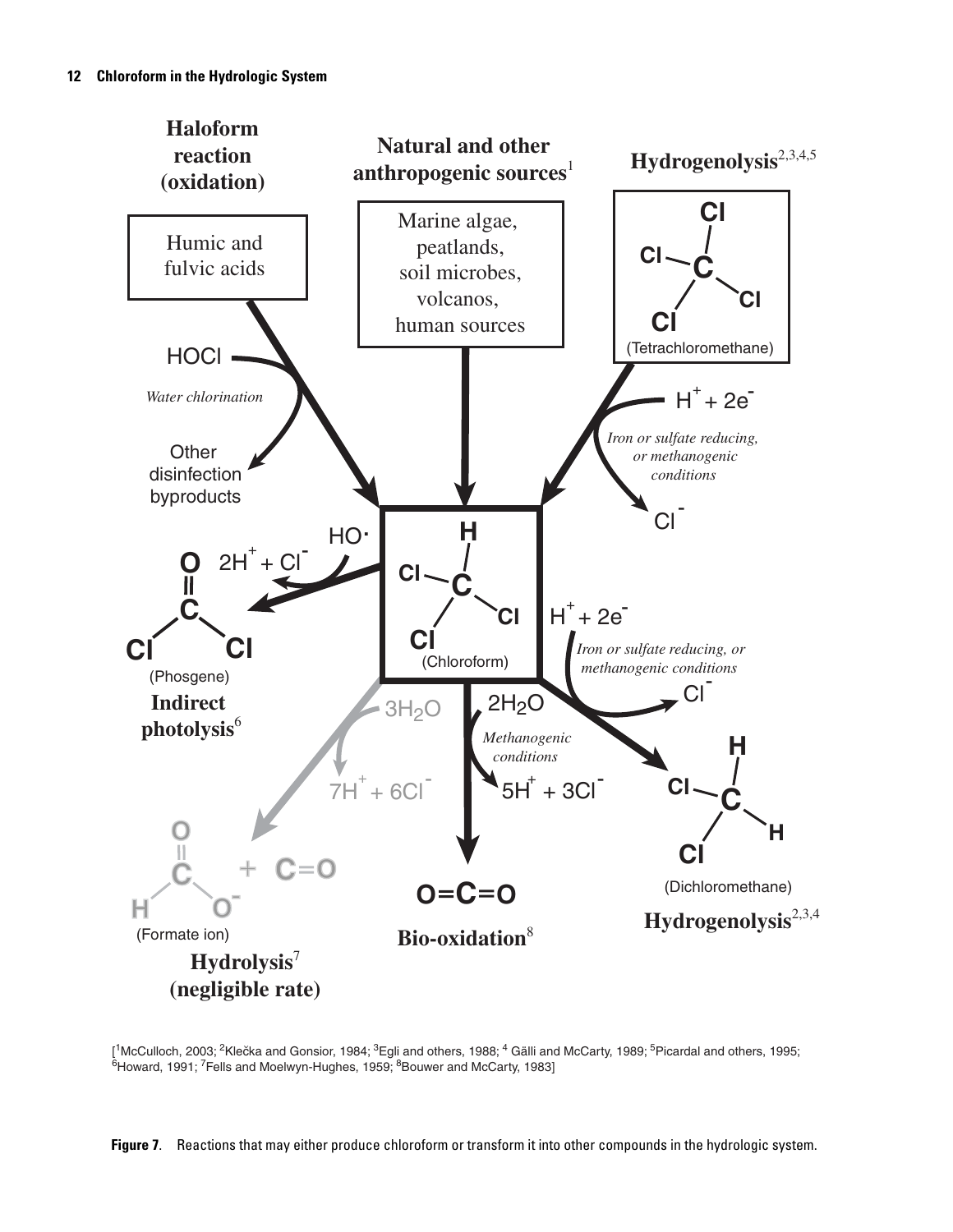While paper manufacturing and water treatment are the largest sources of anthropogenic chloroform (Laturnus and others, 2002), soils, termite mounds, and rice fields are estimated to be the largest natural terrestrial sources of the compound. In soils, the production of chloroform, and chlorinated soil acids such as trichloroacetic acid  $(CCl<sub>3</sub>COOH)$  has been found to be a result of the chlorination of NOM by naturally produced HOCl—a transformation analogous to the haloform reaction discussed previously (fig. 5). In soils, HOCl is produced by the oxidation of chloride ion by hydrogen peroxide under acidic conditions. This reaction is catalyzed by the chloroperoxidase enzyme (CPO), which is commonly detected in soils, and most likely derived from soil fungi (McCulloch, 2003):

$$
H_2O_2 + H_3O^+ + Cl \stackrel{CPO}{\rightarrow} HOCI + 2H_2O
$$

 $NOM + HOC1 \rightarrow$  chlorinated  $NOM + CHCl<sub>3</sub>$ 

 $+ CCl<sub>3</sub>COOH + other chlorinated products$  (4)

Rates of chloroform production by natural soils show considerable variability, depending upon soil characteristics. Consistent with the mechanism described above, higher rates are observed in soils containing larger amounts of NOM. The highest rates of chloroform production (1 microgram per square meter per hour  $(\mu g/m^2/hr)$  have been measured in Douglas fir forest soils, in soils covered with decaying wood chips, and in soils with large amounts of humic material. In spruce forest soils, chloroform production rates have been estimated to be as high as  $0.5 \mu g/m^2/hr$  (Haselmann and others, 2000). Substantially lower rates have been observed in less organic rich soils, such as those encountered in dry swamps, grasslands, sandy areas, and pine forests (Hoekstra and others, 2001).

### <span id="page-22-0"></span>**Anthropogenic Fluxes in Relation to Global Emissions**

Laturnus and others (2002) reported that of the estimated 700 Gg of chloroform released annually across the planet, 9.5 percent is attributable to anthropogenic sources. Similarly, McCulloch (2003) reported a global chloroform emission rate of 660 Gg per year, with 10 percent derived from anthropogenic sources. Khalil and others (1983), however, estimated a global anthropogenic chloroform production rate of 250 Gg per year, considerably higher than the estimates provided by Laturnus and others (2002) and McCulloch (2003). The burning of biomass, of which about 90 percent is induced by humans (Laturnus and others, 2002), releases approximately 2 Gg of chloroform annually worldwide, representing less than 1 percent of total global production of the compound (Lobert and others, 1999). The chloroform emission rate from the Northern Hemisphere is considerably higher than that from the Southern Hemisphere (Laturnus and others, 2002; McCulloch,

2003), perhaps as a consequence of the higher levels of industrial activity and development in the north.

### <span id="page-22-1"></span>**Physical and Chemical Properties Controlling the Transport and Fate of Chloroform**

Based on its large Henry's Law constant compared to other VOCs (table 2), chloroform is expected to be present mostly in the vapor phase following its release to the atmosphere (Howard, 1993). However, because the compound also is relatively water soluble, some removal of atmospheric chloroform is expected to occur during rainfall events, as demonstrated by the fact (noted previously, p. 12) that it has been detected in precipitation (Kawamura and Kaplan, 1983; Adachi and Kobayashi, 1994). The relatively large Henry's Law constant for this compound also implies that much of the chloroform in surface waters is likely to volatilize soon after its release. As might be anticipated from fundamental principles of mass transfer (for example, Weber, 1972), the rate of chloroform volatilization from streams increases with increasing water velocity, as well as with decreasing stream depth. Also in accord with theory is the observation noted previously that chloroform volatilization rates, like the Henry's Law constant, increase with increasing temperature (O'Connor and Dobbins, 1958; Churchhill and others, 1962; Owens and others, 1964).

The relatively low organic carbon-water partition coefficients ( $K_{oc}$ ) values for chloroform and the other THMs (table 2) indicate that these compounds have relatively low affinities for soil organic carbon. As discussed further below, chloroform also is quite persistent under oxic conditions (that is, in the presence of detectable concentrations of dissolved oxygen) in the hydrologic system. As a result, chloroform that is not volatilized in near-surface soils or taken up by plants following its release is expected to migrate substantial distances through the subsurface, particularly in aquifers containing materials with a low mass fraction of organic carbon, or  $f_{\text{oc}}$  (that is,  $f_{\text{oc}} \leq 0.001$ ) (McCarty and others, 1981)).

Similarly, field experiments involving the injection of chloroform below the water table have demonstrated that the migration of the compound through the saturated zone is only moderately retarded by low-carbon aquifer materials. Roberts and others (1982) observed retardation factors varying between 2.5 and 3.8 for the migration of chloroform through a relatively carbon-poor aquifer  $(f_{oc}$  about 0.01) beneath Palo Alto, California. (A retardation factor (R) represents the ratio between the rate of migration of a conservative solute (that is, a non-sorbing, non-reactive species such as chloride under oxic conditions) through ground water and that of the compound of interest (Freeze and Cherry, 1979). The R values given above, for example, imply a rate of chloroform migration through the subsurface that is between 25 and 38 percent of the speed of a conservative solute.)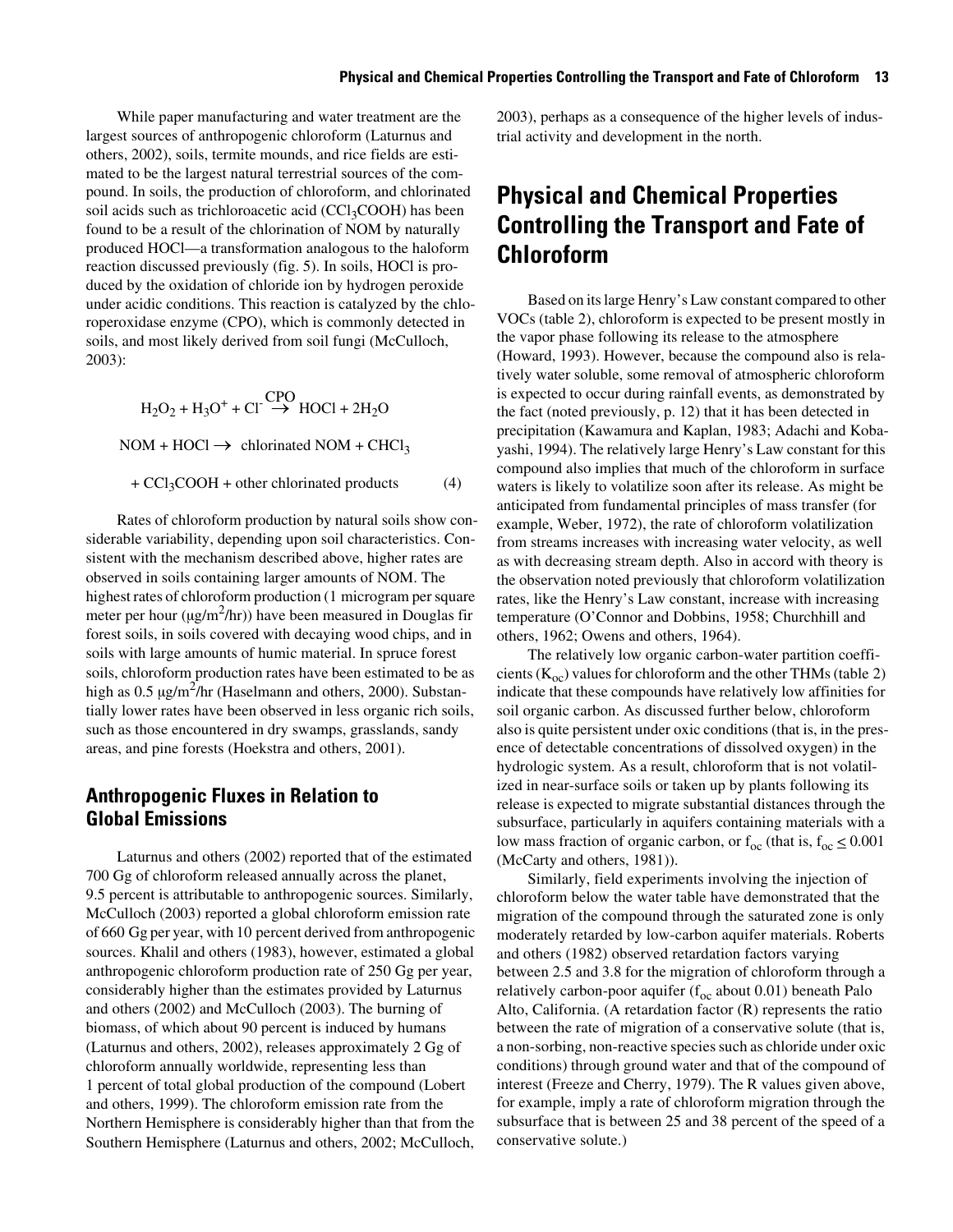#### <span id="page-23-0"></span>**Table 2**. Chemical and physical properties that influence the transport and fate of the four trihalomethanes discussed in this report.

[BCF, bioconcentration factor; CAS, Chemical Abstract Service; °C, degrees Celsius; g/cm<sup>3</sup>, grams per cubic centimeter; g/mol, grams per mole; K<sub>H</sub>, Henry's Law constant; K<sub>oc</sub>, organic carbon-water partition coefficient; K<sub>ow</sub>, octanol-water partition coefficient; mg/L, milligrams per liter; mL/g, milliliters per gram; mm Hg, millimeters of mercury; NL, not listed; Pa m<sup>3</sup>/mol, Pascal meter cubed per mole]

| <b>Property</b>                                                   | <b>Chloroform</b>                | <b>Bromodichloromethane</b>       | <b>Dibromochloromethane</b>         | <b>Bromoform</b>                 |
|-------------------------------------------------------------------|----------------------------------|-----------------------------------|-------------------------------------|----------------------------------|
| CAS number                                                        | $67-66-3$                        | $75 - 27 - 4$                     | $124 - 48 - 1$                      | $75 - 25 - 2$                    |
| Molecular weight                                                  | 119.39 <sup>a</sup>              | $163.83^{\rm a}$                  | 208.28 <sup>a</sup>                 | $252.73^{b}$                     |
| Density ( $g/cm3$ at $20^{\circ}C$ ) <sup>c</sup>                 | 1.4799                           | 1.980                             | 2.451                               | 2.890                            |
| Boiling temperature $(^{\circ}C)$                                 | 61.7 (at 760 mm Hg) <sup>a</sup> | 90 (at 760 mm $Hg$ ) <sup>a</sup> | 119-120 (at 748 mm Hg) <sup>a</sup> | 149.5 (at 15 mm Hg) <sup>b</sup> |
| Water solubility $(mg/L)^d$                                       | 7.950 <sup>a</sup>               | 4,700 at $22^{\circ}C^{\text{a}}$ | $4,000^{\circ}$                     | $3,100^b$                        |
| Vapor pressure $(Pa)^d$                                           | $26.241^{\circ}$                 | 6,665 at $20^{\circ}C^{c}$        | $1,014^c$                           | $719.9^{b}$                      |
| Henry's Law constant (H)<br>(Pa m <sup>3</sup> /mol) <sup>c</sup> | 314.1                            | 162.0                             | 88.2                                | 62.0                             |
| $K_{ow}$                                                          | $93.3^{\rm a}$                   | $125.9^{\circ}$                   | $173.8^{a}$                         | $234.4^{b}$                      |
| $K_{\rm oc}$ (mL/g soil organic carbon) <sup>c</sup>              | 43.7                             | 61.0                              | NL                                  | 117.5                            |
| $BCF$ (mL/g tissue) <sup>c</sup>                                  | $2.88 - 691.8$                   | $5.25 - 34.7$                     | NL                                  | 63.1                             |

<sup>a</sup> From Howard (1991).

<sup>b</sup>From Howard (1993).

<sup>c</sup>From Mackay and others (1993).

dAt 25° Celsius, unless otherwise noted.

The relatively low affinity of chloroform and other THMs for organic carbon also is responsible for the limited tendency of these compounds to build up in the tissues of living organisms, as indicated by their low bioconcentration factor (BCF) values (table 2). (The BCF represents the predicted ratio between the concentration of a given compound in the tissues of an organism and the concentration of that compound in the surrounding water (Nowell and others, 1999).)

Transformation of chloroform and the other THMs in the hydrologic system takes place primarily through photolysis or, under hypoxic conditions (that is, in the absence of detectable levels of dissolved oxygen), reductive dehalogenation. THMs also are subject to hydrolysis, but at rates that are effectively negligible under most environmental conditions.

Phototransformations in the hydrologic system occur through one of two principal mechanisms—direct photolysis, in which the compound undergoes transformation as a result of its absorption of solar energy of the appropriate wavelength and sufficient intensity, and indirect photolysis, in which the compound reacts with another chemical species that have been energized, either directly or indirectly, in this manner. Direct photolysis of chloroform is not considered a significant transformation process in the atmosphere because chloroform does not show significant light absorbance within the solar spectrum, that is, at wavelengths greater than 290 nanometers (Harris, 1990; Agency for Toxic Substances and Disease Registry, 1997). Thus, when chloroform undergoes phototransformation

in the atmosphere, it does so primarily through indirect, rather than direct photolysis (fig. 7).

One of the most significant mechanisms by which chloroform undergoes indirect photolysis is its reaction with hydroxyl radical (•OH), which occurs with a half-life of 26 to 260 days (Howard, 1991; Mackay and others, 1993). This reaction occurs through a trichloromethyl radical intermediate to form products that include phosgene (Cl<sub>2</sub>C=0) and  $\bullet$ OCl (Hanst, 1978):

$$
\text{CHCl}_3 + \bullet \text{OH} \to \text{H}_2\text{O} + \bullet \text{CCl}_3
$$

$$
\bullet \text{CCl}_3 + \text{O}_2 \to \text{Cl}_2\text{C} = 0 + \bullet \text{OCl}
$$
(5)

The potential importance of this process is suggested by the observation that the reactivity of airborne chloroform increases in the presence of photochemical smog, which often contains substantial concentrations of hydroxyl radical (Baulch and others, 1980). During irradiation experiments conducted under artificial light in the presence of 0.2 parts per million of  $NO<sub>x</sub>$ , Dimitriades and Joshi (1977) observed an average chloroform transformation rate of 0.8 percent per hour, or a half-life of about 11 days. Given its large Henry's Law constant and generally low photochemical reactivity in the absence of smog, chloroform is likely to be transported relatively long distances in the atmosphere before undergoing transformation or being removed by precipitation. Although photodegradation may lead to some removal of chloroform from the atmosphere, it appears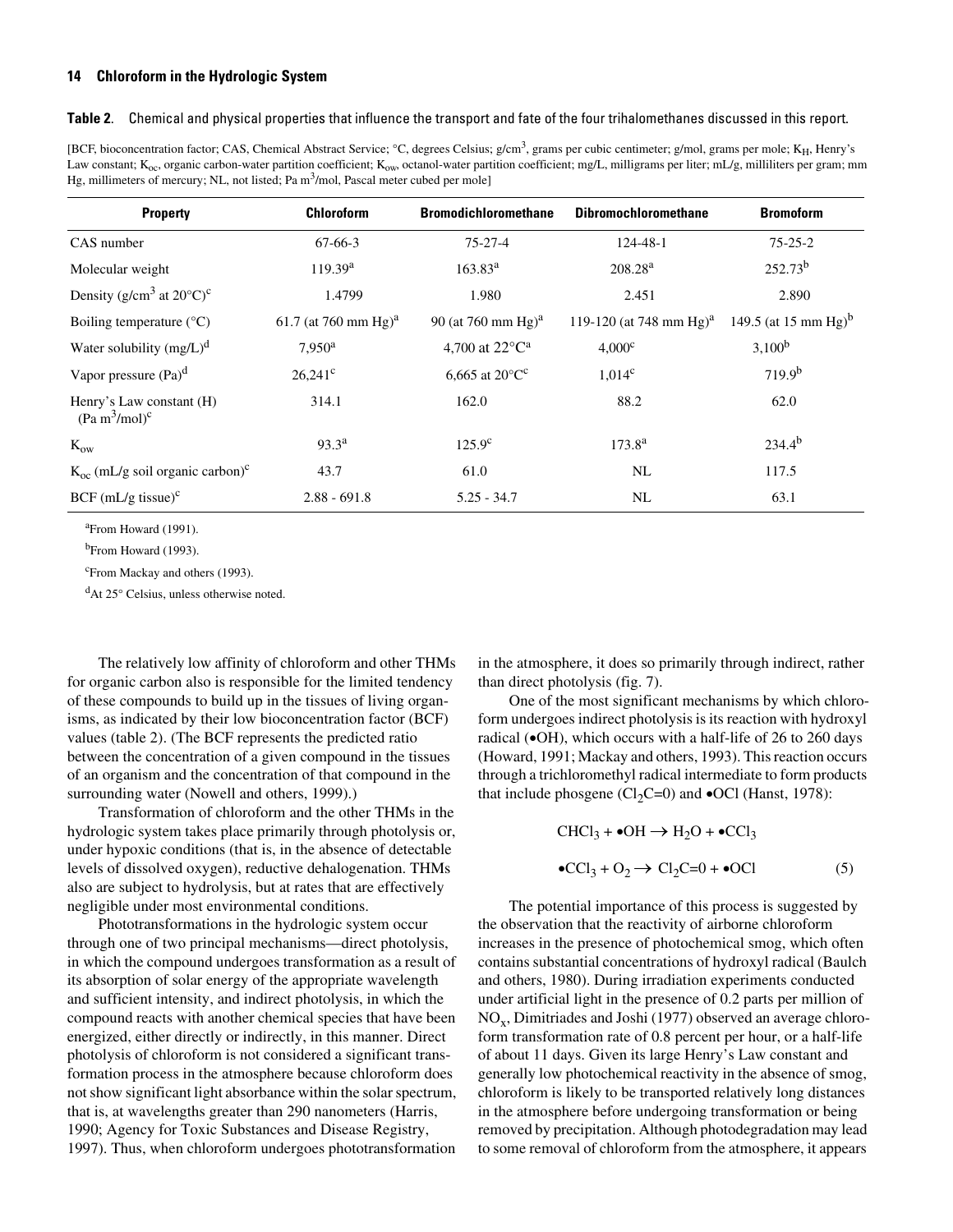to be too slow in water to represent a significant transformation process in most aquatic systems (Howard and others, 1991).

Under most conditions, hydrolysis (fig. 7) also is not considered to be a significant degradation process for chloroform in the hydrologic system. Half-lives estimated at 25°C and pH 7 for this reaction range from 1,760 to 31,600 years (Rathbun, 1998). Chloroform hydrolyzes more slowly than the other three THMs, reflecting the greater ease with which bromide is displaced from halogenated organic compounds, relative to chloride (March, 1985). At 25°C and pH 7, half-lives for the hydrolysis of CHBrCl<sub>2</sub>, CHBr<sub>2</sub>Cl, and CHBr<sub>3</sub> have been estimated to be approximately 128, 274, and 686 years, respectively (Washington, 1995).

Because they are highly oxidized compounds, THMs undergo more rapid transformation under hypoxic conditions than under oxic conditions. Thus, in contrast to the relatively slow transformation rates described previously, half-lives for the biotransformation of chloroform in water under hypoxic (sulfate reducing) conditions have been observed to range from 3 to 21 days at 15°C between pH 6 and 8. At pH values less than 6, half-lives increase to between 28 and 173 days (at the same temperature) (Saunders and others, 1996). As might be expected from the higher oxidation potential of chlorine relative to bromine (March, 1985), chloroform undergoes microbial transformation in hypoxic aqueous solution more rapidly than either CHBr<sub>2</sub>Cl or CHBr<sub>3</sub>, the rates decreasing with increasing bromination (CHCl<sub>3</sub> > CHBr<sub>2</sub>Cl > CHBr<sub>3</sub>) (Howard and others, 1991). (No data appear to be available for  $CHBrCl<sub>2</sub>$ .) Few data are reported for chloroform biotransformation under oxic conditions; however, using an initial chloroform concentration of 500 µg/L under oxic conditions, Tabak and others (1981) reported chloroform biotransformation to occur in the laboratory with half-lives ranging from 5 to 7 days at 25°C.

### **Chloroform Occurrence in the Hydrologic System**

The detection of chloroform in the hydrologic system has been documented in several national, regional, and local studies. Most of these studies have found chloroform to be the most frequently detected VOC examined, although its concentrations in water are usually low enough that the USEPA's current (2004) Maximum Contaminant Level (MCL) of 80 µg/L for the sum of all THM concentrations (also referred to as the total trihalomethanes or TTHM concentration) is not often exceeded.

### <span id="page-24-0"></span>**Atmosphere**

In a study of VOCs in ambient air in 13 rural and urban locations in the United States, chloroform concentrations were found to increase with the degree of urbanization; however, chloroform was one of the few compounds that did not appear to have seasonal trends in concentration (Pankow and others, 2003). By contrast, in the Arctic region of Norway, average

concentrations of chloroform in air were found to be lower in July 1982 (16.5 parts per trillion by volume (pptv)) than in the spring of 1983 (26.6 pptv) (Howard, 1991). Data on chloroform concentrations in precipitation appear to be scarce, but concentrations as high as 125 µg/L in rainfall have been reported (Kawamura and Kaplan, 1983; Adachi and Kobayashi, 1994).

### <span id="page-24-1"></span>**Ground Water**

Table 3 summarizes data on chloroform detections in untreated ground water from a variety of studies ranging in scale from individual urban areas (for example, Mullaney and Grady, 1997) to the entire United States (Squillace, Moran, and others, 1999; Moran and others, 2002; Grady, 2003). For all of the studies listed, chloroform was the VOC detected most frequently in ground water. However, with the exception of the investigation by Squillace, Moran, and others (1999), all of the sampled ground water contained TTHM concentrations that were less than the USEPA MCL of 80 µg/L for TTHMs. Figure 8 presents data on THM detections in ground and surface water from the national study by Grady (2003).

Chloroform was detected in ground water beneath a broad range of land-use settings during these studies, including not only urban, residential, and industrial locations, but also agricultural, forested, and other undeveloped areas. As might have been expected, among those studies that compared different land-use settings, frequencies of detection of the compound were higher beneath urban and residential areas than beneath agricultural or undeveloped areas (Grady and Mullaney, 1998; Squillace, Moran, and others, 1999; E.A. Frick, U.S. Geological Survey, written commun., 2003). During the study of VOC occurrence in shallow ground water by Grady and Mullaney (1998), the differences in chloroform detection frequencies among urban, agricultural, and undeveloped areas (table 3) were found to be statistically significant (p=0.0110).

As noted previously, the widespread detections of chloroform in many of the urban and suburban areas are likely to have been a result of contamination from a variety of sources, including chlorinated public-supply water used to irrigate lawns and gardens, leakage from distribution systems for treated water and wastewater, spas, pools, and leachate from septic-system drainfields (Thiros, 2000). In addition, results from a study of publicsupply wells in the Coastal Los Angeles and Santa Ana Basins indicate that the detection of chloroform and other VOCs in ground water downgradient from artificial recharge facilities might be a result of contamination from such facilities. Observations from this study also attest to the comparatively high mobility of chloroform in the subsurface, because the compound was detected at or greater than 0.024 µg/L more frequently and at greater distances from the recharge facilities than any of the other VOCs analyzed (Shelton and others, 2001). Similarly, in ground water downgradient from an artificial recharge facility receiving chlorinated wastewater in Palo Alto, California, Roberts and others (1982) observed chloroform to show the highest mobility among all of the VOCs examined (including CHBr<sub>2</sub>Cl and CHBr<sub>3</sub>).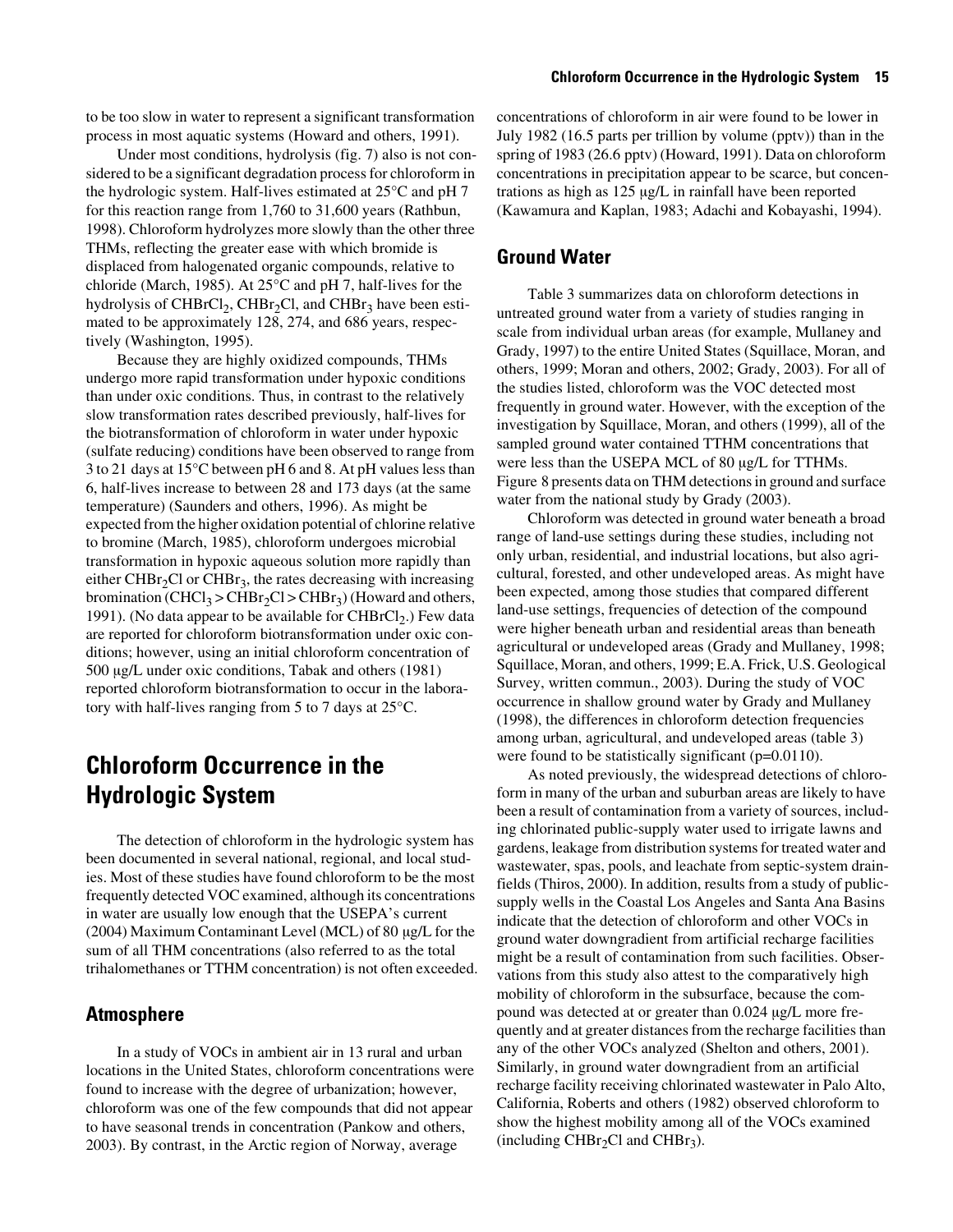#### <span id="page-25-0"></span>**Table 3**. Studies of chloroform and other trihalomethane occurrence in ground water in the United States.

[Ag, Agricultural; Com, Commercial; Dom, Domestic; Dp, Deep; Irr, Irrigation; LV, Las Vegas; MCL, Maximum Contaminant Level; Mon, Monitoring; Mul, Multi-level; Mx, Mixed; PS, Public-Supply; Res, Residential; Ru, Rural (less than 386 persons per square kilometer); Sh, Shallow; SP, Spring; TTHM, total trihalomethanes; Un, Undeveloped; Urb, Urban; USGS, U.S. Geological Survey; µg/L, micrograms per liter; <, less than; --, data not available]

| <b>Study</b><br>location,<br>by State | Land-use<br>setting      | Reference                                    | <b>Number of</b><br>sites<br>sampled | <b>Site</b><br>type  | <b>Frequency of</b><br>chloroform<br>detection<br>at or greater<br>than $0.2 \mu g/L$<br>(percent) | <b>Maximum</b><br>chloroform<br>concentration<br>$(\mu g/L)$ | <b>Frequency of</b><br>exceedance<br>of MCL of<br>80 µg/L for<br><b>TTHMs</b><br>(percent) | <b>Maximum</b><br><b>TTHM</b><br>concentration<br>$(\mu g/L)$ |
|---------------------------------------|--------------------------|----------------------------------------------|--------------------------------------|----------------------|----------------------------------------------------------------------------------------------------|--------------------------------------------------------------|--------------------------------------------------------------------------------------------|---------------------------------------------------------------|
| National<br>study                     | Ru                       | Moran and others (2002)                      | 1,926                                | Dom                  | 4.3                                                                                                | 74                                                           | $\boldsymbol{0}$                                                                           | 76.1                                                          |
| National<br>study                     | Ru                       | Squillace, Moran, and others<br>(1999)       | 2,538                                | Mon, PS,<br>Dom      | 5.1                                                                                                | 210                                                          | 0.04                                                                                       | 210                                                           |
| National<br>study                     | Urb                      | Squillace, Moran, and others<br>(1999)       | 405                                  | Mon, PS,<br>Dom      | 26                                                                                                 | 400                                                          | 0.25                                                                                       | 400                                                           |
| National<br>study                     | $\overline{\phantom{m}}$ | Grady (2003)                                 | 579                                  | <b>PS</b>            | 12                                                                                                 | 22.4                                                         | $\boldsymbol{0}$                                                                           | 70.6                                                          |
| Conn.,<br>Mass.,<br>N.H., Vt.         | Ag                       | Grady and Mullaney (1998)                    | 24                                   | Mon                  | 8.3                                                                                                | 0.4                                                          | $\boldsymbol{0}$                                                                           | 0.4                                                           |
| Ala., Fla.,<br>Ga.                    | Ag                       | Frick, E.A. (USGS, written<br>commun., 2003) | 30                                   | Mon                  | $\boldsymbol{0}$                                                                                   | < 0.2                                                        | $\boldsymbol{0}$                                                                           | < 0.2                                                         |
| Conn.,<br>Mass.,<br>N.H., Vt.         | Un                       | Grady and Mullaney (1998)                    | $22\,$                               | Mon                  | 4.5                                                                                                | 2.6                                                          | $\boldsymbol{0}$                                                                           | 2.8                                                           |
| N.J.                                  | $\mathop{\mathrm{Un}}$   | Stackelberg and others<br>(1997)             | 13                                   | Mon, Sh              | 7.7                                                                                                | 1.3                                                          | $\boldsymbol{0}$                                                                           | 1.3                                                           |
| Conn.,<br>Mass.,<br>N.H., Vt.         | Urb                      | Grady and Mullaney (1998)                    | 40                                   | Mon                  | 33                                                                                                 | 3.1                                                          | $\boldsymbol{0}$                                                                           | 3.1                                                           |
| Fla., Ga.                             | Un                       | Urb, Ag, Berndt and others (1998)            | 32                                   | Mon, Sh,<br>Dp       | 12.5                                                                                               | 2.2                                                          | $\boldsymbol{0}$                                                                           | 2.2                                                           |
| Ariz.                                 | Ag                       | Cordy and others (2000)                      | 9                                    | Mon, Sh              | 33                                                                                                 | 0.5                                                          | $\boldsymbol{0}$                                                                           | 0.5                                                           |
| Ind.                                  | Ag                       | Fenelon and Moore (1996)                     | 72                                   | Mon, Sh,<br>Dp       | 3                                                                                                  | 1.7                                                          | $\boldsymbol{0}$                                                                           | 1.7                                                           |
| Tenn.                                 | Ag                       | Johnson and Connell (2001)                   | 30                                   | Mon                  | 3.3                                                                                                | 0.4                                                          | $\boldsymbol{0}$                                                                           | $0.4\,$                                                       |
| N.J.                                  | Ag                       | Stackelberg and others<br>(1997)             | 15                                   | Mon, Sh              | 13                                                                                                 | 0.3                                                          | $\boldsymbol{0}$                                                                           | 0.3                                                           |
| Ariz.                                 | Mx                       | Cordy and others (2000)                      | 77                                   | PS, Dom,<br>Irr, Com | 16                                                                                                 | 9.9                                                          | $\boldsymbol{0}$                                                                           | 10.2                                                          |
| Tenn.                                 | Mx                       | Johnson (2002)                               | 35                                   | Sp                   | 11                                                                                                 | 1.3                                                          | $\boldsymbol{0}$                                                                           | 1.4                                                           |
| Utah                                  | Res,<br>Com              | <b>Thiros</b> (2000)                         | $30\,$                               | Mon                  | 60                                                                                                 | $2.4\,$                                                      | $\boldsymbol{0}$                                                                           | $2.7\,$                                                       |
| Calif.                                | Urb                      | Domagalski and others<br>(2000)              | 19                                   | Mon, Sh              | 11                                                                                                 | 5.1                                                          | $\boldsymbol{0}$                                                                           | 5.2                                                           |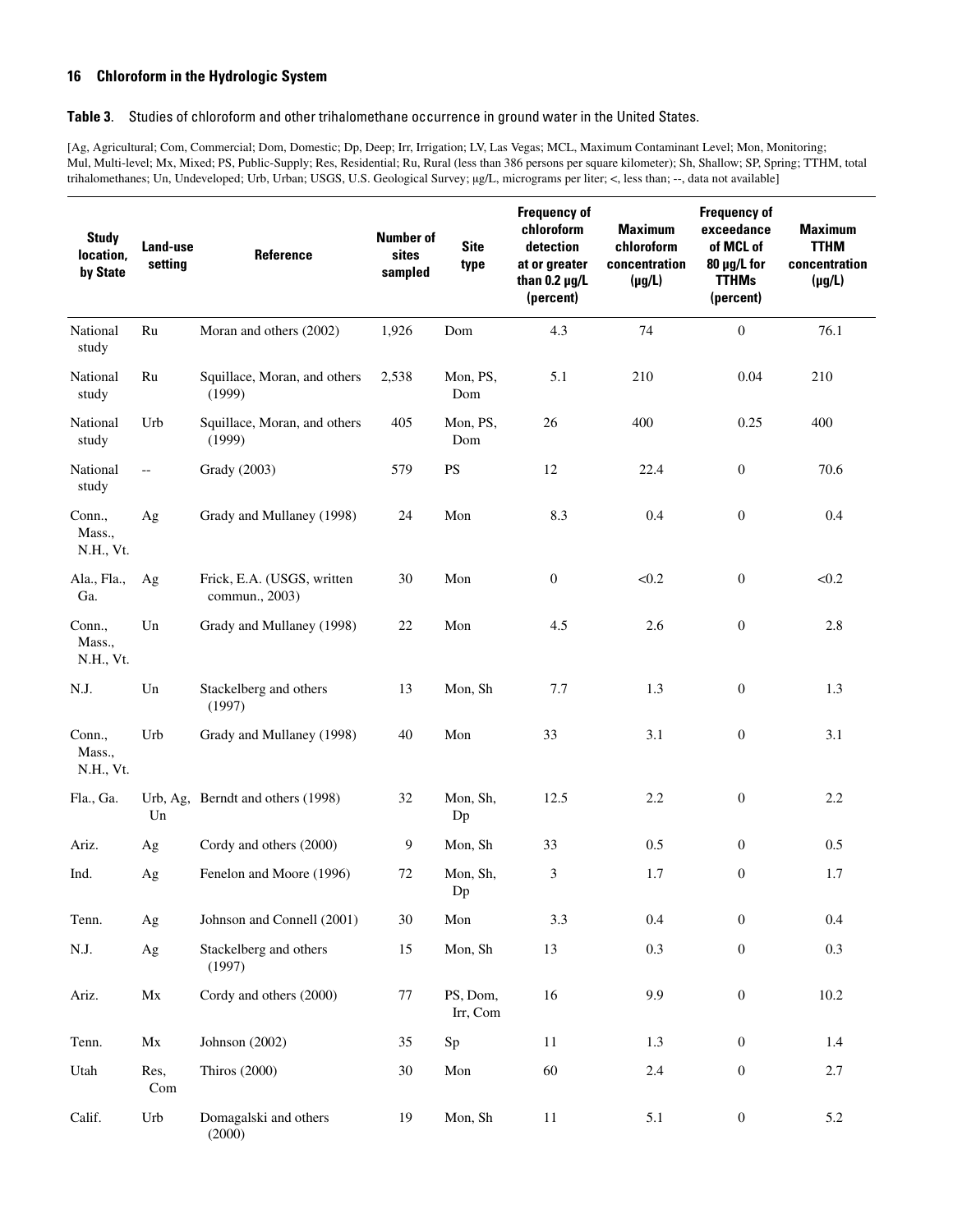#### **Table 3**. Studies of chloroform and other trihalomethane occurrence in ground water in the United States.—Continued

[Ag, Agricultural; Com, Commercial; Dom, Domestic; Dp, Deep; Irr, Irrigation; LV, Las Vegas; MCL, Maximum Contaminant Level; Mon, Monitoring; Mul, Multi-level; Mx, Mixed; PS, Public-Supply; Res, Residential; Ru, Rural (less than 386 persons per square kilometer); Sh, Shallow; SP, Spring; TTHM, total trihalomethanes; Un, Undeveloped; Urb, Urban; USGS, U.S. Geological Survey; µg/L, micrograms per liter; <, less than; --, data not available]

| <b>Study</b><br>location.<br>by State | Land-use<br>setting      | Reference                                    | <b>Number of</b><br>sites<br>sampled | <b>Site</b><br>type | <b>Frequency of</b><br>chloroform<br>detection<br>at or greater<br>than $0.2 \mu g/L$<br>(percent) | <b>Maximum</b><br>chloroform<br>concentration<br>$(\mu g/L)$ | <b>Frequency of</b><br>exceedance<br>of MCL of<br>80 µg/L for<br><b>TTHMs</b><br>(percent) | <b>Maximum</b><br><b>TTHM</b><br>concentration<br>$(\mu g/L)$ |
|---------------------------------------|--------------------------|----------------------------------------------|--------------------------------------|---------------------|----------------------------------------------------------------------------------------------------|--------------------------------------------------------------|--------------------------------------------------------------------------------------------|---------------------------------------------------------------|
| Ind.                                  | Urb                      | Fenelon and Moore (1996)                     | 28                                   | Mon, Sh,<br>Dp      | 40                                                                                                 | 21                                                           | $\overline{0}$                                                                             | 21                                                            |
| Ga.                                   | Urb                      | Frick, E.A. (USGS, written<br>commun., 2003) | 40                                   | Mon, Sp             | 35                                                                                                 | $\overline{4}$                                               | $\boldsymbol{0}$                                                                           | 4                                                             |
| Tex.                                  |                          | Urb, Mx Bush and others (2000)               | 119                                  | Mon, PS             | 4.2                                                                                                | 1.3                                                          | $\boldsymbol{0}$                                                                           | 1.5                                                           |
| Conn.                                 | Urb                      | Mullaney and Grady (1997)                    | 10                                   | Mon,<br>Mul, Sh     | 71                                                                                                 | 13                                                           | $\boldsymbol{0}$                                                                           | 13.8                                                          |
| N.J.                                  | Urb                      | Stackelberg and others<br>(1997)             | 50                                   | Mon, Sh             | 30                                                                                                 | 5.6                                                          | $\boldsymbol{0}$                                                                           | 5.7                                                           |
| Conn.                                 | $\overline{\phantom{m}}$ | Grady (1997)                                 | 103                                  | Mon, PS             | 23                                                                                                 | 13                                                           | $\boldsymbol{0}$                                                                           | 13.8                                                          |
| Nev.                                  | $\overline{\phantom{a}}$ | Bevans and others (1998)                     | 57                                   | <b>PS</b>           | 50 LV/28 Reno                                                                                      | 23                                                           | $\boldsymbol{0}$                                                                           | 70.5                                                          |
| Del.                                  | $\overline{\phantom{m}}$ | Ferrari (2002)                               | 30                                   | <b>PS</b>           | 40                                                                                                 | 3.9                                                          | $\boldsymbol{0}$                                                                           | 4.2                                                           |
| Calif.                                | $\overline{\phantom{a}}$ | Shelton and others (2001)                    | 178                                  | <b>PS</b>           | 10                                                                                                 | 11                                                           | $\boldsymbol{0}$                                                                           | 17                                                            |
| N.J.                                  | $\overline{\phantom{a}}$ | Stackelberg and others<br>(2000)             | 30                                   | <b>PS</b>           | 40                                                                                                 | 2.5                                                          | $\boldsymbol{0}$                                                                           | 2.53                                                          |
| Utah                                  | --                       | Thiros (2003)                                | 31                                   | <b>PS</b>           | 26                                                                                                 | 19.7                                                         | $\boldsymbol{0}$                                                                           | 26.1                                                          |

The likely reasons for the detection of chloroform in shallow ground water beneath agricultural areas, however, are more elusive. In some locations, such as the West Salt River Valley of Arizona (Cordy and others, 2000), the occurrence of chloroform in shallow ground water may be attributable to the use of treated effluent from wastewater treatment plants for irrigation. Other agricultural areas, such as those in Connecticut (Grady and Mullaney, 1998) or New Jersey (Stackelberg and others, 1997), may have frequent chloroform detections because of the proximity of residential or commercial development. Support for the latter hypothesis is provided by the frequent detection of predominantly agricultural pesticides in the shallow ground water beneath the urban areas examined during the Connecticut and New Jersey studies. Alternatively, the detection of chloroform in ground water beneath agricultural areas may be a consequence of its use either as an adjuvant compound in commercial pesticide formulations (Bishop, 1987) or as a fumigant (Meister, 2000).

### <span id="page-26-0"></span>**Surface Water**

As in ground water, chloroform often is the most frequently detected VOC in surface water (Lundgren and Lopes, 1999). Table 4 summarizes results from several studies of chloroform occurrence in rivers and streams across a broad range of spatial scales in the Nation. The highest concentrations of chloroform in surface water are most commonly detected downstream from discharges of chlorinated urban wastewater. Locations where this observation has been documented include sites along the Raritan and Passaic Rivers in New Jersey (Reiser and O'Brien, 1998), Rowlett Creek in Texas (Buszka and others, 1994), the San Antonio River near Elmendorf, Texas (Bush and others, 2000), and the Las Vegas Wash in Nevada (Bevans and others, 1998). Lundgren and Lopes (1999) also reported higher frequencies of chloroform detection in the Ohio River among samples collected from stations downstream from large cities relative to sites sampled upstream from major metropolitan areas.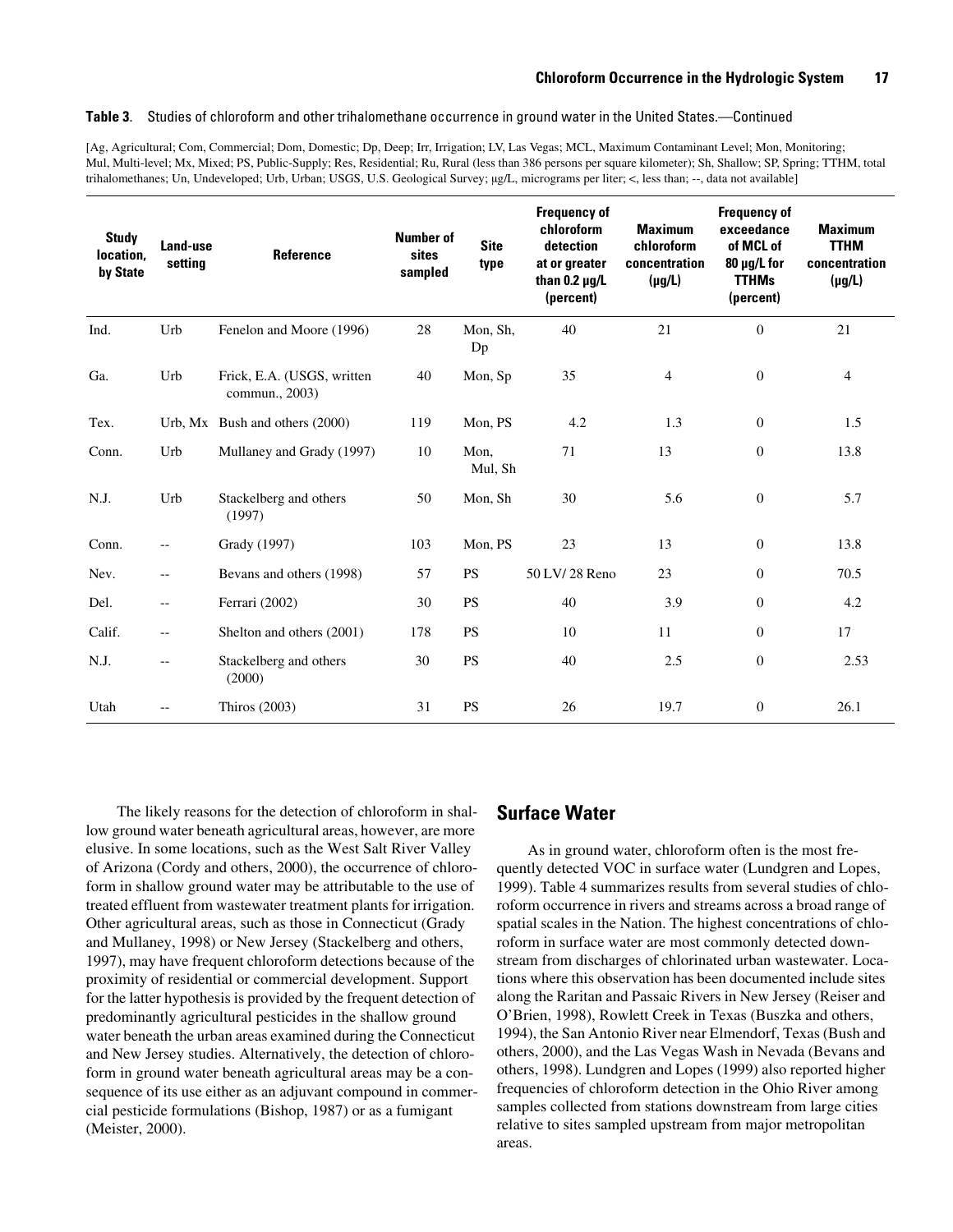

**Figure 8**. Detections of total trihalomethanes at or greater than 0.2 micrograms per liter in ground and surface waters sampled for the American Water Works Research Foundation national study (modified from Grady, 2003).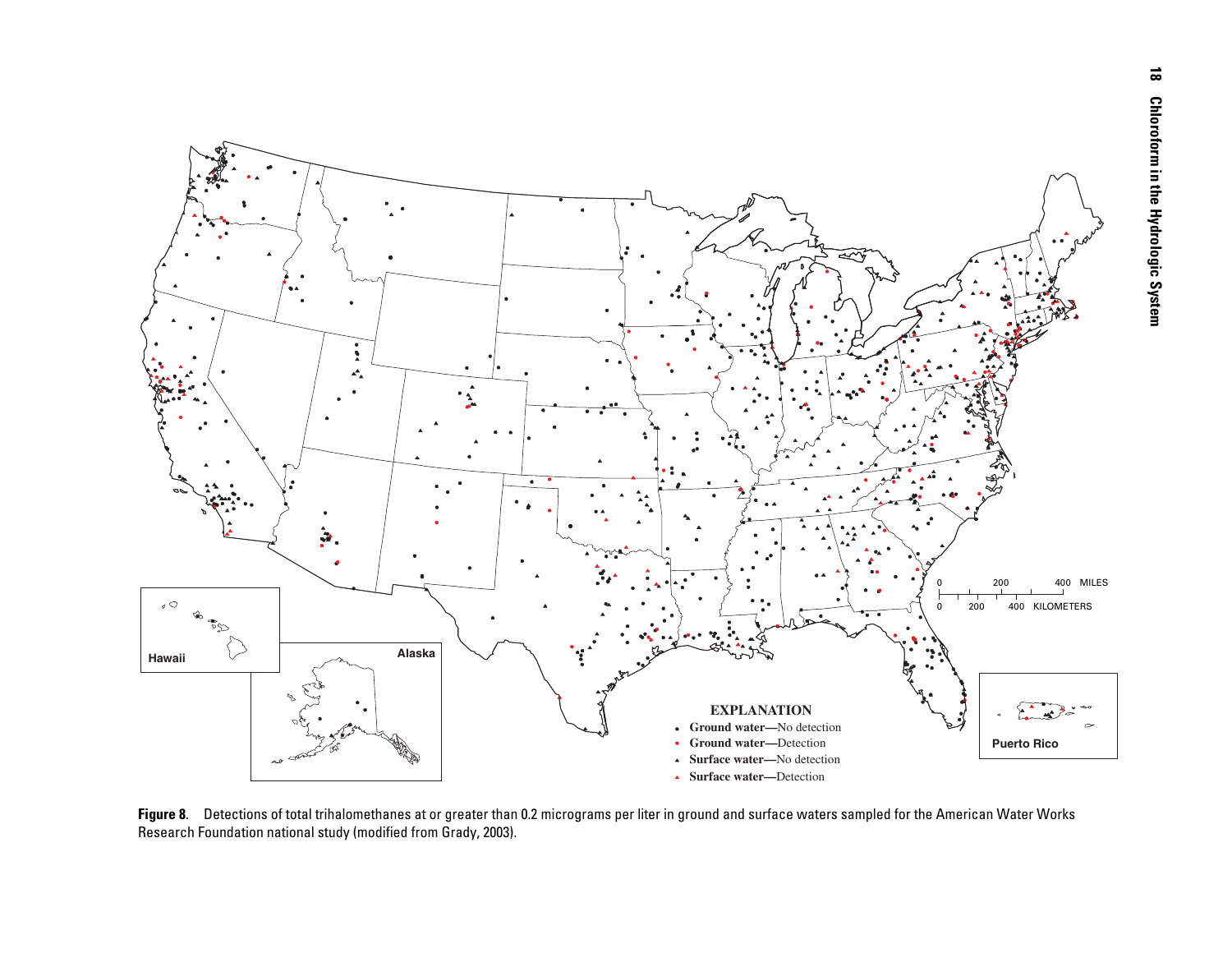#### <span id="page-28-1"></span>**Table 4**. Studies of chloroform occurrence in surface waters in the United States.

| [MCL, Maximum Contaminant Level; TTHMs, total trihalomethanes; µg/L, micrograms per liter; <, less than; --, data not available] |  |  |  |  |  |
|----------------------------------------------------------------------------------------------------------------------------------|--|--|--|--|--|
|----------------------------------------------------------------------------------------------------------------------------------|--|--|--|--|--|

| <b>Study</b><br>location.<br>by State                  | <b>Reference</b>          | <b>River or</b><br>stream   | <b>Reporting</b><br>limit for<br>chloroform<br>$(\mu g/L)$ | Number of<br>samples | <b>Frequency</b><br>of<br>detection<br>in samples<br>(percent) | <b>Chloroform</b><br>chloroform concentration<br>range<br>$(\mu g/L)$ | <b>Frequency of</b><br>exceedance<br>of MCL of<br>80 µg/L for<br><b>TTHMs</b><br>(percent) | <b>Maximum</b><br><b>TTHM</b><br>concen-<br>tration<br>$(\mu g/L)$ |
|--------------------------------------------------------|---------------------------|-----------------------------|------------------------------------------------------------|----------------------|----------------------------------------------------------------|-----------------------------------------------------------------------|--------------------------------------------------------------------------------------------|--------------------------------------------------------------------|
| National<br>study                                      | Grady (2003)              | 163 River Sites             | 0.2                                                        | 375                  | 14                                                             | $< 0.2$ to 84.7                                                       | 0.27                                                                                       | 102                                                                |
| III., Ind.,<br>Ohio, Pa.,<br>Tenn.,<br>Va.,<br>W. Va., | Lundgren and Lopes (1999) | Ohio River                  | $\cdot$ 1                                                  | 44,837               | 26                                                             | $< 0.1$ to 125                                                        | 3.8                                                                                        | 137                                                                |
| N.J., N.Y.                                             | Ayers and others (2000)   | 42 stream sites             | .05                                                        | 112                  | 63                                                             | $< 0.05$ to 1.5                                                       | $\Omega$                                                                                   | 3.1                                                                |
| Calif.                                                 | Shelton and others (2001) | Santa Ana River 0.024; 0.05 |                                                            | 40                   | 100; 100                                                       | $0.13$ to $0.86$                                                      | $\overline{0}$                                                                             | 1                                                                  |
| Nev.                                                   | Bevans and others (1998)  | Las Vegas Wash              | .05                                                        | $\overline{4}$       | 100                                                            | 0.6 to 1.4                                                            | $\mathbf{0}$                                                                               | 1.9                                                                |
| N.J.                                                   | Reiser and O'Brien (1998) | Passaic River               | .05                                                        | 9                    | 100                                                            | $0.13$ to 1.5                                                         | $\mathbf{0}$                                                                               | 3.1                                                                |
| N.J.                                                   | Reiser and O'Brien (1998) | <b>Raritan River</b>        | .05                                                        | 11                   | 100                                                            | $0.1$ to 4                                                            | $\overline{0}$                                                                             | 5.6                                                                |
| Tex.                                                   | Buszka and others (1994)  | <b>Rowlett Creek</b>        | $\cdot$ .2                                                 | 4                    | 75                                                             | 1.9 to 3.8                                                            | $\mathbf{0}$                                                                               | 4.8                                                                |
| Tex.                                                   | Bush and others (2000)    | San Antonio<br>River        | $\cdot$ 1                                                  | 13                   | 100                                                            | $0.4$ to 4.6                                                          | $\mathbf{0}$                                                                               | 6.5                                                                |

### <span id="page-28-0"></span>**Drinking Water**

The term drinking water refers to water at its point of use for human consumption. Table 5 summarizes data on the occurrence of chloroform in treated drinking water from a regional study by Grady and Casey (2001), who reported that chloroform was more frequently detected at or greater than 1.0  $\mu$ g/L in randomly selected community water systems than any other VOC examined. As might be expected, drinking water provided by a water utility is more likely to have been chlorinated than water drawn from a surface-water body, spring, or domestic well by a private homeowner. Thus, high concentrations of chloroform measured in some surface waters (table 5) were likely to have been a consequence of some of the utilities having used chlorination to treat the water.

Although most homeowners who obtain their water from private wells do not chlorinate their water prior to use, chloroform was found to be the most frequently detected VOC in domestic well water in 20 States across the Nation (Moran and others, 2000) (table 3). Concentrations of chloroform reported

in well water were generally low (with a median of 0.5 µg/L), with no exceedances of the USEPA MCL for TTHMs (80 µg/L). One potential source of chloroform to domestic wells is shock chlorination, a disinfection process in which a dilute solution of bleach is added directly to a well to eliminate bacterial contamination. Septic systems also may be a significant source of chloroform in ground water. Previous studies have documented the presence of chloroform in septic-system effluent (DeWalle and others, 1985; Ayers Associates, 1993), and several States have identified septic systems as a major source of ground-water contamination, second only to underground storage tanks (U.S. Environmental Protection Agency, 2000b). In addition, the U.S. Environmental Protection Agency (2000b) has noted that improperly designed, maintained, or operated septic systems can result in ground-water contamination in the vicinity of the system, especially if the degradation of the organic matter within the system is incomplete. Chloroform also may be present in septic systems as a result of the reaction between organic matter and bleach used for laundering operations.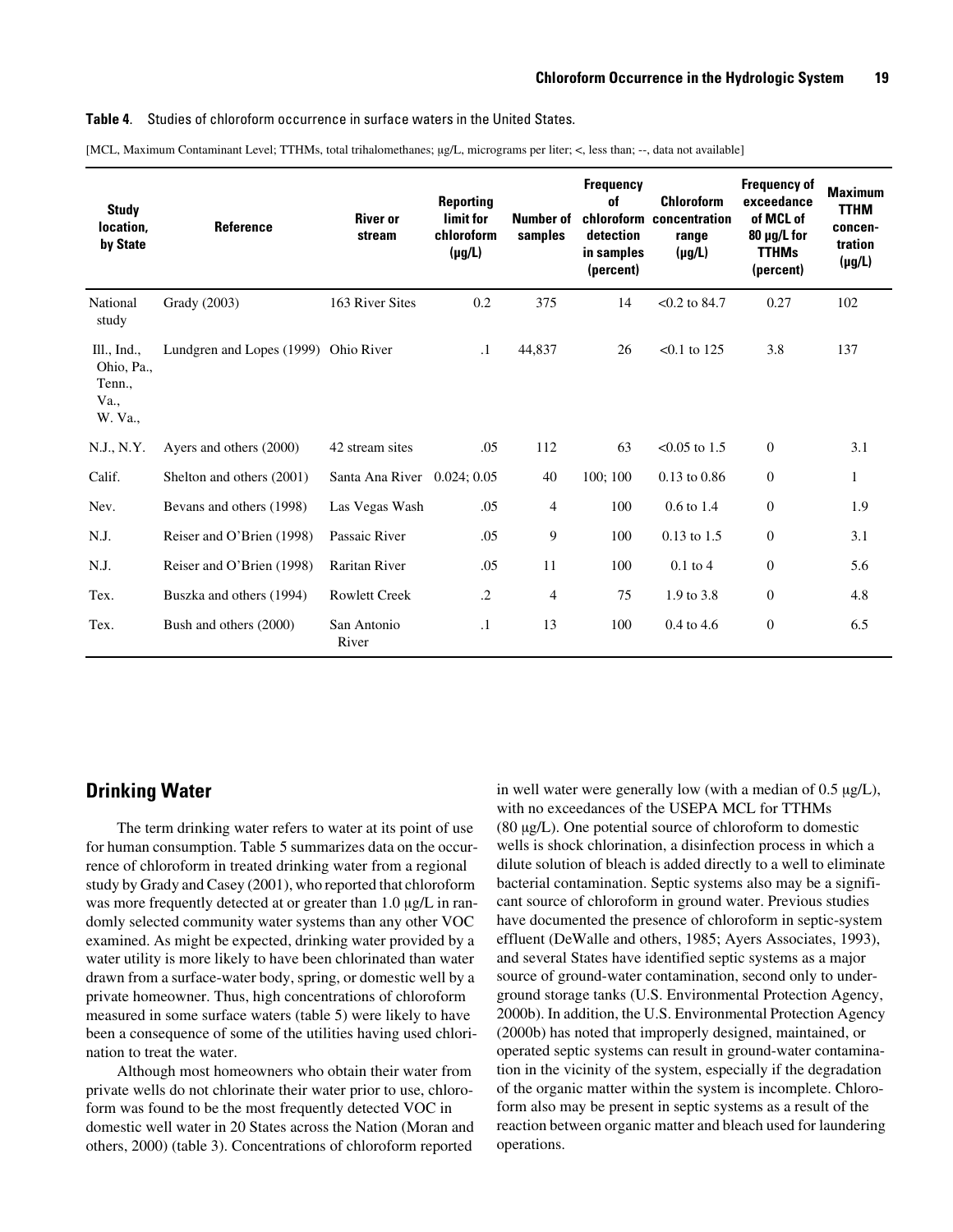<span id="page-29-2"></span>Table 5. Summary of chloroform and other trihalomethane detections in drinking water in eleven States<sup>a</sup> of the Northeastern and Mid-Atlantic regions of the United States.

[Data from Grady and Casey, 2001; S.J. Grady, U.S. Geological Survey, written commun., 2003. GW, ground water; MCL, Maximum Contaminant Level; SW, surface water; TTHM, total trihalomethanes;  $\mu g/L$ , micrograms per liter; --, data not available]

| Number and type of public-supply<br>systems sampled | <b>Frequency of chloroform</b><br>detection at or greater<br>than 1.0 $\mu q/L$<br>(percent) | <b>Maximum chloroform</b><br>concentration<br>$(\mu g/L)$ | <b>Frequency of</b><br>exceedance of MCL of<br>80 µg/L for TTHMs<br>(percent) | <b>Maximum TTHM</b><br>concentration<br>$(\mu g/L)$ |
|-----------------------------------------------------|----------------------------------------------------------------------------------------------|-----------------------------------------------------------|-------------------------------------------------------------------------------|-----------------------------------------------------|
| 1,190 GW-derived systems (public<br>supply wells)   | 19.4                                                                                         | 200                                                       | 0.06                                                                          | 208                                                 |
| 199 SW-derived systems                              | 87.4                                                                                         | 410                                                       | 10.9                                                                          | 425                                                 |
| 112 combined systems $(GW +$<br>SW)                 | 82.1                                                                                         | 200                                                       | 5.2                                                                           | 215                                                 |

a Connecticut, Delaware, Maryland, Maine, New Hampshire, Massachusetts, New Jesey, New York, Rhode Island, Virginia, and Vermont.

### <span id="page-29-0"></span>**Human-Health Effects and Drinking-Water Criteria**

Human exposure to chloroform occurs primarily through two routes—ingestion and inhalation. Most of these exposures appear to occur through the ingestion of chlorinated drinking water, consumption of foods processed with chlorinated water, or inhalation of the compound while showering or washing dishes with treated water (Agency for Toxic Substances and Disease Registry, 1997). Dermal absorption represents another potential route of exposure, especially in the shower (Jo and others, 1990; Gordon and others, 1998; Miles and others, 2002) and in chlorinated swimming pools (Levesque and others, 1994; Lindstrom and others, 1997). Current (2004) drinking-waterquality criteria, however, focus on ingestion as the sole route of exposure.

### <span id="page-29-1"></span>**Inhalation Exposure and its Effects**

Dating back as far as the 1840s, chloroform was commonly administered as an anaesthetic. This practice was discontinued at the beginning of the twentieth century when it was discovered that many patients anesthetized with chloroform developed complications of the liver and kidneys (BBC Education, 2003). Although no increases in mortality occurred when patients undergoing surgery were exposed to vapor-phase chloroform concentrations less than 22,500 parts per million by volume (ppmv), concentrations of 40,000 ppmv or greater were considered an overdose (Agency for Toxic Substances and Disease Registry, 1997).

During inhalation studies involving laboratory animals, rats and mice exposed to concentrations of chloroform ranging from 2 to 300 ppmv for as many as 90 days (6 hours per day, 5 to 7 days per week) developed lesions in the liver, kidney, and nasal passages. Histological effects in the liver and kidneys

were only observed at exposure levels greater than 30 ppmv, although atrophy of the nasal tissues was observed in rats at 2 ppmv (U.S. Environmental Protection Agency, 2001).

The long-term health effects upon workers exposed to chloroform for 3 to 10 years at vapor-phase concentrations as high as 237 ppmv have included nausea, vomiting, dry mouth, dizziness, and headaches (Agency for Toxic Substances and Disease Registry, 1997). The National Institute for Occupational Safety and Health (NIOSH) has recommended a shortterm (15-minute) exposure limit of 2 ppmv for the compound, whereas the Occupational Safety and Health Administration (OSHA) has set a maximum ceiling value of 50 ppmv for an 8-hour workday (U.S. Department of Health and Human Services, 1997). Twenty-four-hour limits for exposure to chloroform in ambient air vary among the States that have established such standards, with values (in ppmv) of 0.003 in Arizona, 0.005 in Florida, 0.027 in Massachusetts, 0.020 in Oklahoma, 0.051 in South Carolina, and 0.10 in Virginia (Sittig, 1994).

Table 6 summarizes data on the vapor-phase concentrations of chloroform in equilibrium with chlorinated water. The values listed in the table represent either measurements or model predictions in air in residences, shower stalls, or indoor swimming pool facilities; in air vented from washing machines and dishwashers; and in air near a kitchen sink. None of the concentrations listed in table 6 exceed the NIOSH short-term exposure limit of 2 ppmv or the OSHA ceiling limit of 50 ppmv. However, the chloroform concentrations measured in the air above indoor swimming pools and within shower stalls exceeded the 24-hour exposure limits set by some of the States listed previously. (Note that the aqueous concentrations of chloroform measured or predicted during several of the investigations exceeded the MCL of 80 µg/L for TTHMs.) Studies by Jo and others (1990), Weisel and Jo (1996), and Gordon and others (1998) also have documented the vapor-phase concentrations to which people are exposed while showering or bathing with chlorinated water.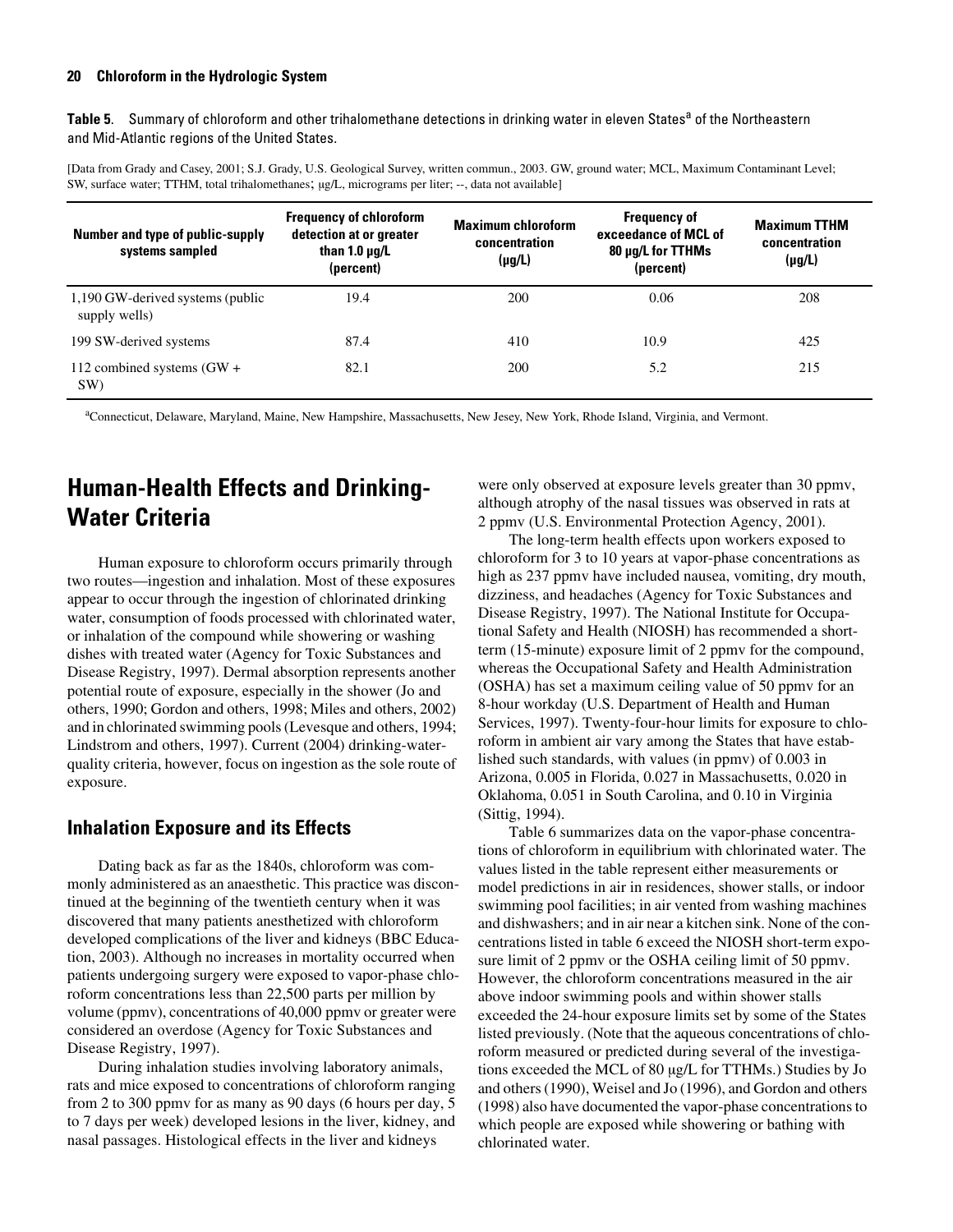<span id="page-30-1"></span>**Table 6**. Concentrations of chloroform in air (either measured directly or predicted from models) in shower stalls, near washing machines, dishwashers, above kitchen sinks, and in indoor swimming pool facilities.

[µg/L, micrograms per liter; --, not applicable]

| <b>Location of</b><br>measurement | <b>Concentrations</b><br>measured [M] or<br>predicted [P] | <b>Concentration of</b><br>chloroform in<br>air, in parts<br>per million,<br>by volume | <b>Assumptions or relevant</b><br>experimental conditions<br>(where applicable) | Reference                     |
|-----------------------------------|-----------------------------------------------------------|----------------------------------------------------------------------------------------|---------------------------------------------------------------------------------|-------------------------------|
| Residence                         | M                                                         | $0.00002$ to $0.004$                                                                   | Aqueous concentration, 100 µg/L                                                 | Howard and Corsi (1996)       |
| Residence                         | M                                                         | 0.002                                                                                  | $- -$                                                                           | Levesque and others (2002)    |
| Shower stall                      | M                                                         | 0.030                                                                                  | $-$                                                                             | Levesque and others (2002)    |
| Washing machine                   | M                                                         | 0.006                                                                                  | $-$                                                                             | Corsi and others (1992)       |
| Washing machine                   | P                                                         | 0.001                                                                                  | Aqueous concentration, $100 \mu g/L$                                            | Howard and Corsi (1998)       |
| Kitchen sink                      | P                                                         | 0.002                                                                                  | Aqueous concentration, 100 µg/L                                                 | Howard and Corsi (1996)       |
| Dishwasher                        | P                                                         | 0.002                                                                                  | 20-cubic-meter room; aqueous<br>concentration, $10 \mu g/L$                     | Howard-Reed and others (1999) |
| Indoor swimming pool              | M                                                         | $0.6 \text{ to } 1.63$                                                                 | Aqueous concentration, 159–533 µg/L                                             | Levesque and others (1994)    |
| Indoor swimming pool              | M                                                         | 0.054                                                                                  | $-$                                                                             | Mannschott and others (1995)  |
| Indoor swimming pool              | M                                                         | 0.0297                                                                                 | Aqueous concentration, 68-73 µg/L                                               | Lindstrom and others (1997)   |

### <span id="page-30-0"></span>**Ingestion Exposure and its Effects**

Ingestion of chloroform may be through several routes. Of principal importance in this regard is the direct consumption of chlorinated water, but some foods—many of which are processed with chlorinated water—also contain chloroform. For example, chloroform has been found to be a contaminant in fish, butter, cheddar cheese, cereals, and margarine (California Department of Health, 1990; Agency for Toxic Substances and Disease Registry, 1997). It also has been detected in fresh vegetables, tea leaves, and frozen vegetables at average concentrations of 30.9, 62.9, and 15.7 micrograms per kilogram of biomass, respectively (Adachi and others, 2001). Little information on mortality in humans following ingestion of pure chloroform is available, but fatal doses as low as 212 milligrams per kilogram (mg/kg) of body mass have been reported (Agency for Toxic Substances and Disease Registry, 1997).

In most laboratory studies of animal mortality from chloroform ingestion, males had lower survival rates than females, although higher female mortality was observed in pregnant animals. Consistent with the acute effects of chloroform exposure by inhalation, the liver and kidney also are the primary target organs in humans, rats, and mice following ingestion (Agency for Toxic Substances and Disease Registry, 1997).

Available evidence indicates that chloroform (as well as tetrachloromethane) undergoes reductive dehalogenation by mixedfunction oxidases in the liver, resulting in the formation of toxic metabolites that cause damage by binding covalently to hepatic and renal tissues (Hook and Hewitt, 1986).

Recent studies have explored some of the ways in which oral exposure to THMs in drinking water may affect human reproduction, although many of these investigations did not report separate results for chloroform alone. Results from some of these studies are summarized in table 7. Many of these results are discussed in terms of an odds ratio (OR), which is a parameter used to compare the probabilities of a certain event occurring in each of two different study groups. For two hypothetical groups A and B, an odds ratio of unity (A/B=1) implies that the event is equally likely in both groups, whereas odds ratios greater or less than unity imply that the event is more likely in group A or B, respectively (Ott and Longnecker, 2001). For the studies listed in table 7, the numerator in the OR (group A from the example above) is the frequency with which the targeted outcome is encountered in the group exposed to the chloroform or THM concentration range given, while the demoninator (group B) is the frequency of occurrence of the same outcome in either the reference (for pregnancy studies) or the control group (for cancer studies) group.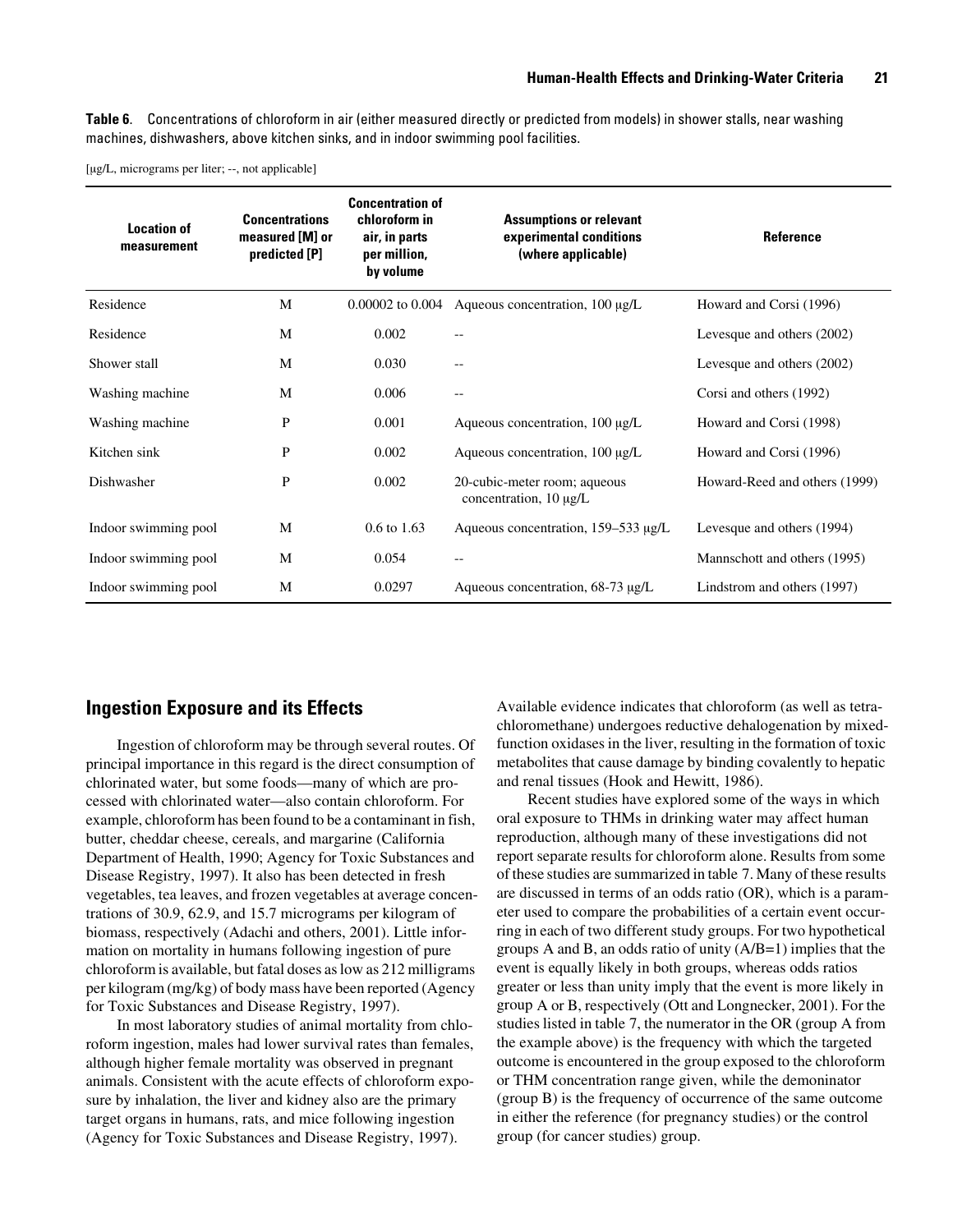#### **Table 7**. Summary of the effects of chloroform and total trihalomethanes on pregnancy outcomes and the incidence of cancer.

[CHCl<sub>3</sub>, chloroform; CI, confidence interval; IGR, intrauterine growth retardation; IGR5, live birth weights (adjusted for race, sex, and gestational week) at or below the fifth percentile; IGR10, live birth weights (adjusted for race, sex, and gestational week) at or below the tenth percentile; Low birth weight, infants born with weights less than 2.5 kilograms; Low term birth weight, infants born after 37 or more weeks of gestation and weighing less than 2.5 kilograms; M, male; NR, not reported; OR, odds ratio; SW, surface water; TTHMs, total trihalomethanes; µg/L, micrograms per liter; %, percent; <, less than; >, greater than;  $\geq$ , greater than or equal to]

|                                                   | <b>Study</b><br><b>location</b> | <b>Number of</b><br>target<br>subjects | <b>Number of</b><br>reference<br>or control<br>subjects | <b>Chloroform or TTHM threshold</b><br>concentration examined                                               |                                                                                                            |                                |                               |
|---------------------------------------------------|---------------------------------|----------------------------------------|---------------------------------------------------------|-------------------------------------------------------------------------------------------------------------|------------------------------------------------------------------------------------------------------------|--------------------------------|-------------------------------|
| <b>Target outcome</b>                             |                                 |                                        |                                                         | <b>Target</b><br>population                                                                                 | Reference<br>or control<br>population                                                                      | <b>OR</b>                      | Reference                     |
|                                                   |                                 |                                        |                                                         | <b>Pregnancy Studies</b>                                                                                    |                                                                                                            |                                |                               |
| Low birth weight                                  | Iowa                            | 187                                    | 935                                                     | $\geq$ 10 µg/L<br>CHCl <sub>3</sub>                                                                         | $<$ 10 µg/L<br>CHCl <sub>3</sub>                                                                           | 1.3:<br>95% CI 0.8-2.2         | Kramer and others,<br>1992    |
| Low birth weight                                  | North<br>Carolina               | 74                                     | 118                                                     | 63.4-82.7 µg/L<br><b>TTHMs</b>                                                                              | 40.8-63.3 $\mu$ g/L<br><b>TTHMs</b>                                                                        | 1.5<br>95% CI 1.0-2.3          | Savitz and others,<br>1995    |
| Low birth weight                                  | Nova Scotia                     | 440                                    | 693                                                     | $>100 \mu g/L$<br><b>TTHMs</b>                                                                              | $<$ 50 µg/L<br><b>TTHMs</b>                                                                                | 1.04<br>95% CI 0.92-1.2        | Dodds and others,<br>1999     |
| Low birth weight                                  | Massachusetts                   | 195,506                                | 91,227                                                  | $>20 \mu g/L$<br>CHCl <sub>3</sub>                                                                          | $\leq$ 20 µg/L<br>CHCl <sub>3</sub>                                                                        | 1.05;<br>95% CI 1.02-1.09      | Wright and others,<br>2004    |
| Low term birth weight                             | Northern New<br>Jersey          | 37,053                                 | 22,098                                                  | $>100 \mu g/L$<br><b>TTHMs</b>                                                                              | $\leq$ 20 µg/L<br><b>TTHMs</b>                                                                             | $1.4$ ;<br>90% CI 1.0-2.0      | Bove and others,<br>1995      |
| Low term birth weight                             | Colorado                        | 6                                      | 11                                                      | $>50 \mu g/L$<br><b>TTHMs</b>                                                                               | $\leq$ 20 µg/L<br><b>TTHMs</b>                                                                             | 5.9;<br>95% CI 2.0-17.0        | Gallagher and<br>others, 1998 |
| Low term birth weight Massachusetts               |                                 | 1,325                                  | NR.                                                     | $>80 \mu g/L$<br><b>TTHMs</b>                                                                               | $<$ 60 $\mu$ g/L<br><b>TTHMs</b>                                                                           | 1.05:<br>95% CI 0.85-1.3       | Wright and others,<br>2003    |
| IGR5                                              | Iowa                            | 187                                    | 935                                                     | $\geq$ 10 µg/L<br>CHCl <sub>3</sub>                                                                         | $<$ 10 µg/L<br>CHCl <sub>3</sub>                                                                           | 1.8;<br>95% CI 1.1-2.9         | Kramer and others,<br>1992    |
| IGR5                                              | Northern New<br>Jersey          | 2,727                                  | 1,355                                                   | $>100 \mu g/L$<br><b>TTHMs</b>                                                                              | $\leq$ 20 µg/L<br><b>TTHMs</b>                                                                             | 1.5;<br>90% CI 1.2-1.9         | Bove and others,<br>1995      |
| IGR <sub>10</sub>                                 | Massachusetts                   | 5,310                                  | <b>NR</b>                                               | $>80 \mu g/L$<br><b>TTHMs</b>                                                                               | $<$ 60 $\mu$ g/L<br><b>TTHMs</b>                                                                           | 1.13;<br>95% CI 1.03-1.24 2003 | Wright and others,            |
| IGR10<br>(genetically<br>susceptible<br>newborns) | Montreal,<br>Canada             | 45                                     | 37                                                      | $\geq$ 29.4 µg/L<br><b>TTHMs</b>                                                                            | $<$ 29.4 $\mu$ g/L<br><b>TTHMs</b>                                                                         | 13.2;<br>95% CI 1.2-146.7      | Infante-Rivard,<br>2004       |
| Stillbirth                                        | Nova Scotia                     | 44                                     | 43                                                      | $>100 \mu g/L$<br><b>TTHMs</b>                                                                              | $<$ 50 µg/L<br><b>TTHMs</b>                                                                                | 1.66;<br>95% CI 1.09-2.25      | Dodds and others,<br>1999     |
| Spontaneous abortion                              | California                      | 121                                    | 565                                                     | $\geq$ 75 µg/L<br>TTHMs and<br>$\geq$ glasses of<br>water per day<br>for first<br>trimester of<br>pregnancy | $<$ 75 µg/L<br>TTHMs and<br>$\geq$ 5 glasses of<br>water per<br>day for first<br>trimester of<br>pregnancy | 2.0;<br>95% CI 1.1-3.6         | Waller and others,<br>1998    |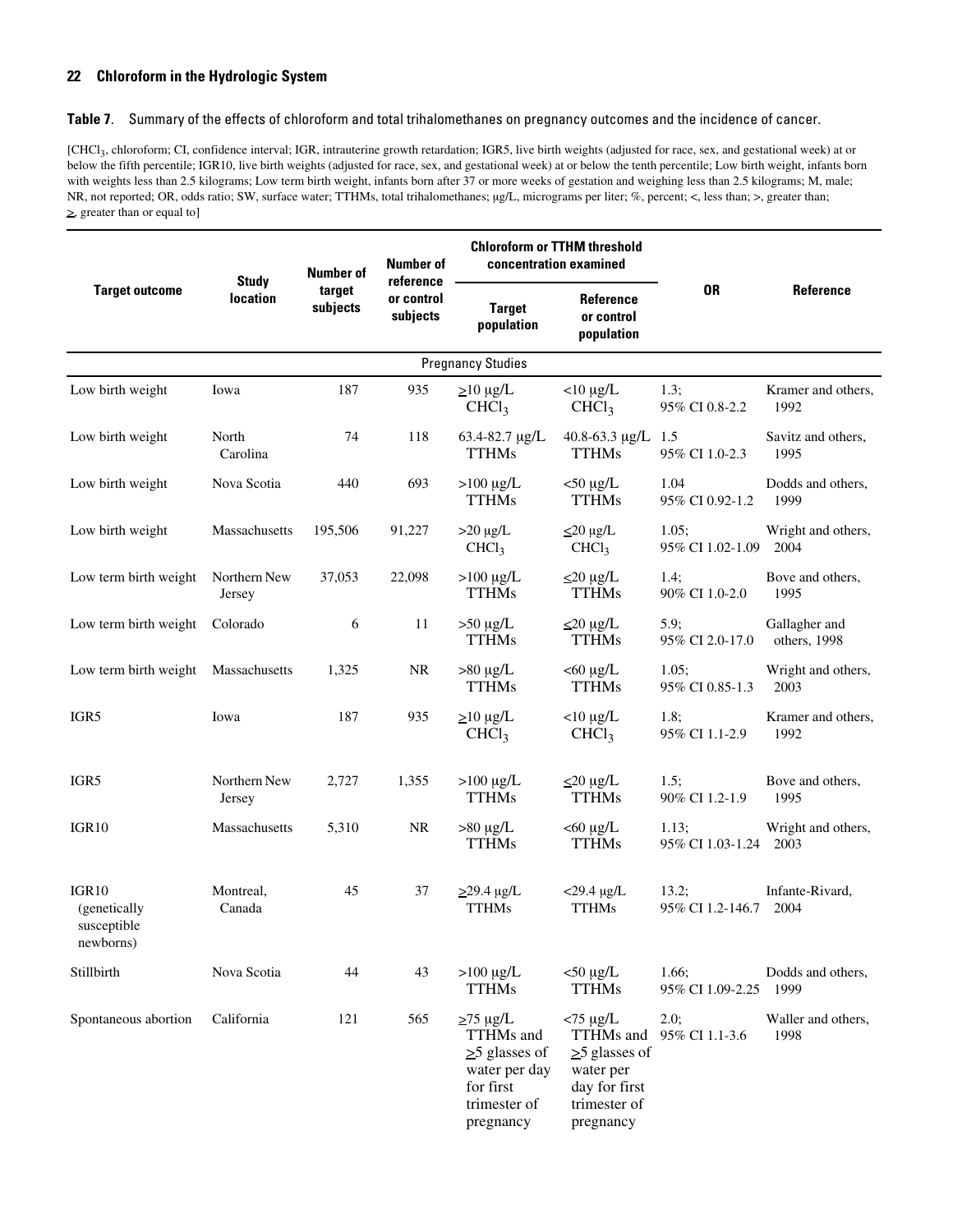**Table 7**. Summary of the effects of chloroform and total trihalomethanes on pregnancy outcomes and the incidence of cancer.—Continued

| <b>Target outcome</b>             | <b>Study</b><br><b>location</b> | <b>Number of</b><br>target<br>subjects | <b>Number of</b><br>reference<br>or control<br>subjects | <b>Chloroform or TTHM threshold</b><br>concentration examined |                                                       |                           |                                |
|-----------------------------------|---------------------------------|----------------------------------------|---------------------------------------------------------|---------------------------------------------------------------|-------------------------------------------------------|---------------------------|--------------------------------|
|                                   |                                 |                                        |                                                         | <b>Target</b><br>population                                   | <b>Reference</b><br>or control<br>population          | <b>OR</b>                 | <b>Reference</b>               |
|                                   |                                 |                                        |                                                         | <b>Pregnancy Studies-Continued</b>                            |                                                       |                           |                                |
| Neural tube defects               | New Jersey                      | 112                                    | 248                                                     | $\geq 40 \mu g/L$<br><b>TTHMs</b>                             | $<$ 40 µg/L<br><b>TTHMs</b>                           | 2.1;<br>95% CI 1.1-4.0    | Klotz and Pyrch,<br>1999       |
| Central nervous system<br>defects | Northern New<br>Jersey          | 82                                     | 36                                                      | $>80 \mu g/L$<br><b>TTHMs</b>                                 | $\leq$ 20 µg/L<br><b>TTHMs</b>                        | 2.6;<br>90% CI 1.5-4.3    | Bove and others,<br>1995       |
|                                   |                                 |                                        |                                                         | <b>Cancer Studies</b>                                         |                                                       |                           |                                |
| <b>Bladder</b>                    | Finland                         | M 79                                   | M 89                                                    | NR (Non-<br>smokers;<br>$>30$ years<br>exposure)              | NR (Non-<br>smokers;<br><30 years<br>exposure)        | 2.59;<br>95% CI 1.13-5.94 | Koivusalo and<br>others, 1998  |
| Rectal                            | Iowa                            | 13                                     | 40                                                      | NR (Ingested<br>chlorinated SW<br>for $\geq 60$ years)        | NR (Ingested<br>chlorinated<br>SW for<br>$<60$ years) | 2.50:<br>95% CI 1.3-4.9   | Hildesheim and<br>others, 1998 |

Nieuwenhuijsen and others (2000) and Bove and others (2002) recently reviewed pregnancy outcome studies (including some of the investigations listed in table 7) that evaluated the effect of THMs on adverse birth outcomes such as low birth weight, preterm births, birth defects, spontaneous abortions, and fetal deaths. These studies provided evidence for associations between the consumption of drinking water containing elevated concentrations of THMs (>10 µg/L) and intrauterine growth retardation, neural tube defects, and spontaneous abortions (Bove and others, 2002). However, because Bove and others (1995) reported the results from their study as 90-percent confidence intervals for their OR values—rather than 95-percent confidence intervals—the statistical significance of the conclusions from their investigation cannot be compared directly with those from the other studies discussed in this report (for which, as noted earlier, a significance level of 0.05 has been used).

Many of the studies that examined associations between the ingestion of THMs and adverse birth outcomes, however, were inconclusive. In particular, one of the most substantial limitations to the pregnancy outcome studies conducted to date is the considerable uncertainty associated with the assessment of exposure (Nieuwenhuijsen and others, 2000). Accurate assessments of THM exposure often are difficult to obtain because THM concentrations vary among different locations within the water distribution system, seasonally, and with

variations in subjects' behavior at home and in the workplace. Another limitation is that many of the studies did not include inhalation or dermal contact as routes of exposure during showering or swimming. Ideally, large studies that focus on well-defined endpoints and include a more complete characterization of exposure—including exposure to mixtures of THMs, and all routes of exposure—are needed to either confirm or refute the findings of previous investigations (Nieuwenhuijsen and others, 2000).

Although few conclusive studies are available, epidemiological investigations to date have reported more frequent occurrences of colon, rectal, and bladder cancer with regular consumption of chlorinated drinking water (Agency for Toxic Substances and Disease Registry, 1997). Complicating factors such as the presence of other THMs (which also appear to be carcinogenic) and other chemicals in drinking water make definitive conclusions elusive, but the consumption of chlorinated drinking water appears to be most strongly associated with bladder and rectal cancers (table 7). However, the USEPA has concluded that the available data are currently insufficient to establish a causal relation between exposure to chloroform and an increased risk of cancer (U.S. Environmental Protection Agency, 2002a). Furthermore, recent summaries of the genotoxicity of chloroform indicate that chloroform has a negligible tendency to cause genetic mutations or directly damage DNA (Fawell, 2000; U.S. Environmental Protection Agency, 2002a).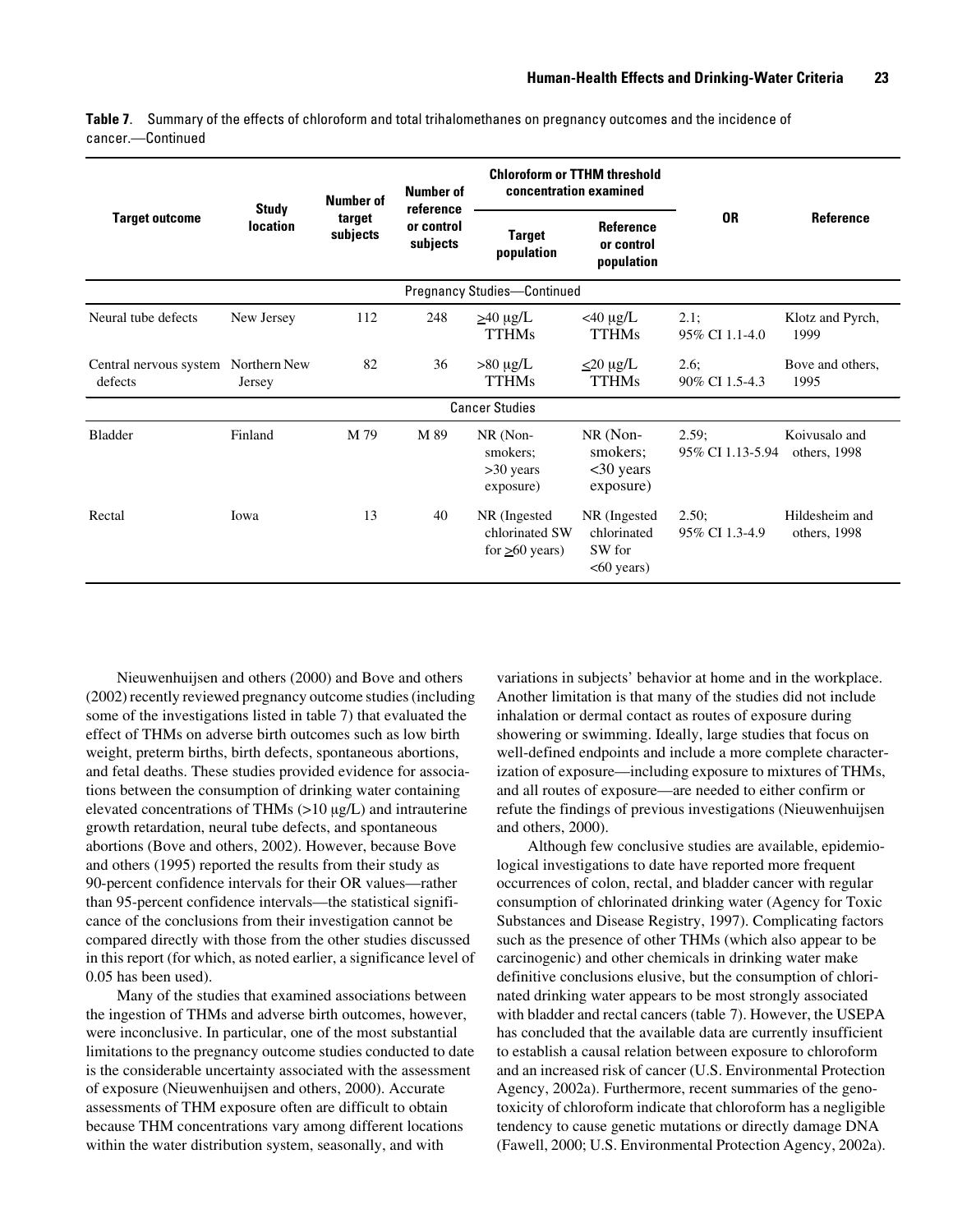According to a summary by the USEPA (2002a), several animal bioassay studies have reported significant increases in the incidence of liver tumors in male and female mice, as well as increases in the incidence of kidney tumors in male rats and mice, following the ingestion of chloroform at or greater than 60 mg/kg per day of body mass per day. In other studies, tumors were only observed at chloroform concentrations high enough to cause cytotoxicity and regenerative cell proliferation in the target organs. Tumor production, however, also was found to be dependent upon the species, strain, and gender examined. For example, in many studies summarized by the USEPA (2002a), the incidence of tumors in female laboratory animals did not significantly increase upon exposure to chloroform (Roe and others, 1979; Jorgenson and others, 1985; Matsushima, 1994). This observation appears to be consistent with the lower overall mortality rate for females relative to males following chloroform ingestion.

Current (2004) evidence indicates that chloroform is likely to be carcinogenic to humans by all routes of exposure (inhalation, ingestion, and dermal absorption) at high concentrations, but is unlikely to be carcinogenic to humans by any route of exposure at low concentrations (U.S. Environmental Protection Agency, 2002a). According to the USEPA—and consistent with the results from the laboratory animal studies—chloroform appears to be carcinogenic to humans at aqueous concentrations that lead to cytotoxicity and cell regeneration in susceptible tissues. However, chloroform is not deemed likely to be carcinogenic to humans at concentrations less than those that cause cell regeneration, although cytotoxicity may still be evident at concentrations less than those that are apparently required to cause cancer (U.S. Environmental Protection Agency, 2001). Based on the available evidence, chloroform has been classified by the USEPA as a Group B2 compound—a probable human carcinogen for which there is sufficient evidence of carcinogenicity in animals, but for which data on carcinogenicity in humans are either absent or inadequate.

As noted earlier, the current (2004) MCL for TTHMs is 80 µg/L. A considerably more stringent water-quality guideline is the USEPA's MCLG, which is not a regulatory standard, but is defined by the USEPA as the highest concentration at which a compound is deemed to pose a negligible health hazard in drinking water. The USEPA has historically established an MCLG value of zero for all carcinogens—including chloroform—based on the presumption that any exposure to carcinogens represents a non-negligible health risk. In addition, it has traditionally been assumed that the risk of contracting cancer from a particular carcinogen increases linearly with exposure to that compound (Hogue, 2001). However, given the assumption (noted previously) that chloroform is not likely to be carcinogenic to humans at concentrations less than those that cause cell regeneration, the USEPA decided to remove the zero MCLG for chloroform from its National Primary Drinking Water Regulations in May 2000 (U.S. Environmental Protection Agency, 2000a). More recently, the USEPA revised the MCLG for the compound to 70 µg/L (U.S. Environmental Protection Agency, 2004a). Thus, despite the usual assumption that cancer risk

increases linearly with exposure, such a change has involved the adoption of a non-linear approach for the extrapolation of health risk to low doses for chloroform. Such an approach is used by the USEPA for compounds that have adverse non-cancer effects at concentrations lower than those required to cause cancer (U.S. Environmental Protection Agency, 2001).

### <span id="page-33-0"></span>**Dermal Absorption**

Several studies have indicated that dermal absorption may be another significant route of chloroform uptake, either through showering or bathing in treated water or from swimming in chlorinated swimming pools. Studies by Jo and others (1990), Weisel and Jo (1996), and Gordon and others (1998) have indicated that humans absorb chloroform by both dermal absorption and inhalation while showering with chlorinated water, and that the mean internal chloroform dose resulting from dermal contact is approximately equal to that from inhalation. Furthermore, the amounts of chloroform and other THMs that the body absorbs increase with increasing temperature; concentrations of chloroform measured by Gordon and others (1998) in the exhaled breath of subjects taking showers increased from 0.00004 ppmv at 28 to 32°C to 0.0014 ppmv at 38 to 41°C. However, breath concentrations of chloroform from all exposure temperatures—and in all subjects—were observed to decrease to about one-half of their peak value within 10 minutes after showering (Gordon and others, 1998). Using a physiologically based, pharmacokinetic model, Corley and others (2000) concluded that the contribution of dermal uptake of chloroform to the total body burden after bathing in chlorinated water for 30 minutes and drinking 2 liters (L) of chlorinated water (tested through exhaled breath) is likely to range from 1 to 28 percent, depending on the temperature (30–40°C) of the bath. The model used by Corley and others (2000), however, did not account for contributions from inhalation exposure.

Levesque and others (1994) and Lindstrom and others (1997) observed an increase in chloroform levels in the body following immersion in treated water in chlorinated public swimming pools. The results from these two studies indicate that the proportion of the total body burden of chloroform contributed by dermal uptake under such circumstances may range from approximately 24 percent (Levesque and others, 1994) to approximately 80 percent (Lindstrom and others, 1997). Table 6 lists the aqueous concentrations of chloroform and resulting chloroform concentrations in air to which subjects were exposed during these two investigations.

Other studies have attempted to compare body burdens of chloroform from all three principal routes of exposure to chlorinated water—inhalation, ingestion, and dermal contact. Weisel and Jo (1996) measured the body burdens of chloroform that developed in 11 subjects as a consequence of showering and bathing in 40°C water, and drinking 0.5 L of tap water (20 µg/L chloroform in both shower and drinking water). The authors observed approximately equivalent amounts of chloroform entering the body by inhalation, ingestion, and dermal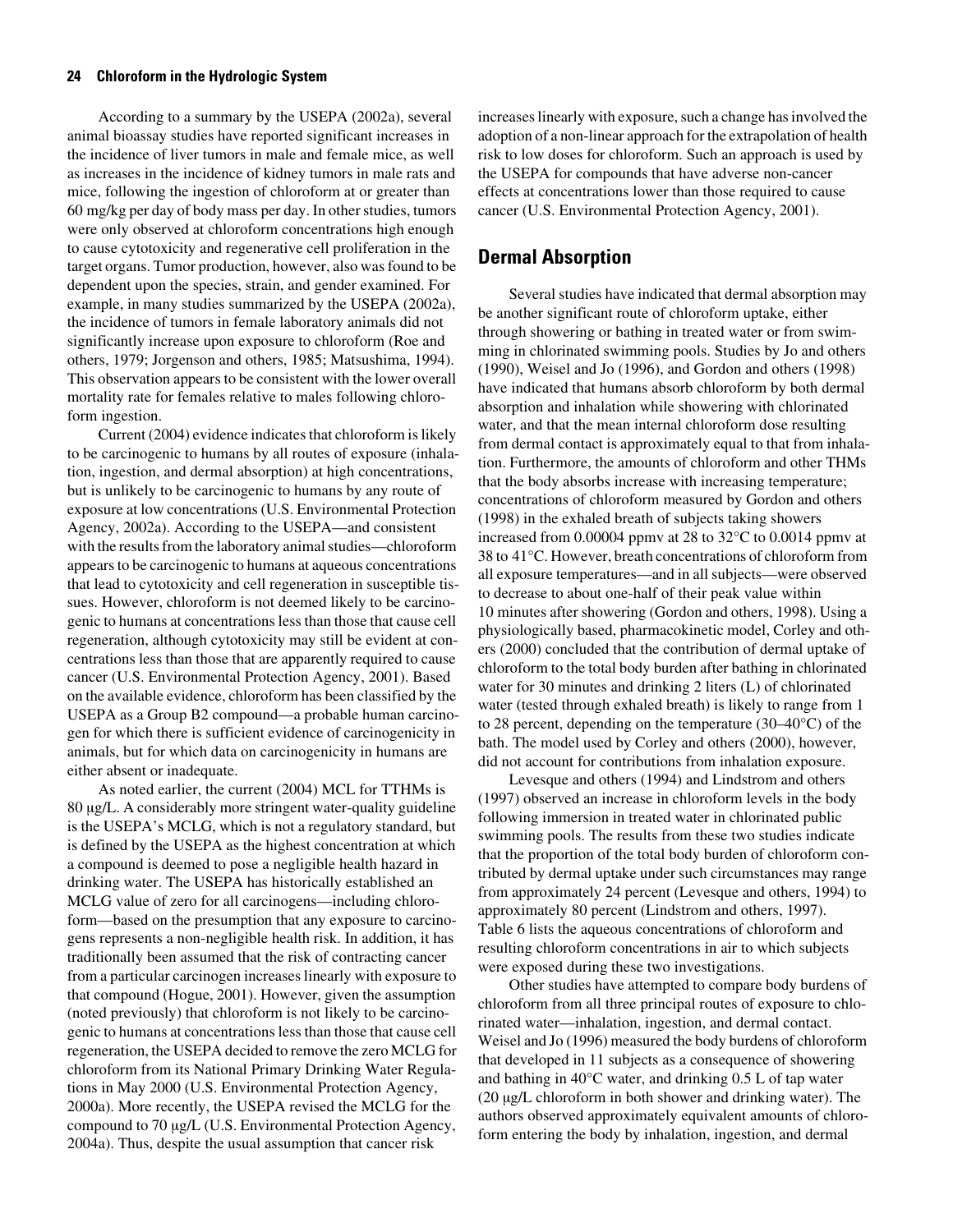contact. Their experiments also revealed that the route of exposure to chloroform may affect the persistence of the compound in the body. Ingested chloroform was not detected in the exhaled breath of the test subjects, presumably because it had been metabolized in the liver. Chloroform was detected in breath, however, for more than 3 hours following either dermal contact or inhalation during 10-minute showers, reflecting the more widespread dispersion of the compound throughout the body following these routes of exposure. Thus, chloroform may persist longer in the body following inhalation or dermal uptake than following ingestion (Weisel and Jo, 1996).

### <span id="page-34-0"></span>**Toxicity to Aquatic Organisms and Aquatic Water-Quality Criteria**

Like other VOCs, chloroform and other THMs have relatively low bioconcentration factor (BCF) values (table 2) compared to those for most other organic contaminants in the hydrologic system. Consequently, the bioaccumulation of THMs in aquatic organisms is anticipated to be relatively small. Results from several investigations of THM bioaccumulation in aquatic organisms are consistent with this expectation. A summary of studies of chloroform concentrations in the tissues of marine organisms by McCulloch (2003) reported ranges of 0.02 to 5 nanograms of chloroform per gram of tissue (ng/g) chloroform in plankton, 15 to 180 ng/g in crabs, and 7.6 to 22 ng/g in grey seal blubber. No significant correlation was observed between chloroform concentrations in animal tissue and the trophic levels of the animals examined. During a study by Toussaint and others (2001), the livers of Medaka fish exposed to aqueous chloroform concentrations of 1,463 µg/L for 9 months contained between 23 to 219 milligrams of chloroform per gram of tissue—substantially less than those that would have been expected from the aqueous concentrations to which the fish had been exposed based on the BCF for the compound.

These results indicate that chloroform did not bioaccumulate in the livers of the fish examined during the study. (Although it is possible that the fish may have detoxified the chloroform *in vivo* by reductive dechlorination to form phosgene—a known chloroform metabolite in mammals—that latter compound was not detected in their hepatic tissues during the study.)

Several studies have examined a variety of non-lethal effects of chloroform on aquatic organisms, most commonly in terms of the  $EC_{50}$ —that is, the median effective concentration required to produce a targeted effect in 50 percent of the test organisms. The principal features of some of these studies are summarized in table 8. With respect to lethal effects, Rowe and others (1997) provided a summary of published values of the median lethal concentration  $(LC_{50})$  for chloroform (the concentration resulting in the death of 50 percent of the test organisms), based on results abstracted from the USEPA's AQUatic toxicity Information REtrieval (AQUIRE) system. The authors also summarized data from the AQUIRE system on waterquality criteria for several species of aquatic animals and plants.

In 1980, the USEPA issued an acute freshwater criterion of 28,900 µg/L and a chronic freshwater criterion of 1,240 µg/L for chloroform (U.S. Environmental Protection Agency, 1980); however, these values are no longer published (U S. Environmental Protection Agency, 1998). According to the USEPA, the development of formal criteria for the protection of aquatic life is hindered by a paucity of adequate data; the values of 28,900 and 1,240 µg/L for freshwater acute and chronic exposures, respectively, are the lowest-observed-effect-levels (LOELs) for the compound (U S. Environmental Protection Agency, 1986). The Canadian interim guideline for the protection of freshwater aquatic life is currently 1.8 µg/L for chloroform (Canadian Council of Ministers of the Environment, 2002), nearly three orders of magnitude lower than the USEPA's LOEL for the compound. According to the Canadian Council of Ministers of the Environment (2002), however, insufficient data exist for establishing a corresponding guideline for the protection of marine life.

<span id="page-34-1"></span>**Table 8**. Selected studies of the non-lethal effects of chloroform exposure on aquatic organisms.

[From Rowe and others (1997). EC<sub>50</sub>, Median Effective Concentration—Concentration at which a specific non-lethal effect is observed in 50 percent of the organisms tested; >, greater than]

| <b>Species</b>                                   | Chloroform EC <sub>50</sub><br>concentration<br>(micrograms<br>per liter) | <b>Duration of</b><br>exposure<br>(hours) | <b>Observed effect</b> | <b>Reference</b>            |
|--------------------------------------------------|---------------------------------------------------------------------------|-------------------------------------------|------------------------|-----------------------------|
| Spring peeper ( <i>Hyla crucifer</i> )           | 270                                                                       | 168                                       | Birth defects          | Birge and others (1980)     |
| Fowler's toad ( <i>Bufo woodhousei fowleri</i> ) | >40,000                                                                   | 72                                        | Birth defects          | Birge and others (1980)     |
| Water flea (Daphnia magna)                       | 51,000                                                                    | 48                                        | Immobilization         | Abernathy and others (1986) |
| Water flea (Ceriodaphnia dubia)                  | 340,000                                                                   | 240                                       | Impaired reproduction  | Cowgill and Milazzo (1991)  |
| Green algae ( <i>Scenedesmus subspicatus</i> )   | 560,000                                                                   | 48                                        | Inhibited growth       | Kuhn and Pattard (1990)     |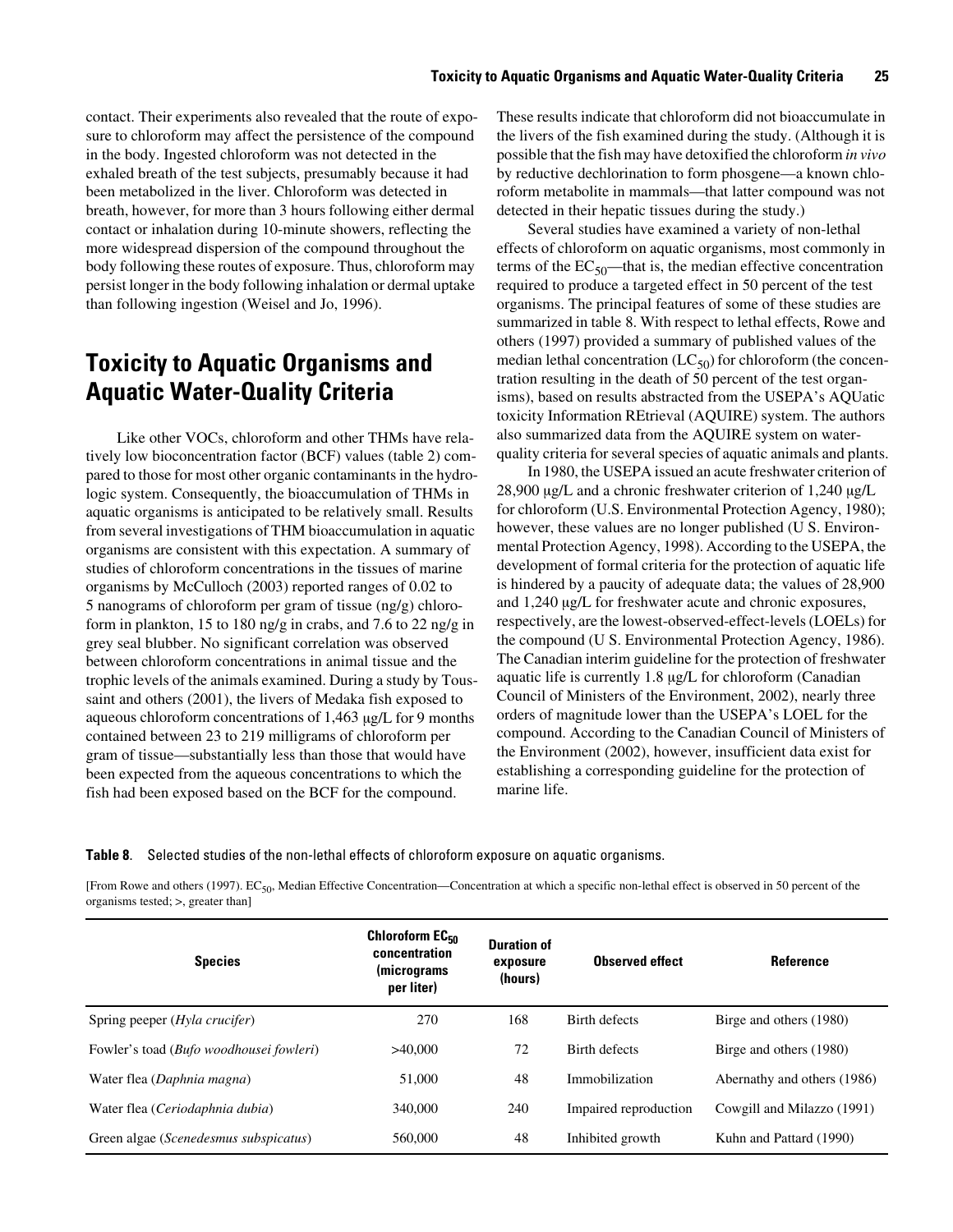The aquatic criteria that currently (2004) are recommended by the USEPA for the protection of human health from the potentially carcinogenic effects of ingesting chloroform in contaminated water and aquatic organisms (particularly fish) is 5.7 µg/L in water for people who consume both organisms and water, and 470  $\mu$ g/L in water for those who consume organisms only (U.S. Environmental Protection Agency, 2003b). Both of these values incorporate the use of the BCF to estimate the concentrations of the compound that are likely to accumulate in the tissues of aquatic organisms as a function of the trophic levels that they occupy (U.S. Environmental Protection Agency, 2003b). In 2003, the USEPA proposed revised values for these criteria—68 µg/L for the consumption of water and organisms and 2,400  $\mu$ g/L for the consumption of aquatic organisms only. These values incorporate more recent information, including a nationwide fish consumption rate of 17.5 grams per person per day, the USEPA Integrated Risk Information System reference dose of 0.01 mg/kg of body mass per day, and the BCF (U.S. Environmental Protection Agency, 2004b).

### <span id="page-35-0"></span>**Implications for Future Research**

Several topics related to the sources, transport, fate, and biological effects of chloroform and other THMs in the hydrologic system merit additional investigation. More detailed information is needed regarding the spatial distributions and temporal variability of anthropogenic sources of the compound, especially chlorinated drinking water and wastewater derived from leaking distribution lines, as well as chlorinated water used to irrigate lawns, golf courses, gardens, and other urban and residential settings. Assumptions regarding fluxes of the compound from natural sources should also be tested using field observations in order to more precisely determine their contributions to the global production of chloroform, relative to anthropogenic sources.

In addition, more data on the rates and mechanisms of transformation of chloroform and other THMs under varying redox conditions might help to improve the accuracy of predictions regarding the persistence of the compound in major aquifers and its concentrations in drinking-water wells. Finally, systematic epidemiological data on the incidence of cancers, reproductive anomalies, and other health effects associated with chronic exposure to chlorinated drinking water would help regulatory agencies charged with the protection of public health and aquatic ecosystems make more informed decisions regarding maximum acceptable levels of chloroform and other THMs in the hydrologic system.

### <span id="page-35-1"></span>**Summary**

Chloroform  $(CHCl<sub>3</sub>)$  is one of the most frequently detected volatile organic compounds (VOCs) in both ground and surface water in the United States. Although anthropogenic sources of

the compound are substantial, they are currently estimated to constitute only 10 percent of the total global input to the hydrologic system. Natural sources of the compound include volcanic gases, biomass burning, marine algae, and soil microorganisms.

In the United States, known industrial releases of chloroform to the atmosphere, surface water, ground water (through underground injections), and the land surface (through spills, leaks, disposal in landfills, or incorporation into soil) totaled approximately 1.6 million pounds in 2001. In chemical manufacturing, chloroform is used primarily for the production of hydrochlorofluorocarbon-22 (HCFC-22), a refrigerant used in air conditioners and freezers, and a proposed substitute for the more highly ozone-depleting CFC-12. However, the largest documented releases of industrial chloroform to the environment in 2001—56 percent of the total—were reported by the paper industry. Chloroform also may be produced from the *in situ* dehalogenation (under iron- or sulfate-reducing conditions) of another anthropogenic contaminant, tetrachloromethane (carbon tetrachloride). Although this transformation has been observed to occur by both biotic and abiotic pathways, the former is likely to be the predominant mechanism in most environments where this reaction takes place.

The widespread detections of chloroform contamination in the hydrologic system, however, appear to be largely a consequence of the use of chlorination for the disinfection of drinking water and wastewater. Although chlorination has been used to treat drinking water since the beginning of the twentieth century (having first begun in Europe in 1902 and in the United States 6 years later), it was only in the mid-1970s that chloroform and other trihalomethanes (THMs)—primarily dichlorobromomethane (CHCl<sub>2</sub>Br), chlorodibromomethane (CHClBr<sub>2</sub>), and bromoform  $(CHBr_3)$ —were first found to be produced by the process. The discharge of chlorinated drinking water and wastewater may be either intentional (through such mechanisms as the use of municipally supplied chlorinated water to irrigate lawns, golf courses, gardens, and other areas, the use of septic systems, or the regulated discharge of chlorinated wastewater to surface waters or ground-water recharge facilities) or inadvertent (through leakage of chlorinated water from swimming pools, spas, or distribution systems for drinking water or wastewater).

The production of chloroform and other disinfection byproducts (DBPs) during chlorination occurs by the haloform reaction, which involves the reaction of free chlorine (that is, dissolved chlorine as HOCl, OCl<sup>-</sup>, and  $Cl<sub>2</sub>$ ) with dissolved organic carbon (DOC). Factors that affect the rate and amount of chloroform production during the haloform reaction include pH, bromide concentration, the concentration and composition of the DOC, and temperature. Although the overall effectiveness of disinfection during chlorination increases with decreasing pH, the rate of chloroform production during the haloform reaction has a complex dependence on pH that varies with the structure of the precursor molecules. Increasing bromide concentrations may reduce the concentration of chloroform in treated waters by forming higher proportions of brominated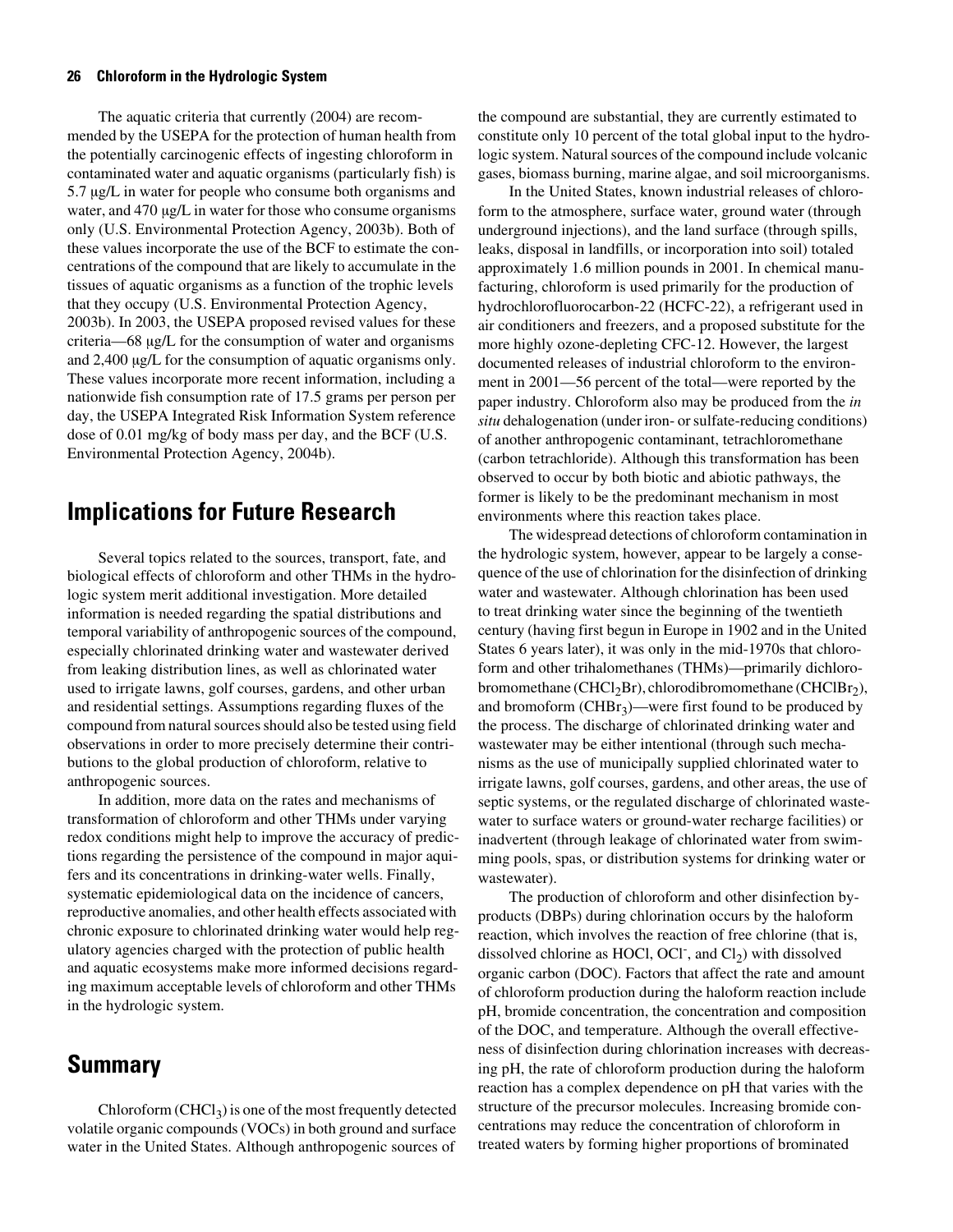THMs (CHCl<sub>2</sub>Br, CHClBr<sub>2</sub>, CHBr<sub>3</sub>) and other brominated DBPs. Except in the presence of unusually high bromide concentrations, chloroform is the THM produced in the highest concentrations during chlorination. Furthermore, when more than one THM is produced from chlorination, the relative concentrations among the different compounds usually decrease with increasing bromination (CHCl<sub>3</sub> > CHCl<sub>2</sub>Br  $\geq$  CHClBr<sub>2</sub>  $\geq$  $CHBr<sub>3</sub>$ ). This phenomenon is presumed to be primarily responsible for the common observation that when more than one THM is detected during investigations of the occurrence of these compounds in the hydrologic system, this same trend is typically observed among their relative concentrations or, for a uniform detection limit, their relative frequencies of occurrence. This pattern could provide a valuable means for distinguishing between chlorinated water and other potential sources of chloroform in the environment.

Because of its higher Henry's Law constant, most chloroform is expected to exist primarily in the vapor phase following its release to the atmosphere, or to volatilize when released to surface water or soil. The compound is relatively non-reactive with respect to phototransformation, however, so it is likely to persist long enough to undergo long-range transport in the atmosphere. Furthermore, because of its relatively low affinity for soil organic carbon (that is, its low  $K_{oc}$  value) and considerable persistence under oxic conditions, chloroform that reaches ground water has been observed to migrate substantial distances in the subsurface as well.

Chloroform has been widely detected in national, regional, and local studies of VOCs in ground, surface, and drinking water. In many of these studies, chloroform was the most frequently detected VOC examined. Total THM (TTHM) concentrations of the compound, however, were typically below the Maximum Contaminant Level (MCL) of 80 µg/L (micrograms per liter) established by the U.S. Environmental Protection Agency (USEPA) for TTHMs. In the studies that compared land-use settings, frequencies of detection of chloroform were higher beneath urban and residential areas than beneath agricultural or undeveloped areas.

Human health may be affected by chloroform primarily through two routes of exposure—inhalation and ingestion. Inhalation of chloroform occurs most commonly while showering or washing dishes with chlorinated water. However, ingestion of chlorinated drinking water—or foods processed with chlorinated water—is the most common route of exposure. Studies of birth outcomes for pregnant women consuming chlorinated drinking water with elevated TTHM concentrations have shown an increased risk of low birth weight, central nervous system defects, and first trimester miscarriages and stillbirths relative to reference populations consuming water with lower TTHM concentrations. The value of many pregnancy outcome studies, however, has been limited by complications with the methods used to assess exposure. Epidemiological investigations indicate an increase in the incidence of cancer with consumption of chlorinated drinking water, although complicating factors, such as the presence of other carcinogenic

DBPs in the drinking water, often produce inconclusive results from such studies.

Despite these uncertainties, chloroform has been classified as a probable human carcinogen (Group B2 compound) based on what is considered to be sufficient evidence of carcinogenicity in animals. The USEPA has determined that the compound is likely to be carcinogenic to humans by all routes of exposure at concentrations high enough to cause cytotoxicity and lead to cell regeneration in susceptible tissues. Liver damage, however, is known to occur at chloroform exposures lower than those required to cause cancer, an observation that has been considered by the USEPA as the basis for setting a new, non-zero Maximum Contaminant Level Goal of 70 µg/L for the compound.

In 1980, the USEPA issued acute and chronic waterquality criteria of 28,900 and 1,240 µg/L, respectively, to protect aquatic organisms from exposure to chloroform in freshwater. These criteria were no longer published after 1998, however, owing to what was considered by the USEPA to be insufficient data to support them. Currently (2004), values of 28,900 and 1,240 µg/L represent the acute and chronic lowestobserved-effect-levels (LOELs) respectively, for aquatic organisms. In Canada, the interim water-quality guideline for the protection of freshwater aquatic life from chloroform contamination currently (2004) is 1.8 µg/L, nearly three orders of magnitude lower than the USEPA's chronic freshwater LOEL. According to the Canadian Council of Ministers of the Environment, however, the available data are currently insufficient to establish a corresponding guideline for marine biota. The USEPA's aquatic criteria for the protection of human health from ingestion of chloroform-contaminated aquatic organisms and water are 5.7 µg/L for people consuming both organisms and water, and 470 µg/L for those consuming aquatic organisms only.

### <span id="page-36-0"></span>**References**

- Abernathy, S., Bobra, A.M., Shiu, W.Y., Wells, P.G., and Mackay, D., 1986, Acute lethal toxicity of hydrocarbons and chlorinated hydrocarbons to two planktonic crustaceans— The key role of organism-water partitioning: Aquatic Toxicology, v. 8, no. 3, p. 163-174.
- Adachi, Atsuko, Ikeda, Chiho, Takagi, Sokichi, Fukao, Norie, Yoshi, Emi, and Okano, Toshio, 2001, Studies on the origin of chloroform in vegetables: Journal of Health Science, v. 47, no. 6, p. 539-543.
- Adachi, Atsuko, and Kobayashi, Tadashi, 1994, Volatile chlorinated organic compound levels in rain water from Kobe City, Japan: Bulletin of Environmental Contamination and Toxicology, v. 52, p. 9-12.
- Adin, A., Katzhendler, J., Alkaslassy, D., and Rav-Acha, Ch., 1991, Trihalomethane formation in chlorinated drinking water—A kinetic model: Water Research, v. 25, no. 7, p. 797-805.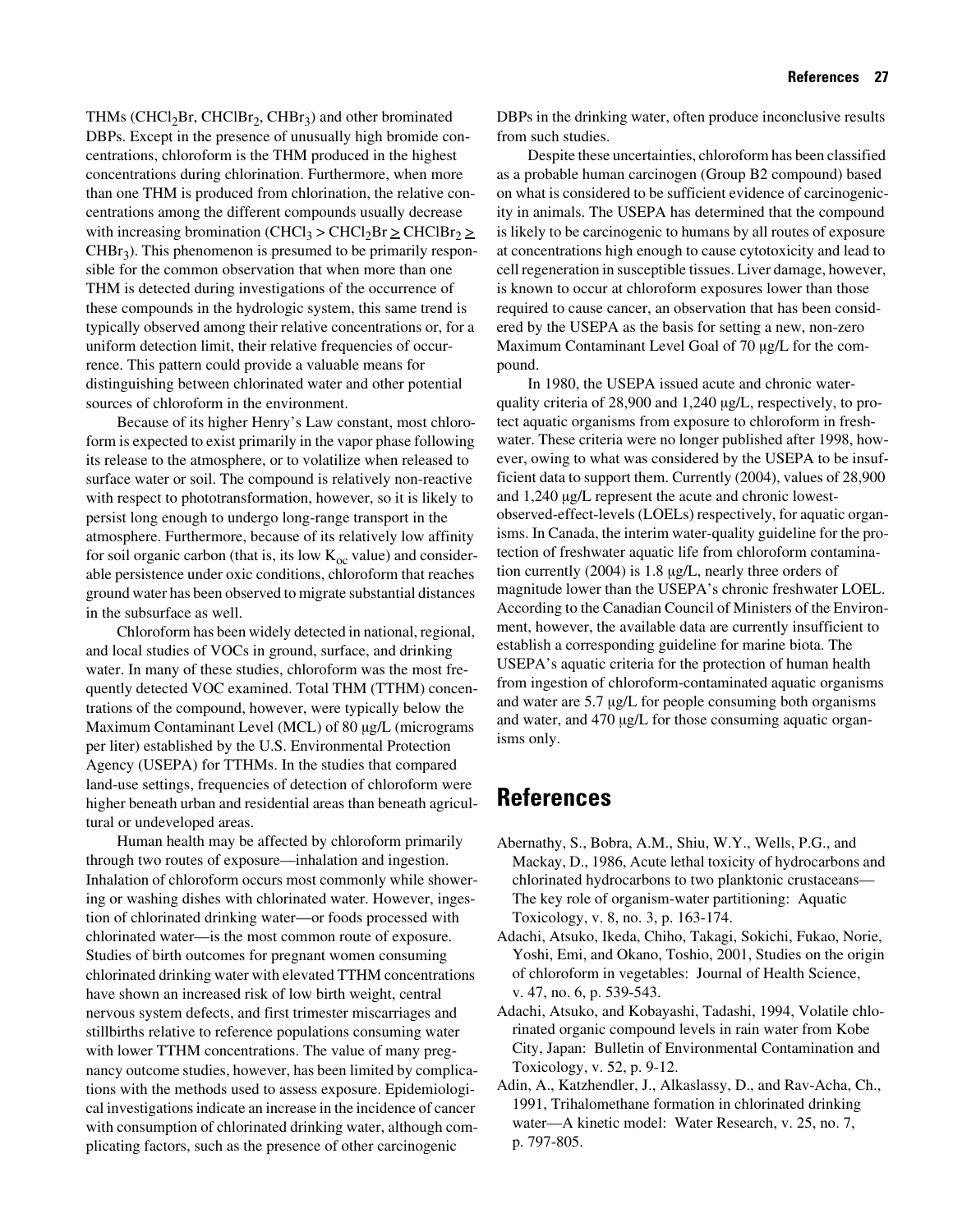Agency for Toxic Substances and Disease Registry, 1997, Toxicological profile for chloroform: U.S. Department of Health and Human Services, Public Health Service, Agency for Toxic Substances and Disease Registry, Research Triangle Institute, 293 p.

Alawi, M.A., Khalil, F., and Sahili, I., 1994, Determination of trihalomethanes produced through the chlorination of water as a function of its humic acid content: Archives of Environmental Contamination and Toxicology, v. 26, p. 381-386.

Alternative Fluorocarbon Environmental Acceptability Study, 2002, Montreal protocol on substances that deplete the ozone layer: accessed June 2, 2003, at URL http://www.afeas.org/montreal\_protocol.html

Assaf-Anid, N., Hayes, K.F., and Vogel, T.M., 1994, Reductive dechlorination of carbon tetrachloride by cobalamin (II) in the presence of dithiothreitol—Mechanistic study, effect of redox potential and pH: Environmental Science and Technology, v. 28, no. 2, p. 246-252.

Ayers Associates, 1993, Onsite sewage disposal system research in Florida—An evaluation of current onsite sewage disposal system (OSDS) practices in Florida: Tampa, Fla., Ayers Associates, 191 p.

Ayers, M.A., Kennen, J.G., and Stackelberg, P.E., 2000, Water quality in the Long Island-New Jersey coastal drainages, New York and New Jersey, 1996-98: U.S. Geological Survey Circular 1201, 40 p.

Babcock, D.B., and Singer, P.C., 1979, Chlorination and coagulation of humic and fulvic acids: Journal of the American Water Works Association, v. 71, p. 149-172.

Baehr, A.L., Stackelberg, P.E., Baker, R.J., 1999, Evaluation of the atmosphere as a source of volatile organic compounds in shallow groundwater: Water Resources Research, v. 35, no. 1, p. 127-136.

Baulch, D.L., Cox, R.A., Hampson, R.F., Jr., Kerr, J.A., Troe, J., and Watson, R.T., 1980, Evaluated kinetic and photochemical data for atmospheric chemistry: Journal Physical Chemistry Reference Data, v. 9, no. 2, 295 p.

BBC Education, 2003, Medicine through time: accessed January 31, 2003, at URL http://www.bbc.co.uk/education/ medicine/nonint/indust/as/inasfc.shtml

Berndt, M.P., Hatzell, H.H., Crandall, C.A., Turtora, Michael, Pittman, J.R., and Oaksford, E.T., 1998, Water quality in the Georgia-Florida Coastal Plain, Georgia and Florida, 1992-96: U.S. Geological Survey Circular 1151, 34 p.

Bevans, H.E., Lico, M.S., and Lawrence, S.J., 1998, Water quality in the Las Vegas Valley area and the Carson and Truckee River Basins, Nevada and California: U.S. Geological Survey Circular 1170, 47 p.

Birge, W.J., Black, J.A., and Kuehne, R.A., 1980, Effects of organic compounds on amphibian reproduction: Lexington, University of Kentucky, Water Resource Research Institute, Research Report No. 121, 39 p.

Bishop, F.S., 1987, FIFRA Scientific Advisory Approval of proposed changes to Inert Ingredients List 1 and 2: Internal Memorandum, U.S. Environmental Protection Agency, Registration Support and Emergency Response Branch, Registration Division (March 1987).

Bouwer E.J., and McCarty, P.L., 1983, Transformations of 1- and 2-carbon halogenated aliphatic organic compounds under methanogenic conditions: Applied Environmental Microbiology, v. 45, no. 4, p. 1286-1294.

Bove, F.J., Fulcomer, M.C., Klotz, J.B., Esmart, Jorge, Dufficy, E.M., and Savrin, J.E., 1995, Public drinking water contamination and birth outcomes: American Journal of Epidemiology, v. 141, no. 9, p. 850-862.

Bove, F.J., Shim, Youn, and Zeitz, Perri, 2002, Drinking water contaminants and adverse pregnancy outcomes—A review: Environmental Health Perspectives, v. 110, supp. 1, p. 61-74.

Boyce, S.D., and Hornig, J.F., 1983, Reaction pathways of trihalomethane formation from the halogenation of dihydroxyaromatic model compounds for humic acid: Environmental Science and Technology, v. 17, no. 4, p. 202-211.

Budavari, Susan, ed., 1989, The Merck Index: Rahway, N.J., Merck and Company, Inc. [variously paged].

Bush, P.W., Ardis, A.F., Fahlquist, Lynne, Ging, P.B., Hornig, C.E., and Lanning-Rush, Jennifer, 2000, Water quality in south-central Texas, 1996-98: U.S. Geological Survey Circular 1212, 32 p.

Buszka, P.M., Barber, L.B., Schroeder, M.P., and Becker, L.D., 1994, Organic compounds downstream of a treatedwastewater discharge near Dallas, Texas, March 1987: U.S. Geological Survey Water-Resources Investigations Report 93-4194, 42 p.

California Department of Health, 1990, Chloroform: accessed June 10, 1999, at URL

http://arbis.arb.ca.gob/toxics/summary/chloroform.html Canadian Council of Ministers of the Environment, 2002,

Canadian water quality guidelines for the protection of aquatic life: Summary table, update, accessed April 4, 2002, at URL http://www.ec.gc.ca/ceqg-rcqe//English/Pdf/ water\_summary\_table-aquatic\_life.htm

Cartwright, N., Clark, L., and Bird, P., 1991, The impact of agriculture on water quality: Outlook on Agriculture, v. 20, no. 3, p. 145-152.

Chemical Manufacturers Association, 1998, U.S. Chemical Industry statistical handbook: Arlington, Va., Chemical Manufactures Association, Inc., 113 p.

Chlorine Chemistry Council, 2002, Disinfection methods: accessed July 12, 2002, at URL http://c3.org/

chlorine\_issues/disinfection/water\_disinfection.html#con Christman, R.F., 1980, Chemistry of the use of chlorine in water

and food processing, *in* Jolley, R.L., Brungs, W.A., and Cumming, R.B., eds., Water chlorination—Environmental impact and health effects: Ann Arbor, Mich., Ann Arbor Science, v. 3, 1171 p.

Churchhill, M.A., Elmore, H.L., and Buckingham, R.A., 1962, The prediction of stream reaeration rates: Journal of Sanitary Engineering Division, American Society of Civil Engineers, v. 88, no. SA4, p. 1-46.

Cordy, G.E., Gellenbeck, D.J., Gebler, J.B., Anning, D.A., Coes, A.L., Edmonds, R.J., Rees, J.A., and Sanger, H.W., 2000, Water quality in the central Arizona basins, Arizona, 1995-98: U.S. Geological Survey Circular 1213, 38 p.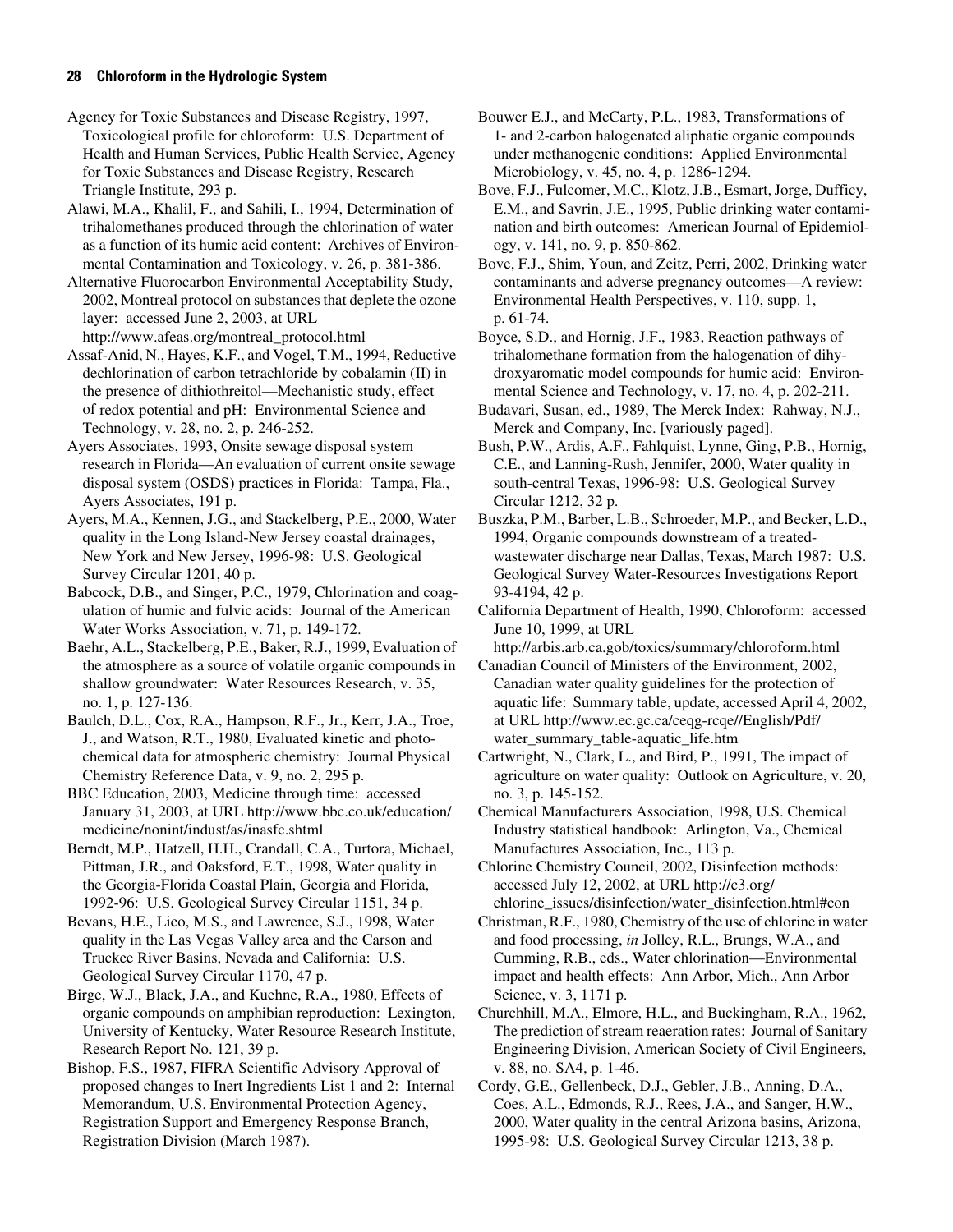Corley, R.A., Gordon, S.M., and Wallace, L.A., 2000, Physically based pharmacokinetic modeling of the temperaturedependent dermal absorption of chloroform by humans following bath water exposures: Toxicological Sciences, v. 53, p. 13-23.

Corsi, R.L., Martos, Perry, DeBruin, Lillian, and Shepard, Jennifer, 1992, Generation of chloroform in homes: Proceedings of the Air and Waste Management Association, 85th Annual Meeting, Kansas City, Mo., June 21-26, 1992, v. 5, no. 92-79.04, 11 p.

Cowgill, U.M., and Milazzo, D.P., 1991, The sensitivity of *Ceriodaphnia dubia* and *Daphnia magna* to seven chemicals utilizing the three-brood test: Archives of Environmental Contamination and Toxicology, v. 20, no. 1, p. 211-217.

Criddle, C.S., DeWitt, J.T., and McCarty, P.L., 1990, Reductive dehalogenation of carbon tetrachloride by *Escherichia coli*  K-12: Applied and Environmental Microbiology, v. 56, no. 11, p. 3247-3254.

Curtis, G.P., and Reinhard, Martin, 1994, Reductive dehalogenation of hexachloroethane, carbon tetrachloride and bromoform by anthrahydroquinone disulfonate and humic acid: Environmental Science and Technology, v. 28, no. 13, p. 2393-2401.

DeWalle, F.B., Kalman, D.A., Norman, D., Sung, J., and Plews, G., 1985, Determination of toxic chemicals in effluent from household septic tanks: U.S. Environmental Protection Agency Technical Report 600/2-85/050, 25 p.

Dimitriades, Basil, and Joshi, S.B., 1977, Application of reactivity criteria in oxidant-related emissions control in the United States—International Conference on Photochemical Oxidant Pollution and its Control: EPA-600/3-77-001b, p. 705-711.

Dodds, Linda, King, Will, Woolcott, Christy, and Pole, Jason, 1999, Trihalomethanes in public water supplies and adverse birth outcomes: Epidemiology, v. 10, no. 3, p. 233-237.

Domagalski, J.L., Knifong, D.L., Dileanis, P.D., Brown, L.R., May, J.T., Connor, Valerie, and Alpers, C.N., 2000, Water quality in the Sacramento River Basin, California, 1994-98: U.S. Geological Survey Circular 1215, 36 p.

Drinking Water and Wastewater, 2002, Historic milestones in drinking water history: accessed June 18, 2004, at URL http://www.state.ak.us/dec/eh/dw/publications/historic.html

Egli, C., Tschan, T., Schlotz, R., Cook, A.M., and Leisinger, T., 1988, Transformation of tetrachloromethane to dichloromethane and carbon dioxide by *acetobacterium woodii*: Applied Environmental Microbiology, v. 54, no. 11, p. 2819- 2824.

Environmental Defense Fund, 1999, Chloroform Regulatory Coverage: accessed July 27, 1999, at URL http://www.scorecard.org/chemical-profiles

Fawell, J., 2000, Risk assessment case study—Chloroform and related substances: Food and Chemical Toxicology, v. 38, p. 91-95.

Fells, I., and Moelwyn-Hughes, E.A.,1959, The kinetics of the hydrolysis of the chlorinated methanes: Journal of the Chemical Society, v. 72, p. 398-409.

Fenelon, J.M., and Moore, R.C., 1996, Occurrence of volatile organic compounds in ground water in the White River Basin, Indiana, 1994-95: U.S. Geological Survey Fact Sheet 138-96, 4 p.

Ferrari, M.J., 2002, Occurrence and distribution of selected contaminants in public drinking-water supplies in the surficial aquifer in Delaware: U.S. Geological Survey Open-File Report 01-327, 62 p.

Freeze, R.A., and Cherry, J.A., 1979, Groundwater: Englewood Cliffs, New Jersey, Prentice-Hall, Inc., 604 p.

Fujii, R., Ranalli, A.J., Aiken, G.R., and Bergamaschi, B.A., 1998, Dissolved organic carbon concentrations and compositions, and trihalomethane formation potentials in waters from agricultural peat soils, Sacramento-San Joaquin Delta, California— Implications for drinking-water quality: U.S. Geological Survey Water-Resources Investigations Report 98-4147, 75 p.

Gallagher, M.D., Nickols, J.R., Stallones, Lorann, and Savitz, D.A., 1998, Exposure to trihalomethanes and adverse pregnancy outcomes: Epidemiology, v. 9, no. 5, p. 484-489.

Gälli, R., and McCarty, P.L., 1989, Biotransformation of 1,1,1 trichloroethane, trichloromethane, and tetrachloromethane by a *clostridium sp*.: Applied Environmental Microbiology, v. 55, no. 4, p. 837-844.

Gordon, S.M., Wallace, L.A., Callahan, P.J., Kenny, D.V., and Brinkman, M.C., 1998, Effect of water temperature on dermal exposure to chloroform: Environmental Health Perspectives, v. 106, no. 6, p. 337-345.

Grady, S.J., 1997, Volatile organic compounds in ground water in the Connecticut, Housatonic, and Thames River Basins, 1993-1995: U.S. Geological Survey Fact Sheet 029-97, 6 p.

Grady, S.J., 2003, A national survey of methyl *tert*-butyl ether and other volatile organic compounds in drinking water sources— Results of the random source water survey: U.S. Geological Survey Water-Resources Investigations Report 02-4079, 85 p.

Grady, S.J., and Casey, G.D., 2001, Occurrence and distribution of methyl *tert*-butyl ether and other volatile organic compounds in drinking water in the Northeast and Mid-Atlantic regions of the United States, 1993-98: U.S. Geological Survey Water-Resources Investigations Report 00-4228, 123 p.

Grady S.J., and Mullaney, J.R., 1998, Natural and human factors affecting shallow water quality in surficial aquifers in the Connecticut, Housatonic, and Thames River Basins: U.S. Geological Survey Water-Resources Investigations Report 98-4042, 81 p.

Green, A.E.S., and Wagner, J.C., 1993, Correlation of chlorinated organic compound emissions from incineration with chlorinated organic input: Chemosphere, v. 26, no. 11, p. 2039-2054.

Gribble, G.W., 1994, The natural production of chlorinated compounds: Environmental Science and Technology, v. 28, no. 7, p. 310A-319A.

Hanst, P.L., 1978, Noxious trace gases in the air: Chemistry, v. 51, no. 2, p. 6-12.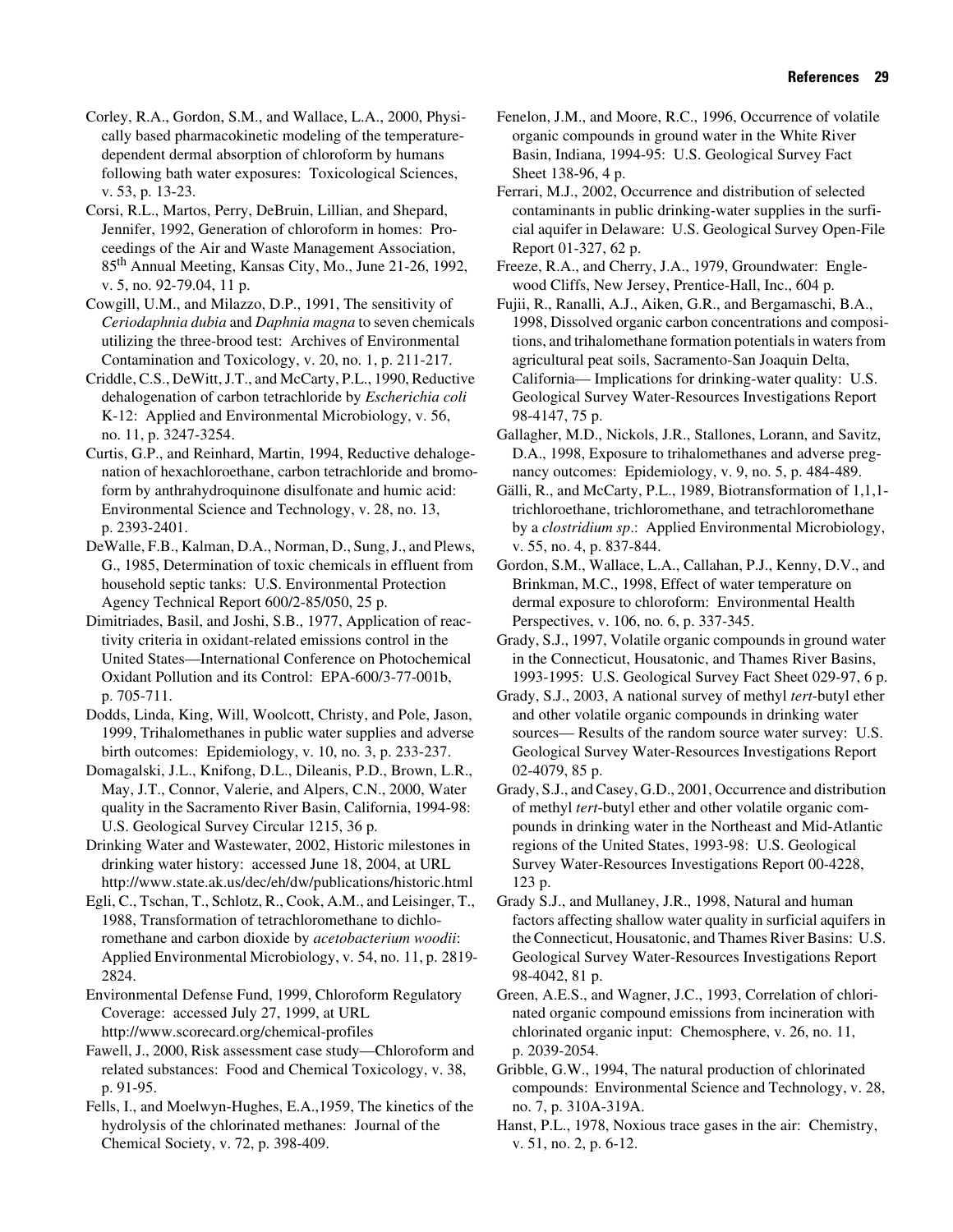Harris, J.C., 1990, Rate of aqueous photolysis, *in* Lyman, W.J., Reehl, W.F., and Rosenblatt, D.H., eds., Handbook of chemical property estimation methods: Washington D.C., American Chemical Society, p. 8-1 to 8-43.

Haselmann, K.F., Laturnus, Frank, Svensmark, Bo, and Gron, Christian, 2000, Formation of chloroform in spruce forest soil—Results from laboratory incubation studies: Chemosphere, v. 41, p. 1769-1774.

Hazardous Substances Databank, 1996, National Library of Medicine: Bethesda, Md., National Toxicology Information Program.

Hildesheim, M.E., Cantor, K.P., Lynch, C.F., Dosemeci, Mustafa, Lubin, Jay, Alavanja, Michael, and Craun, G.F., 1998, Drinking water source and chlorination by products—Risk of colon and rectal cancers: Epidemiology, v. 9, no. 1, p. 29-35.

Hoekstra, E.J., Duyzer, J.H., de Leer, E.W.B., and Brinkman, U.A.Th., 2001, Chloroform-concentration gradients in soil air and atmospheric air, and emission fluxes from soil: Atmospheric Environment, v. 35, p. 61-70.

Hogue, C., 2001, Chloroform and cancer: Chemical and Engineering News, October 29, 2001, v. 79, no. 44, p. 11.

Hook, J.B., and Hewitt, W.R., 1986, Toxic responses of the kidney, *in* Klaassen, C.D., Amdur, M.O., and Doull, J., eds., Casarett and Doull's Toxicology—The basic science of poisons: New York, Macmillan Publishing Company, p. 310-329.

Howard, Cynthia, and Corsi, R.L., 1996, Volatilization of chemicals from drinking water to indoor air—Role of the kitchen sink: Journal of Air and Waste Management Association, v. 46, no. 9, p. 830-837.

Howard, Cynthia, and Corsi, R.L., 1998, Volatilization of chemicals from drinking water to indoor air—The role of residential washing machines: Journal of Air and Waste Management Association, v. 48, no. 10, p. 907-914.

Howard-Reed, Cynthia, Corsi, R.L. and Moya, Jacqueline, 1999, Mass transfer of volatile organic compounds from drinking water to indoor air—The role of residential dishwashers: Environmental Science and Technology, v. 33, no. 13, p. 2266-2272.

Howard, P.H., 1991, Handbook of environmental fate and exposure data for organic chemicals, Solvents, V. II: Chelsea, Mich., Lewis Publishers, 578 p.

Howard, P.H., 1993, Handbook of environmental fate and exposure data for organic chemicals, Solvents 2, V. IV: Chelsea, Mich., Lewis Publishers, 546 p.

Howard, P.H., Boethling, R.S., Jarvis, W.F., Meylan, W.M., and Michalenko, E.M., 1991, Handbook of environmental degradation rates: Chelsea, Mich., Lewis Publishers, 725 p.

Infante-Rivard, Claire, 2004, Drinking water contaminants, gene polymorphisms and fetal growth: Environmental Health Perspectives, v. 112, no. 11, p. 1213-1216.

Inkpen, E.L., Tesoriero, A.J., Ebbert, J.C., Silva, S.R., and Sandstrom, M.W., 2000, Ground-water quality in regional, agricultural, and urban settings in the Puget Sound Basin, Washington and British Columbia, 1996-1998: U.S. Geological Survey Water-Resources Investigations Report 00-4100, 66 p.

Isidorov, V.A., Zenkevich, I.G., and Ioffe, B.V., 1990, Volatile organic compounds in solfataric gases: Journal Atmospheric Chemistry, v. 10, p. 329-340.

Jo, W.K, Weisel, C.P., and Lioy, P.J., 1990, Routes of chloroform exposure and body burden from showering with chlorinated tap water: Risk Analysis, v. 10, no. 4, p. 575-580.

Johnson, G.C., 2002, Water quality of springs in the Valley and Ridge Physiographic Province in the Upper Tennessee River Basin, 1997: U.S. Geological Survey Water-Resources Investigations Report 02-4180, 24 p.

Johnson, G.C., and Connell, J.F., 2001, Shallow ground water quality adjacent to burley tobacco fields in northeastern Tennessee and southwestern Virginia, Spring 1997: U.S. Geological Survey Water-Resources Investigations Report 01-4009, 37 p.

Johnson, J.D., and Jensen, J.N., 1986, THM and TOX formation—Routes, rates and precursors: Journal of the American Water Works Association, v. 78, no. 4, p. 156-162.

Jorgenson, T.A., Meierhenry, E.F., Rushbrook, C.J., and others, 1985, Carcinogenicity of chloroform in drinking water to male Osborne-Mendel rats and female B6C3F1 mice: Fundamental Applied Toxicology, v. 5, p. 760-769.

Kavanaugh, M.C., Trussell, A.R., Cromer, J., and Trussell R.R., 1980, An empirical kinetic model of THM formation— Applications to meet the proposed THM standards: Journal American Water Works Association, v. 72, p. 578-582.

Kawamura, K., and Kaplan, I.R., 1983, Organic compounds in the rainwater of Los Angeles: Environmental Science and Technology, v. 17, no. 8, p. 497-501.

Khalil, M.A., Rasmussen, R.A., and Hoyt, S.D., 1983, Atmospheric chloroform—Ocean-air exchange and global mass balance: Tellus, v. 35B, p. 266-274.

Klečka, G.M., and Gonsior, S.J., 1984, Reductive dechlorination of chlorinated methanes and ethanes by reduced iron (II) porphyrins: Chemosphere, v. 13, no. 3, p. 391-402.

Klotz, J.B., and Pyrch, L.A., 1999, Neural tube defects and drinking water disinfection by-products: Epidemiology, v. 10, no. 4, p. 383-390.

Koivusalo, Meri, Hakulinen, Timo, Vartiainen, Terttu, Pukkala, Eero, Jaakkola, J.J.K., and Tuomisto, Jouko, 1998, Drinking water mutagenicity and urinary tract cancers—A populationbased case-control study in Finland: American Journal of Epidemiology, v. 148, no. 7, p. 704-712.

Kolpin, D.W., and Thurman, E.M., 1995, Postflood occurrence of selected agricultural chemicals and volatile organic compounds in near-surface unconsolidated aquifers in the Upper Mississippi River Basin, 1993: U.S. Geological Survey Circular 1120-G, 20 p.

Kramer, M.D., Lynch, C.F., Isacson, Peter, and Hanson, J.W., 1992, The association of waterborne chloroform with intrauterine growth retardation: Epidemiology, v. 3, no. 5, p. 407- 413.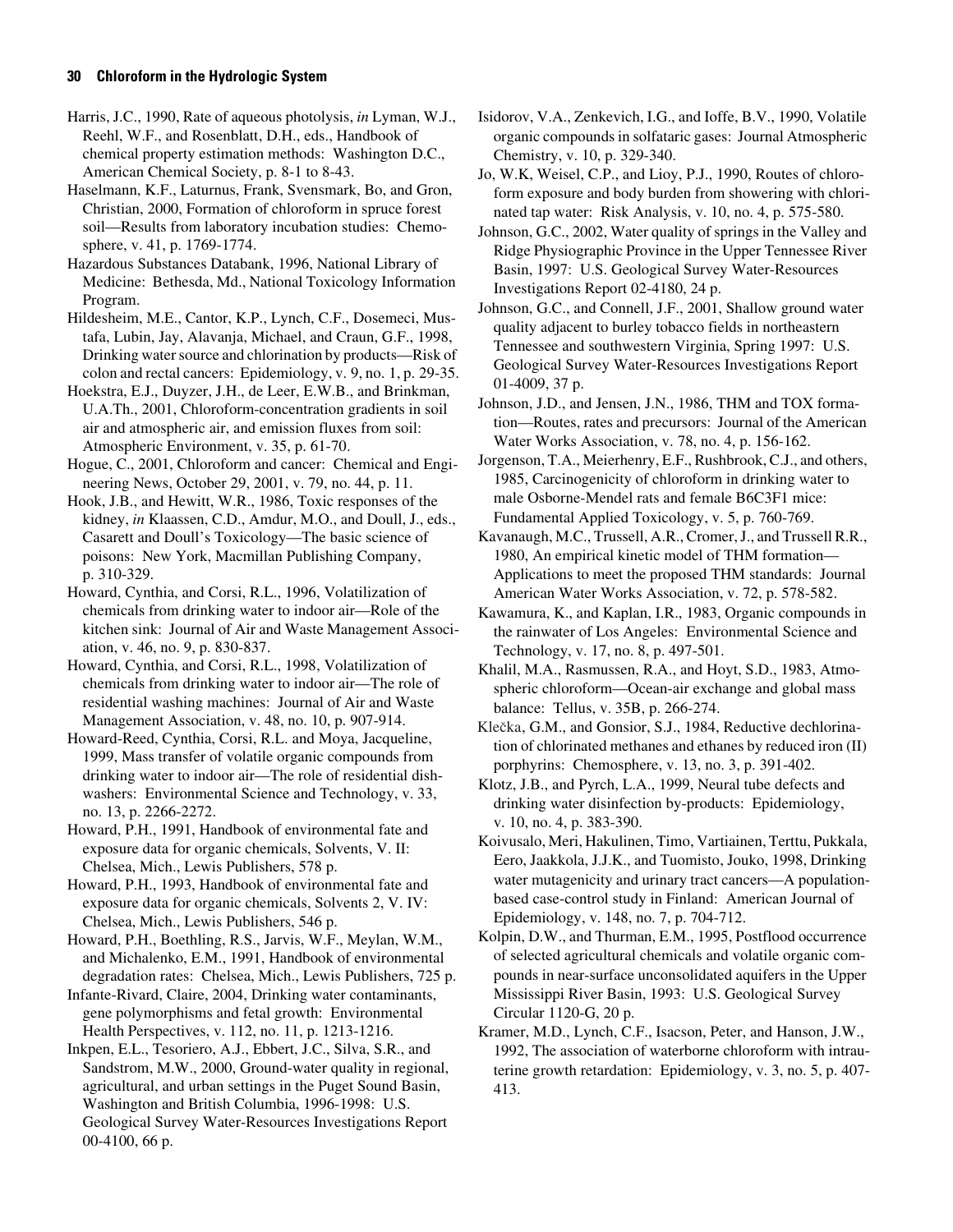Krasner, S.W., Pastor, Salvador, Chinn, Russell, Sclimenti, M.J., Weinberg, H.S., Richardson, S.D., and Thurston, A.D., Jr., 2001, The occurrence of new generation of DBPs (Beyond the ICR): Proceedings of the American Water Works Association, Water Quality Technology Conference, Nashville, Tenn., November 11-14, 2001.

Kuhn, R., and Pattard, M., 1990, Results of the harmful effects of water pollutants to green algae (*scenedesmus subspicatus*) in the cell multiplication inhibition test: Water Resources, v. 24, no. 1, p. 31-38.

Laturnus, Frank, Haselmann, K.F., Borch, Thomas, and Gron, Christian, 2002, Terrestrial natural sources of trichloromethane (chloroform, CHCl<sub>3</sub>)—An overview: Biochemistry, v. 60, p. 121-139.

LeBel, G.L., Benoit, F.M., and Williams, D.T., 1997, A oneyear survey of halogenated disinfection by-products in the distribution system of treatment plants using three different disinfection processes: Chemosphere, v. 34, no. 11, p. 2301-2317.

Levesque, Benoit, Ayotte, Pierre, LeBlanc Alain, Dewailly, Eric, Prud'Homme, Denis, Lavoie, Robert, Allaire, Sylvain, and Levallois, Patrick, 1994, Evaluation of dermal and respiratory chloroform exposure in humans: Environmental Health Perspectives, v. 102, no. 12, p. 1082-1087.

Levesque, Benoit, Ayotte, Pierre, Tardif, Robert, Ferron, Liliane, Gingras, Suzanne, Schlouch, Emmanuelle, Gingras, Guy, Levallois, Patrick and Dewailly, Eric, 2002, Cancer risk associated with household exposure to chloroform: Journal of Toxicology and Environmental Health Part A, v. 65, no. 7, p. 489-502.

Liang, L., and Singer, P.C., 2003, Factors influencing the formation and relative distribution of haloacetic acids and trihalomethanes in drinking water: Environmental Science and Technology, v. 37, no. 13, p. 2920-2928.

Lindstrom, A.B., Pleil, J.D., and Berkoff, D.C., 1997, Alveolar breath sampling and analysis to assess trihalomethane exposures during competitive swimming training: Environmental Health Perspectives, v. 105, no. 6, p. 636-642.

Lobert, J.M., Keene, W.C., Logan, J.A., Yevich, R., 1999, Global chlorine emissions from biomass burning—Reactive chlorine emissions inventory: Journal Geophysical Research, v. 104, p. 8373-8389.

Lucius, J.E., Olhoeft, G.R., Hill, P.L., and Duke, S.K., 1992, Properties and hazards of 108 selected substances (1992 ed.): U.S. Geological Survey Open-File Report 92-527, p. 191- 195.

Lundgren, R.F., and Lopes, T.J., 1999, Occurrence, distribution, and trends of volatile organic compounds in the Ohio River and its major tributaries, 1987-96: U.S. Geological Survey Water-Resources Investigations Report 99-4257, 89 p.

Luong, T.V., Peters, C.J., and Perry, R., 1982, Influence of bromide and ammonia upon the formation of trihalomethanes under water-treatment conditions: Environmental Science and Technology, v. 16, no. 8, p. 473-479.

Mackay, Donald, Shiu, Wan Ying, and Ma, Ching Kuo, 1993, Illustrated handbook of physical-chemical properties and environmental fate for organic chemicals, V. III, Volatile organic compounds: Ann Arbor, Mich., Lewis Publishers, 916 p.

Mannschott, Peter, Erdinger, Lothar, and Sonntag, H.G., 1995, Determination of volatile haloforms in indoor swimming pool air: Indoor Environment, v. 3, p. 278-285.

Mannsville Chemical Products Corporation, 1999, Chemical products synopsis, chloroform: Adams, N.Y., Mannsville Chemical Products Corporation, 2 p.

Mannsville Chemical Products Corporation, 2002, Chemical products synopsis, chloroform: Adams, N.Y., Mannsville Chemical Products Corporation, 2 p.

March, J., 1985, Advanced organic chemistry—Reactions, mechanisms and structure (3d ed.): New York, John Wiley & Sons, 1346 p.

Matheson, L.J., and Tratnyek, P.G., 1994, Reductive dehalogenation of chlorinated methanes by iron: Environmental Science and Technology, v. 28, no. 12, p. 2045-2053.

Matsushima, T., 1994, Inhalation carcinogenesis study of chloroform: Letter summary from T. Matsushima (Japan Bioassay Laboratory) to A. Chiu (U.S. Environmental Protection Agency), August 1994.

McCarty, P.L., Reinhard, M., and Rittman, B.E., 1981, Trace organics in groundwater: Environmental Science and Technology, v. 15, no. 1, p. 40-51.

McCulloch, A., 2003, Chloroform in the environment—Occurrence, sources, sinks and effects: Chemosphere, v. 50, p. 1291-1308.

Meister, T., ed., 2000, Farm chemicals handbook, Vol. 86: Willoughby, Ohio, Meister Publishing Company [variously paged].

Miles, A.M., Singer, P.C., Ashley, D.L., Lynberg, M.C., Mendola, Pauline, Langlois, P.H., and Nuckols, J.R., 2002, Comparison of trihalomethanes in tap water and blood: Environmental Science and Technology, v. 36, no. 8, p. 1692-1698.

Moore, J.W., and Pearson, R.G., 1981, Kinetics and mechanism (3d ed.): New York, John Wiley and Sons, 455 p.

Moran, M.J., Lapham, W.W., Rowe, B.L., and Zogorski, J.S., 2002, Occurrence and status of volatile organic compounds in ground water from rural, untreated, self-supplied domestic wells in the United States, 1986-99: U.S. Geological Survey Water-Resources Investigations Report 02-4085, 51 p.

Moya, Jacqueline, Howard-Reed, Cynthia, and Corsi, R.L., 1999, Volatilization of chemicals from tap water to indoor air from contaminated water used for showering: Environmental Science and Technology, v. 33, no. 14, p. 2321-2327.

Mullaney, J.R., and Grady, S.J., 1997, Hydrogeology and water quality of a surficial aquifer underlying an urban area, Manchester, Connecticut: U.S. Geological Survey Water-Resources Investigations Report 97-4195, 40 p.

Nicholson, B.C., Maguire, B.P., and Bursill, D.B., 1984, Henry's Law constants for the trihalomethanes—Effects of water composition and temperature: Environmental Science and Technology, v. 18, no. 7, p. 518-521.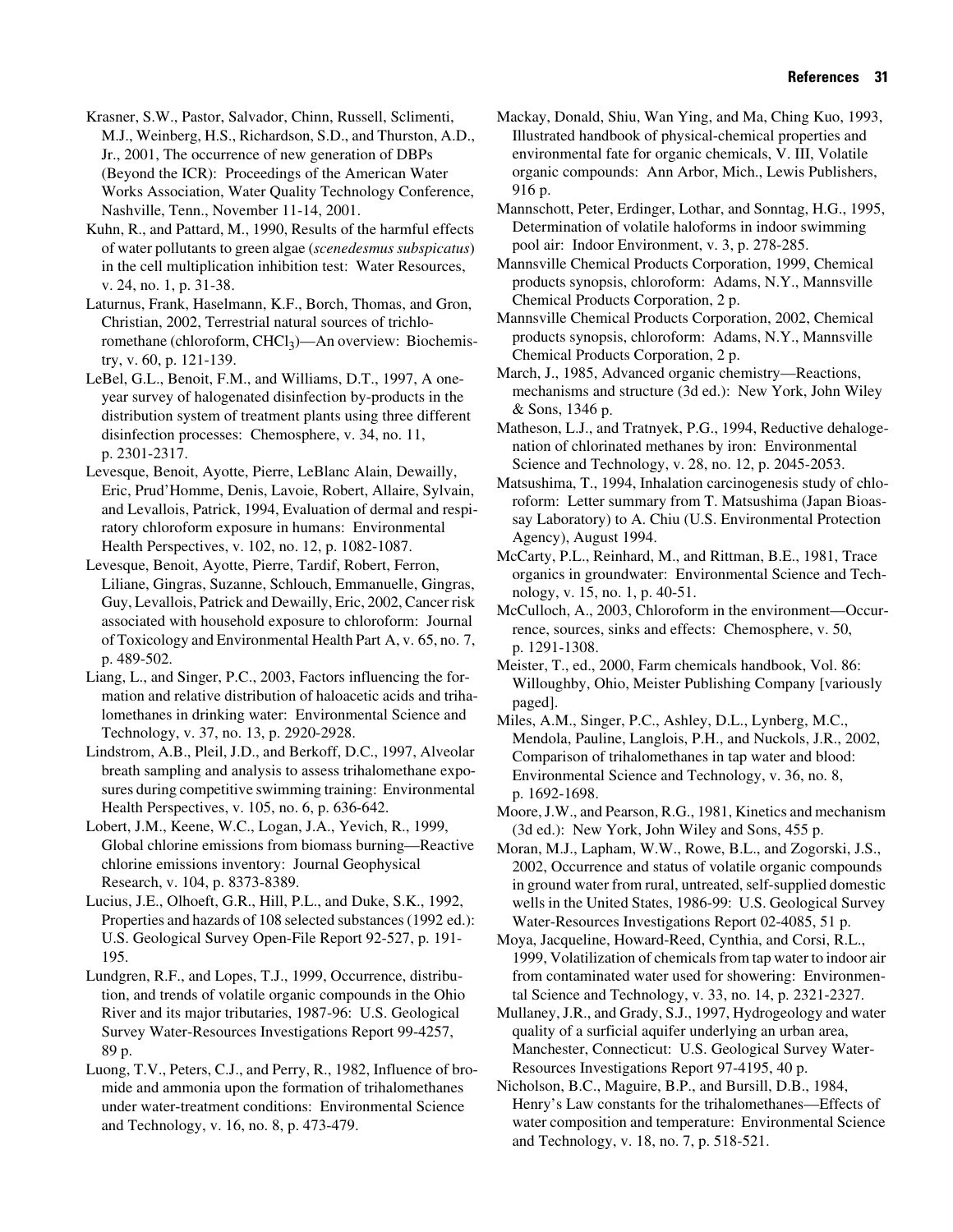Nieuwenhuijsen, M.J., Toledano, M.B., Eaton, N.E., Fawell, J., and Elliott, P., 2000, Chlorination disinfection by-products in water and their association with adverse reproductive outcomes—A review: Occupational and Environmental Medicine, v. 57, no. 2, p. 73-85.

Nowell, L.H., Capel, P.D., and Dileanis, P.D., 1999, Pesticides in stream sediment and aquatic biota—Distribution, trends and governing factors: Boca Raton, Fla., CRC Press, 1001 p.

O'Connor, D.J., and Dobbins, W.E., 1958, Mechanism of reaeration in natural streams: Transactions American Society of Civil Engineers, v. 123, p. 641-666.

Ott, R.L, and Longnecker, Michael, 2001, An introduction to statistical methods and data analysis: Pacific Grove, Calif., Duxbury/Wadsworth Group, 1152 p.

Owens, M., Edwards, R.W., and Gibbs, J.W., 1964, Some reaeration studies in streams: International Journal Air and Water Pollution, v. 8, p. 469-486.

Pankow, J.F., Luo, Wentia, Bender, D.A., Issabelle, L.M., Hollingsworth, J.S., Cehn, Cai, Asher, W.E., and Zogorski, J.S., 2003, Concentrations and co-occurrence correlations of 88 volatile organic compounds (VOCs) in ambient air of 13 semi-rural to urban locations in the United States: Atmospheric Environment, v. 37, no. 36, p. 5023-5046.

Picardal, F.W., Arnold, R.G., and Huey, B.B., 1995, Effects of electron donor and acceptor condition on the reductive dehalogenation of tetrachloromethane by *shewanella putrefaciens 200*: Applied Environmental Microbiology, v. 61, no. 1, p. 8-12.

Rathbun, R.E., 1998, Transport, behavior, and fate of volatile organic compounds in streams: U.S. Geological Survey Professional Paper 1598, 151 p.

Reckhow, D.A., Singer, P.C., and Malcolm, R.L., 1990, Chlorination of humic materials—By-product formation and chemical interpretations: Environmental Science and Technology, v. 24, no. 11, p. 1655-1664.

Reiser, R.G., and O'Brien, A.K., 1998, Occurrence and seasonal variability of volatile organic compounds in seven New Jersey streams: U.S. Geological Survey Water-Resources Investigations Report 98-4074, 11 p.

Roberts, P.V., Schreiner, J., and Hopkins, G.D., 1982, Field study of organic water quality changes during groundwater recharge in the Palo Alto Baylands: Water Resources, v. 16, p. 1025-1035.

Roe, F.J.C., Palmer, A.K., and Worden, A.N, 1979, Safety evaluation of toothpaste containing chloroform—I. Long-term studies in mice: Journal of Environmental Pathology and Toxicology, v. 2, p. 799-819.

Rook, J.J., 1974, Formation of haloforms during chlorination of natural waters: Water Treatment and Examination, v. 23, p. 234-243.

Rook, J.J., 1975, Formation and occurrence of haloforms in drinking water: Proceedings of the 95<sup>th</sup> Annual American Water Works Association Conference, June 1975, Paper 32-4.

Rook, J.J., 1977, Chlorination of fulvic acids in natural waters: Environmental Science and Technology, v. 11, p. 478-482.

Rowe, B.L., Landrigan, S.J., and Lopes, T.J., 1997, Summary of published aquatic toxicity information and water-quality criteria for selected volatile organic compounds: U.S. Geological Survey Open-File Report 97-563, 60 p.

Saunders, Frances, Chynoweth, David, and O'Keefe, David, 1996, Results of laboratory microcosm studies of the anaerobic biodegradation of chloroform in subsurface environments: National Council for Air and Stream Improvement Technical Bulletin No. 716, Research Triangle Park, North Carolina, 25 p.

Savitz, D.A., Andrews, K.W., and Pastore, L.M., 1995, Drinking water and pregnancy outcome in Central North Carolina—Source, amount, and trihalomethane levels: Environmental Health Perspective, v. 103, no. 6, p. 592-596.

Sawyer, C.N., and McCarty, P.L., 1978, Chemistry for environmental engineering: New York, McGraw-Hill Book Company, 532 p.

Shah, J.J., and Singh, H.B., 1988, Distribution of volatile organic compounds in outdoor and indoor air: Environmental Science and Technology, v. 22, no. 12, p. 1381-1388.

Shelton, J.L., Burow, K.R., Belitz, Kenneth, Dubrovsky, N.M., Land, Michael, and Gronberg, JoAnn, 2001, Low-level volatile organic compounds in active public supply wells as ground-water tracers in the Los Angeles Physiographic Basin, California, 2000: U.S. Geological Survey Water-Resources Investigations Report 01-4188, 29 p.

Sittig, Marshall, 1994, World-wide limits for toxic and hazardous chemicals in air, water and soil: Park Ridge, N.J., Noyes Publications, 793 p.

Solley, W.B., Pierce, R.R., and Perlman, H.A., 1998, Estimated use of water in the United States in 1995: U.S. Geological Survey Circular 1200, 71 p.

Squillace, P.J., Moran, M.J., Lapham, W.W., Price, C.V., Clawges, R.M., and Zogorski, J.S., 1999, Volatile organic compounds in untreated ambient groundwater of the United States, 1985-1995: Environmental Science and Technology, v. 33, no. 23, p. 4176-4187.

Squillace, P.J., Pankow, J.F., Barbash, J.E., Price, C.V., and Zogorski, J.S., 1999, Preserving ground water samples with hydrochloric acid does not result in the formation of chloroform: Ground Water Monitoring and Review, Winter, p. 67-74.

Stackelberg, P.E., Hopple, J.A., and Kauffman, L.J., 1997, Occurrence of nitrate, pesticides and volatile organic compounds in the Kirkwood-Cohansey aquifer system, southern New Jersey: U.S. Geological Survey Water-Resources Investigations Report 97-4241, 8 p.

Stackelberg, P.E., Kauffman, L.J., Baehr, A.L., and Ayers, M.A., 2000, Comparison of nitrate, pesticides, and volatile organic compounds in samples from monitoring and publicsupply wells, Kirkwood-Cohansey aquifer system, southern New Jersey: U.S. Geological Survey Water-Resources Investigations Report 00-4123, 78 p.

Stevens, A.A., Slocum, C.J., Seeger, D.R., and Robeck, G.B., 1976, Measurement of THM and precursor concentration changes: Journal of the American Water Works Association, v. 68, p. 546-554.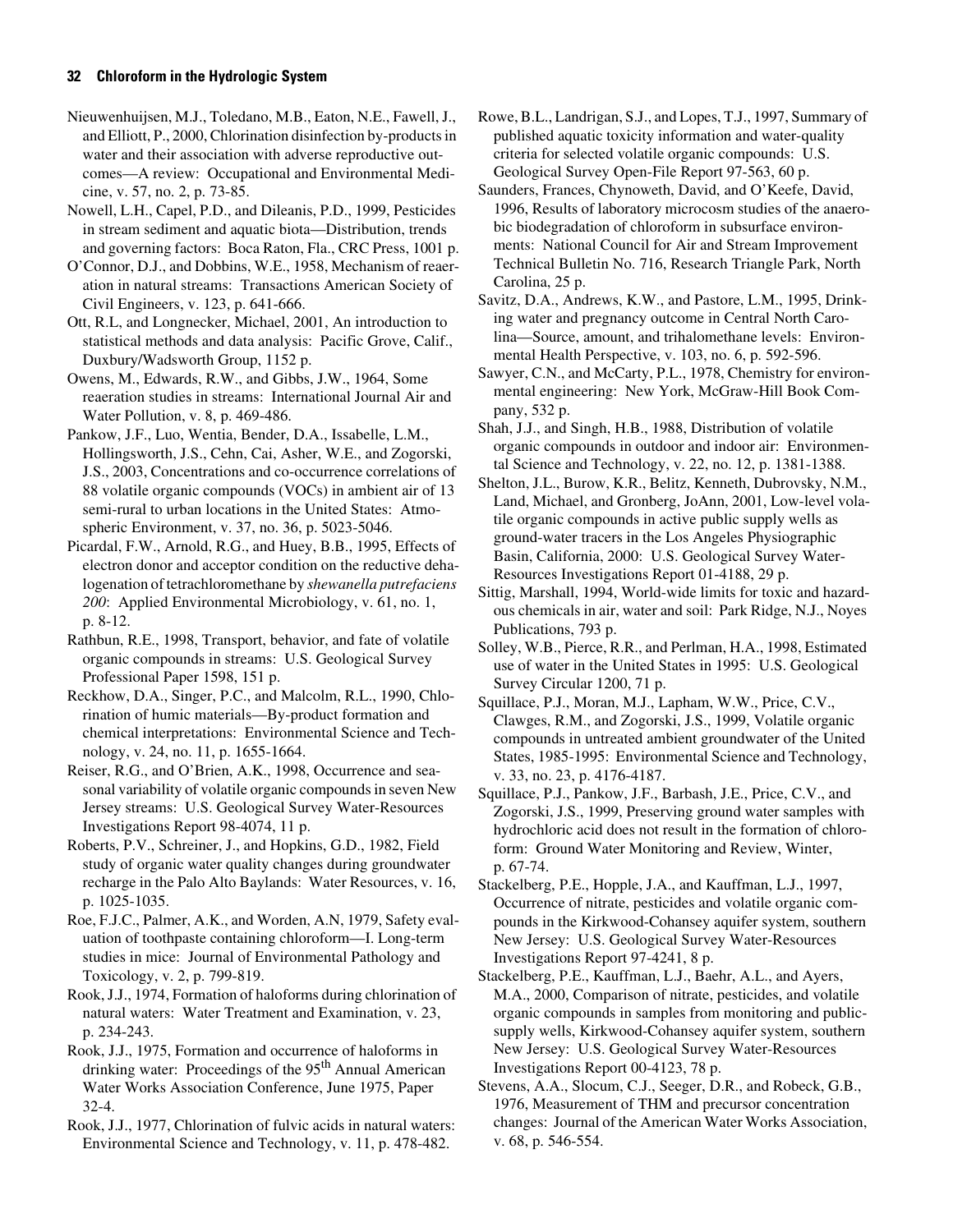Summers, R.S., Benz, M.A., Shukairy, H.M., and Cummings, Laura, 1993, Effect of separation processes on the formation of brominated THMs: Journal of the American Water Works Association, Research and Technology, January 1993, p. 88-95.

Tabak, H.H., Quave, S.A., Mashni, C.I., Barth, E.F., 1981, Biodegradability studies with organic priority pollutant compounds: Journal Water Pollution Control Federation, v. 53, no. 10, p. 1503-1518.

Thiros, S.A., 2000, Analysis of nitrate and volatile organic compound data for ground water in the Great Salt Lake Basins, Utah, Idaho, and Wyoming 1980-98, National Water Quality Assessment Program: U.S. Geological Survey Water-Resources Investigations Report 00-4043, 20 p.

Thiros, S.A., 2003, Quality and sources of shallow ground water in areas of recent residential development in Salt Lake Valley, Salt Lake County, Utah: U.S. Geological Survey Water-Resources Investigations Report 03-4028, 74 p.

Thurman, E.M., 1985, Organic geochemistry of natural waters: Boston, Martinus Nijhoff/Dr. W. Junk Publishers, 497 p.

Toussaint, M.W., Rosencrance, A.B., Brennan, L.M., Beaman, J.R., Wolfe, M.J., Hoffman, F.J., and Gardner, H.S., 2001, Chronic toxicity of chloroform to Japanese Medaka fish: Environmental Health Perspectives, v. 109, no. 1, p. 35-40.

Travis, C.C., Holton, G.A., and Etnier, E.L., 1986, Assessment of inhalation and ingestion population exposures from incinerated hazardous waste: Environment International, v. 12, p. 227-236.

Trussell, R.R., and Umphres, M.D., 1978, The formation of trihalomethanes: Journal of the American Water Works Association, v. 70, p. 604-612.

Urano, Kohei, Wada, Hiroshi, and Takemasa, Takao, 1983, Empirical rate equation for trihalomethane formation with chlorination of humic substances in water: Water Research, v. 17, no. 12, p. 1797-1802.

U.S. Department of Health and Human Services, 1997, NIOSH pocket guide to chemical hazards: U.S. Government Printing Office, Public Health Service, Centers for Disease Control and Prevention, National Institute for Occupational Safety and Health, 440 p.

U.S. Environmental Protection Agency, 1980, Ambient water quality criteria for chloroform: Washington D.C., U.S. Environmental Protection Agency, Office of Water, EPA 440/5-80-033, October, 69 p.

U.S. Environmental Protection Agency, 1986, Quality criteria for water 1986 (Gold Book): Washington D.C., U.S. Environmental Protection Agency, Office of Water, EPA 440/5- 86-001, May 1, 1986, 398 p.

U.S. Environmental Protection Agency, 1998, National recommended water quality criteria: Federal Register, FRL-OW-6186-6a, December 10, 1998, v. 63, no. 237, 20 p.

U.S. Environmental Protection Agency, 1999, 1997 Toxics release inventory: U.S. Environmental Protection Agency, Office of Pollution, Prevention and Toxics, EPA-745-R-99- 003, 115 p.

U.S. Environmental Protection Agency, 2000a, Federal Register Document 40 CFR, Part 141: U.S. Environmental Protection Agency, v. 65, no. 104, p. 34404-34405.

U.S. Environmental Protection Agency, 2000b, National water quality inventory, 1998 Report to Congress: Washington, D.C., USEPA 841-R-00-001, 413 p.

U.S. Environmental Protection Agency, 2001, Toxicological review of chloroform: U.S. Environmental Protection Agency Interated Risk Information System, EPA/635/R-01/001, 112 p.

U.S. Environmental Protection Agency, 2002a, Integrated Risk Information System: accessed August 28, 2002, at URL http://www.epa.gov/iris/

U.S. Environmental Protection Agency, 2002b, Ozone Depletion Rules and Regulations—HCFC Phaseout Schedule: accessed August 7, 2002, at URL http://www.epa.gov/ozone/title6/phaseout/hcfc.html

U.S. Environmental Protection Agency, 2002c, Stage 1 Disinfectants and disinfection by products rule: accessed September 6, 2002, at URL

http://www.epa.gov/OGWDW/mdbp/dbp1.html U.S. Environmental Protection Agency, 2003a, Toxics release inventory: accessed July 22, 2003, at URL http://www.epa.gov/tri/

U.S. Environmental Protection Agency, 2003b, Notice of draft revised ambient water quality criteria for the protection of human health—Chloroform and request for scientific views: Fact Sheet EPA-822-F-04-001, December 2003, 2 p.

U.S. Environmental Protection Agency, 2004a, 2004 Edition of the drinking water standards and health advisories: Office of Water, U.S. Environmental Protection Agency, Washington, D.C., EPA 822-R-04-005, 12 p.

U.S. Environmental Protection Agency, 2004b, Notice of availability of draft revised ambient water-quality criteria document for chloroform and request for scientific views: U.S. Federal Register, v. 69, no. 12, pp. 2712-2715: accessed February 14, 2004, at URL http://www.epa.gov/fedrgstr/ EPA-WATER/2004/January/Day-20/w1107.htm

Voelker, D.C., 1989, Quality of water from public-supply wells in principal aquifers of Illinois, 1984-87: Urbana, Illinois, Illinois Environmental Protection Agency, Water-Resources Investigation Report 88-4111, 29 p.

Waller, Kirsten, Swan, S.H., DeLorenze, Gerald, and Hopkins, Barbara, 1998, Trihalomethanes in drinking water and spontaneous abortion: Epidemiology, v. 9, no. 2, p. 134-140.

Washington, J.W., 1995, Hydrolysis rates of dissolved volatile organic compounds—Principals, temperature effects, and literature review: Ground Water, v. 33 no. 3, p. 415-424.

Weber, W.J., Jr., 1972, Physiochemical processes for water quality control: New York, John Wiley and Sons, 640 p.

Weinberg, H.S., Krasner, S.W., Richardson, S.D., and Thruston, A..D., Jr., 2002, The occurrence of disinfection by-products (DBPs) of health concern in drinking water—Results of a nationwide DBP occurrence study: Athens, Ga., National Exposure Research Laboratory, Office of Research and Development, U.S. Environmental Protection Agency, EPA/600/R-02/068 (September, 2002).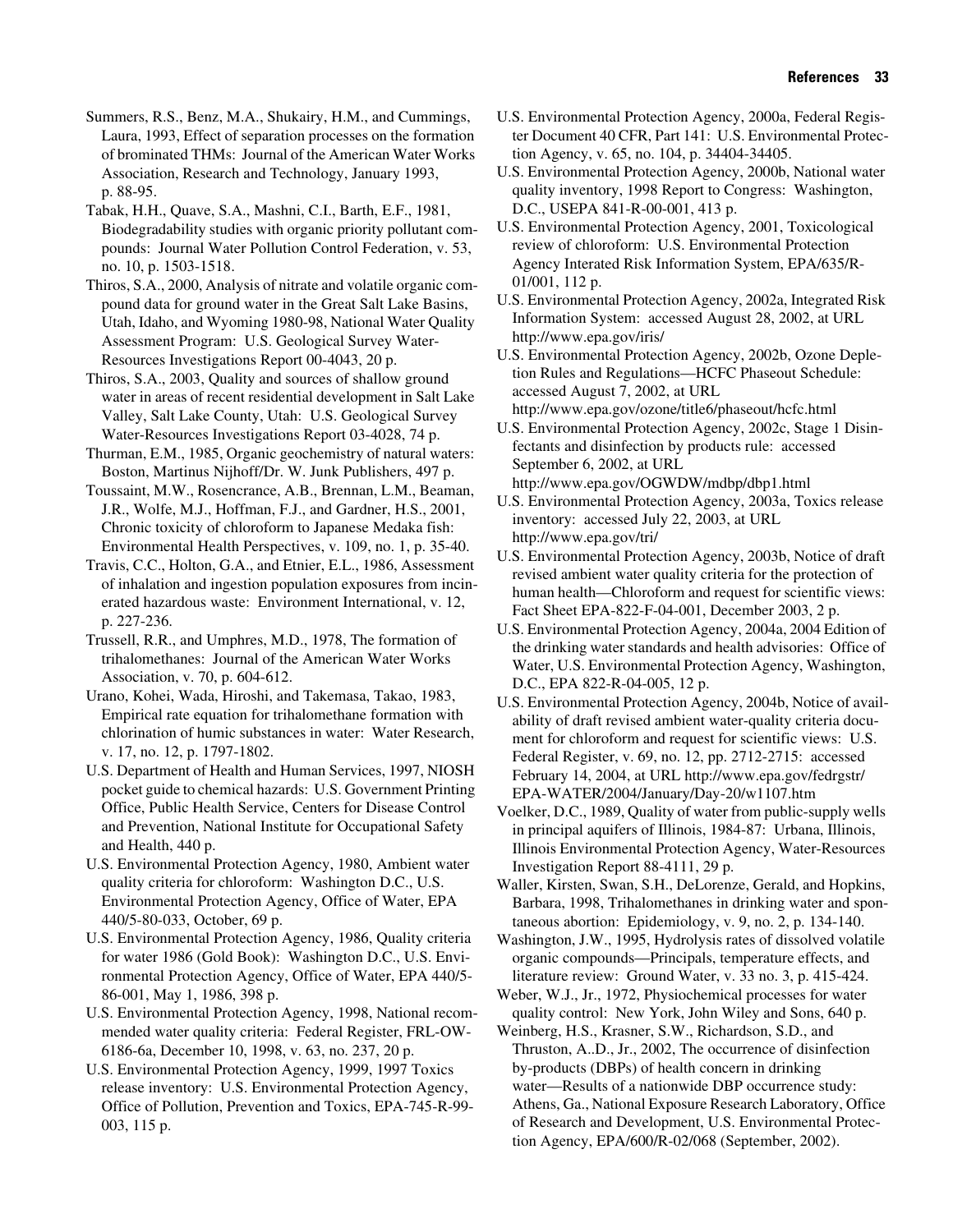- Weisel, C.P., and Jo, W.K., 1996, Ingestion, inhalation and dermal exposures to chloroform in trichloroethene from tap water: Environmental Health Perspectives, v. 104, no. 1, p. 48-51.
- Westrick, J.J., Mello, J.W., and Thomas, R.F., 1984, The groundwater supply survey: Journal American Water Works Association, May, p. 52-59.
- Wright, J.M., Schwartz, J., and Dockery, D.W., 2003, Effect of trihalomethane exposure on fetal development: Occupational and Environmental Medicine, v. 60, no. 3, p. 173-180.
- Wright, J.M., Schwartz, J., and Dockery, D.W., 2004, The effect of disinfection by-products and mutagenic activity on birth weight and gestational duration: Environmental Health Perspectives, v. 112, no. 8, p. 920-925.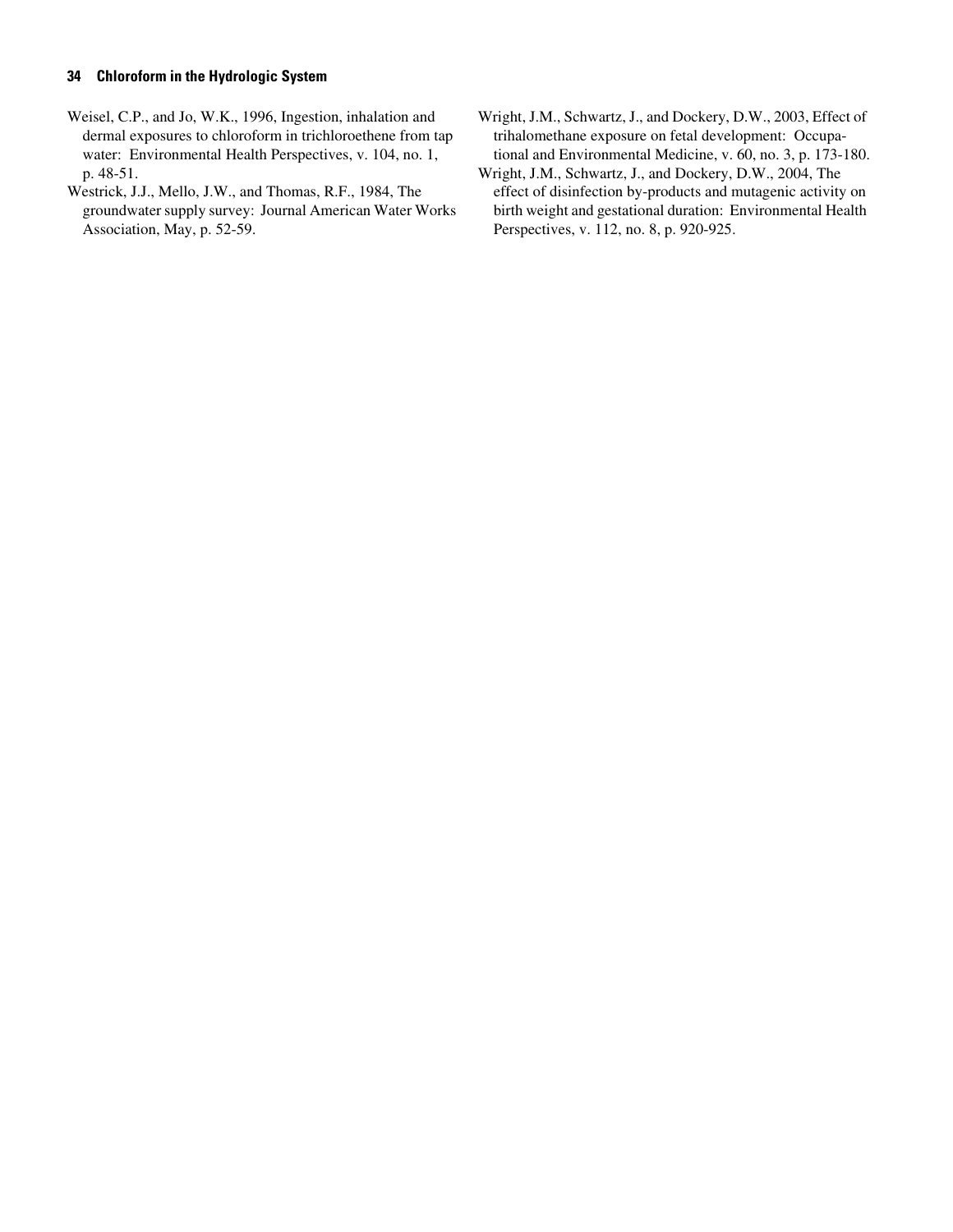Prepared by the National Water-Quality Assessment Program, Rapid City, South Dakota.

Edited by Ella M. Decker.

Graphics by Connie J. Ross.

This publication is available online at URL http://pubs.water.usgs.gov/sir20045137

Information regarding the National Water-Quality Assessment Program and the National Synthesis on Volatile Organic Compounds is available on the Internet via the World Wide Web using the URL http://water.usgs.gov/nawqa/ and the URL http://sd.water.usgs.gov/nawqa/vocns/